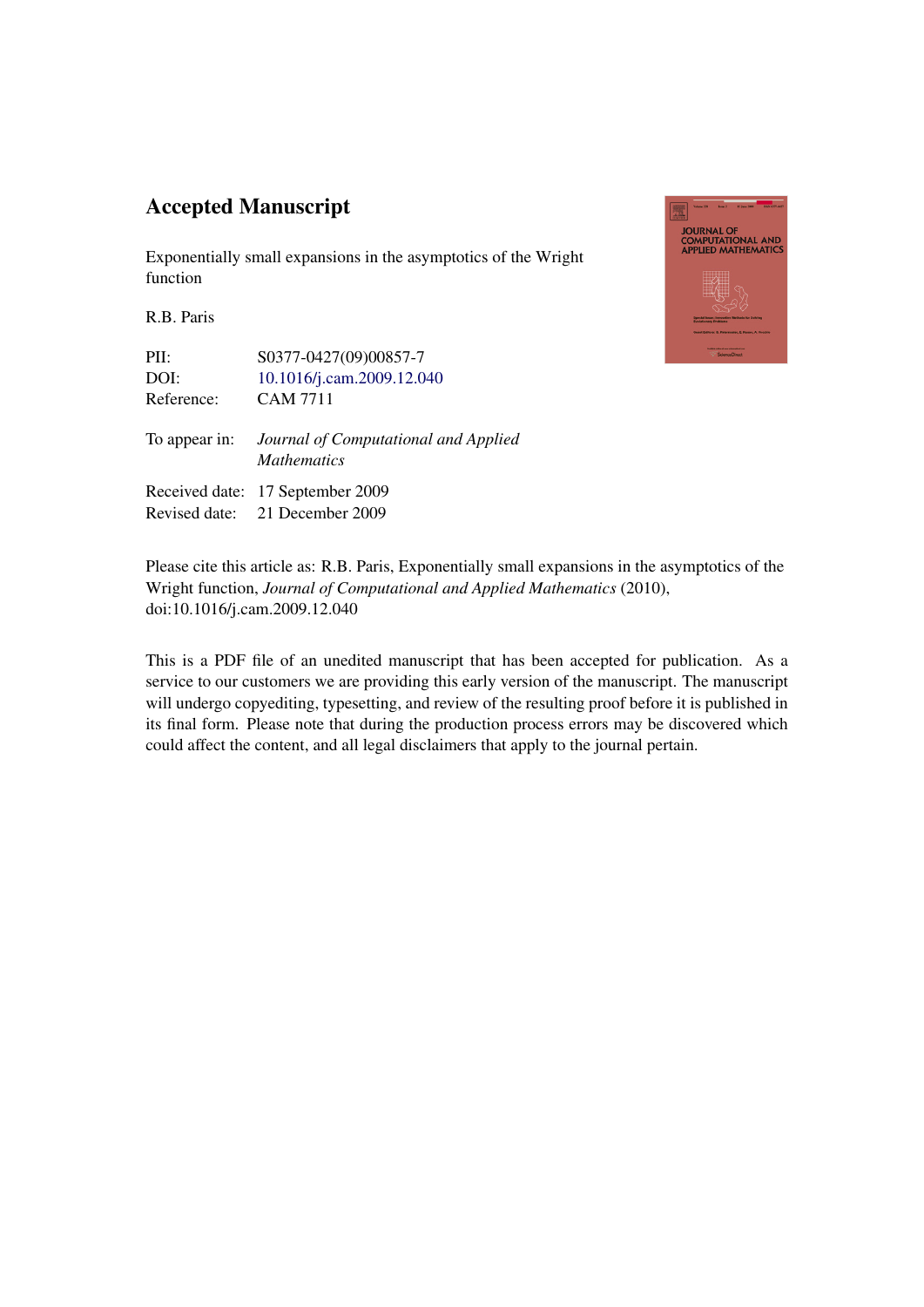# Exponentially small expansions in the asymptotics of the Wright function

## R. B. Paris

Division of Complex Systems, University of Abertay Dundee, Dundee DD1 1HG, UK

### Abstract

We consider exponentially small expansions present in the asymptotics of the generalised hypergeometric function, or Wright function,  ${}_{p}\Psi_{q}(z)$  for large  $|z|$  that have not been considered in the existing theory. Our interest is principally with those functions of this class that possess either a finite algebraic expansion or no such expansion and with parameter values that produce exponentially small expansions in the neighbourhood of the negative real z axis. Numerical examples are presented to demonstrate the presence of these exponentially small expansions.

Keywords: Asymptotics, exponentially small expansions, Wright function, generalised hypergeometric functions

MSC classification: 33C20, 33C70, 34E05, 41A60

## 1. Introduction

We consider the generalised hypergeometric function, or Wright function, defined by

$$
{}_{p}\Psi_{q}(z) = \sum_{n=0}^{\infty} g(n) \frac{z^{n}}{n!}, \qquad g(n) = \frac{\prod_{r=1}^{p} \Gamma(\alpha_{r} n + a_{r})}{\prod_{r=1}^{q} \Gamma(\beta_{r} n + b_{r})},
$$
\n(1.1)

where p and q are nonnegative integers, the parameters  $\alpha_r$  and  $\beta_r$  are real and positive and  $a_r$  and  $b_r$  are arbitrary complex numbers. We also assume that the  $\alpha_r$  and  $a_r$  are subject to the restriction

$$
\alpha_r n + a_r \neq 0, -1, -2, \dots \qquad (n = 0, 1, 2, \dots; 1 \le r \le p)
$$
\n
$$
(1.2)
$$

so that no gamma function in the numerator in (1.1) is singular. In the special case  $\alpha_r =$  $\beta_r = 1$ , the function  $p\Psi_q(z)$  reduces to a multiple of the ordinary hypergeometric function  ${}_{p}F_{q}((a)_{p};(b)_{q};z)$  [1, p. 40].

We introduce the parameters associated with  $g(n)$  given by

ACCEPTED MANUSCRIPT <sup>κ</sup> = 1 +X<sup>q</sup> r=1 β<sup>r</sup> − Xp r=1 αr, h = Yp r=1 α α<sup>r</sup> r Yq r=1 β −β<sup>r</sup> r , ϑ = Xp r=1 a<sup>r</sup> − Xq r=1 b<sup>r</sup> + 1 2 (q − p), ϑ′ = 1 − ϑ. (1.3)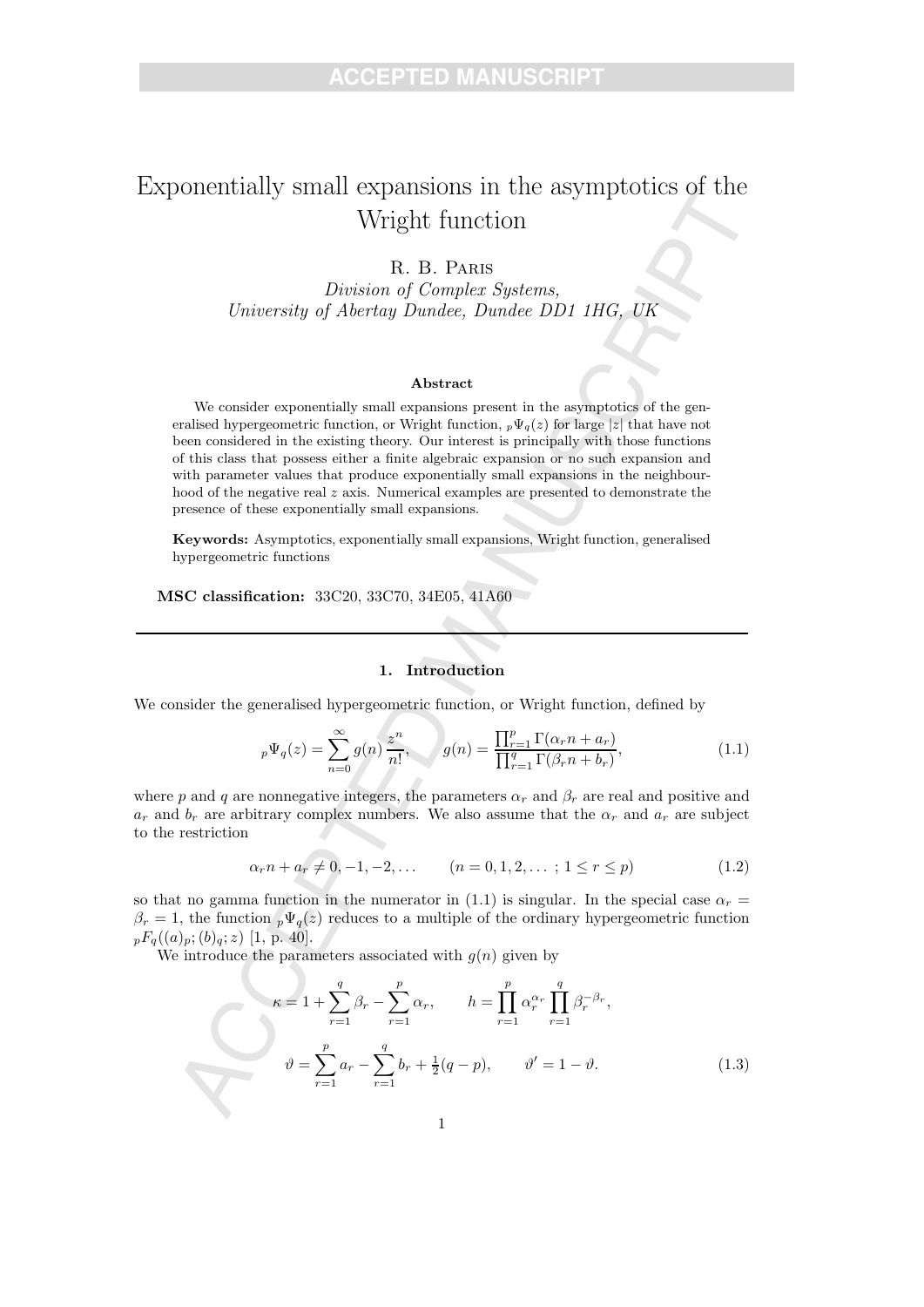If it is supposed that  $\alpha_r$  and  $\beta_r$  are such that  $\kappa > 0$  then  $p\Psi_q(z)$  is uniformly and absolutely convergent for all finite z. If  $\kappa = 0$ , the sum in (1.1) has a finite radius of convergence equal to  $h^{-1}$ , whereas for  $\kappa < 0$  the sum is divergent for all nonzero values of z. The parameter κ will be found to play a critical role in the asymptotic theory of  $p\Psi_q(z)$  by determining the sectors in the z plane in which its behaviour is either exponentially large, algebraic or exponentially small in character as  $|z| \to \infty$ .

The determination of the asymptotic expansion of  $_p\Psi_q(z)$  for  $|z| \to \infty$  and finite values of the parameters has a long history; for details, see [2, §2.3]. The earliest asymptotic result concerning (1.1) appears to be due to Stokes [3], who used a discrete analogue of Laplace's method for integrals when  $\alpha_r = \beta_r = 1$  and positive values of  $a_r$  and  $b_r$ , to obtain the leading behaviour of  $_p\Psi_q(z)$  when  $z \to +\infty$ . More precise investigations of (1.1) were carried out by Wright [4, 5] and in a long and detailed investigation by Braaksma [6] into the asymptotics of a more general class of integral function than (1.1). An account of the derivation of the asymptotic expansion of  $p\Psi_q(z)$  for large |z| based on the Euler-Maclaurin summation formula, together with an application of this theory to the asymptotics of the solutions of a class of high-order ordinary differential equation, is described in [2]. A discussion of the properties of  $_0\Psi_1(z)$  (the generalised Bessel function) and its application to the solution of fractional diffusion-wave equations has been given in [7].

tens in the x phane in which its behaviour is either exponentially herg, algebraic or<br>studiy small in character as  $|z| \rightarrow \infty$ .<br>entially small in character as  $|z| \rightarrow \infty$ .<br>entially small in character as long history, for de The development of exponentially precise asymptotics during the past two decades has shown that retention of exponentially small expansions, which had previously been neglected in asymptotics, are vital for a high-precision description; see the review papers [8, 9] and also [10, §6.3]. An earlier example, which illustrated the advantage of retaining terms that are exponentially small compared with other terms in the asymptotic expansion of a certain integral, was given in  $[11, p. 76]$ . Although such terms are negligible in the Poincaré sense, their inclusion can significantly improve the numerical accuracy. In this paper we shall be concerned with exponentially small contributions present in the asymptotic expansion of  $p\Psi_q(z)$  for  $|z| \to \infty$ . Such terms are of particular significance when the parameters in (1.1) are such that there is a sector enclosing the negative real axis in which the dominant asymptotic behaviour of  $_p\Psi_q(z)$  is either exponentially small or involves a finite algebraic expansion. Numerical examples are given to demonstrate the presence of these exponentially small subdominant contributions.

The paper is structured as follows. In  $\S2$  we present a summary of the standard results concerning the asymptotics of  $p\Psi_q(z)$  for large |z|. In §3 we consider exponentially small expansions present in  $_0\Psi_q(z)$ , which possess no algebraic expansion, and in §4 describe numerical calculations that demonstrate their existence. In §5 we discuss the case when  $p\Psi_q(z)$  possesses an algebraic expansion consisting of a finite number of terms. An algorithm for the computation of the coefficients appearing in the exponential expansions of  $_p\Psi_q(z)$  is given in an appendix.

## 2. Standard asymptotic theory for  $|z| \to \infty$

In this section we state the standard asymptotic expansions of the integral function  $p\Psi_q(z)$ as  $|z| \to \infty$  with  $\kappa > 0$  and finite values of the parameters given in [5, 6]; see also [10, §2.3]. To present these results we first introduce the exponential expansion  $E(z)$  and the algebraic expansion  $H(z)$  associated with  $p\Psi_q(z)$ , together with an integral representation that will be used in our discussion.

**3.1 Preliminaries.** The exponential expansion of  $E(z)$  is given by the formal asymptotic sum

$$
E(z) = Z^{\vartheta} e^Z \sum_{j=0}^{\infty} A_j Z^{-j}, \qquad Z = \kappa (hz)^{1/\kappa}, \tag{2.1}
$$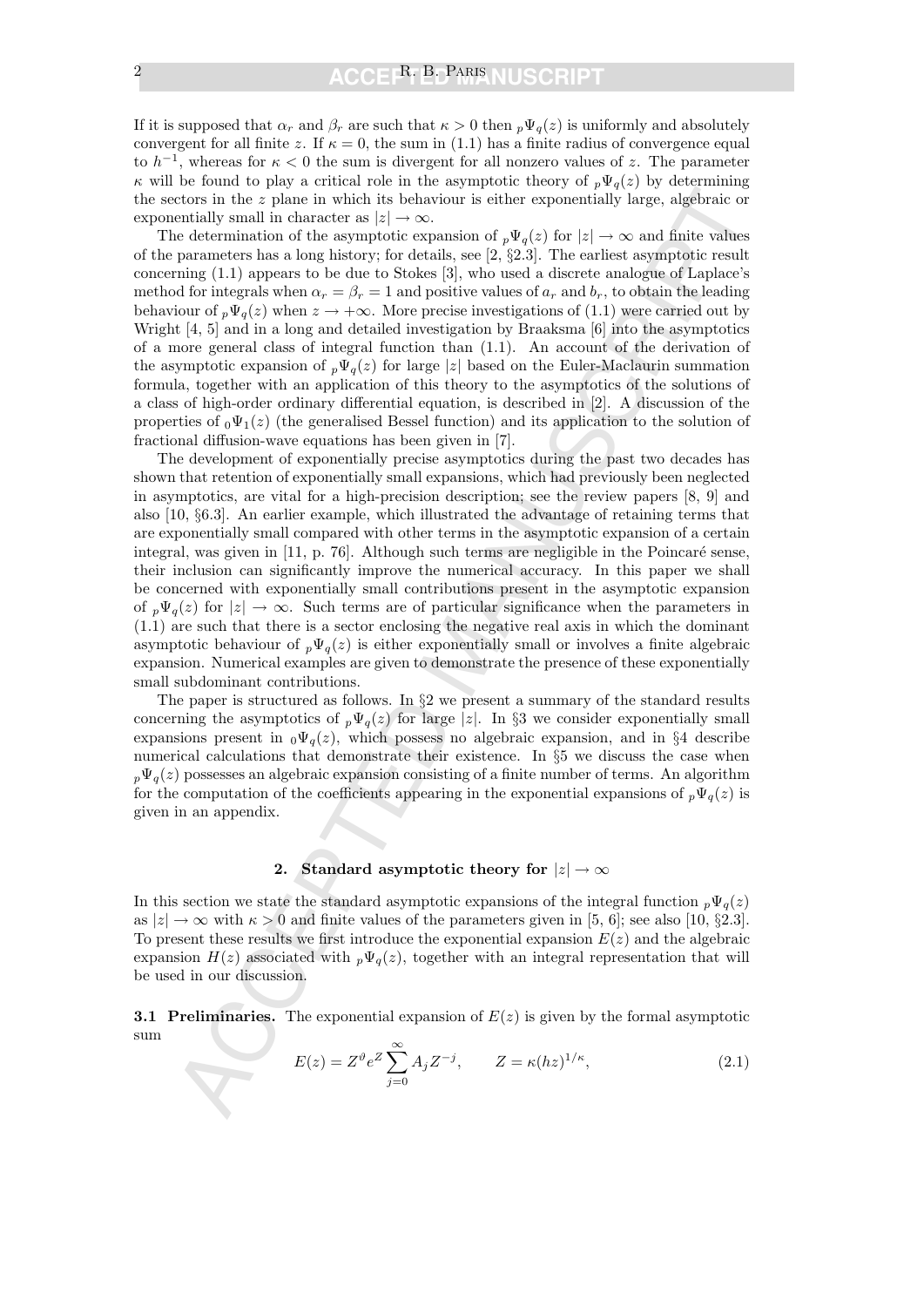where the coefficients  $A_j$  are those appearing in the inverse factorial expansion of  $g(s)/s!$ given by

$$
\frac{g(s)}{\Gamma(s+1)} = \kappa (h\kappa^{\kappa})^s \left\{ \sum_{j=0}^{M-1} \frac{A_j}{\Gamma(\kappa s + \vartheta' + j)} + \frac{O(1)}{\Gamma(\kappa s + \vartheta' + M)} \right\}
$$
(2.2)

for  $|s| \to \infty$  uniformly in  $|\arg s| \leq \pi - \epsilon$ ,  $\epsilon > 0$ ; see (A.1). The leading coefficient  $A_0$  is specified by

$$
A_0 = (2\pi)^{\frac{1}{2}(p-q)} \kappa^{-\frac{1}{2}-\vartheta} \prod_{r=1}^p \alpha_r^{a_r - \frac{1}{2}} \prod_{r=1}^q \beta_r^{\frac{1}{2}-b_r}.
$$
 (2.3)

The coefficients  $A_i$  are independent of s and depend only on the parameters p, q,  $\alpha_r$ ,  $\beta_r$ ,  $a_r$ and  $b_r$ . An algorithm for their evaluation in specific cases is described in Appendix A.

The algebraic expansion  $H(z)$  follows from the Mellin-Barnes integral representation [10, §2.3]

$$
{}_{p}\Psi_{q}(z) = \frac{1}{2\pi i} \int_{-\infty i}^{\infty i} \Gamma(s)g(-s)(ze^{\mp \pi i})^{-s}ds, \qquad |\arg(-z)| < \frac{1}{2}\pi(2-\kappa) \tag{2.4}
$$

where the path of integration is indented near  $s = 0$  to separate<sup>1</sup> the poles of  $\Gamma(s)$  situated at  $s = 0, -1, -2, \ldots$  from those of  $g(-s)$  at

$$
s = (a_r + k)/\alpha_r, \qquad k = 0, 1, 2, \dots \ (1 \le r \le p). \tag{2.5}
$$

1 ( $\mathbf{r} = -\mathbf{r}$ ) ( $\mathbf{r} = -\mathbf{r}$ ) ( $\mathbf{r} = -\mathbf{r}$ ) ( $\mathbf{r} = -\mathbf{r}$ ) ( $\mathbf{r} = -\mathbf{r}$ )) ( $\mathbf{r} = -\mathbf{r}$ ) ( $\mathbf{r} = -\mathbf{r}$ ) ( $\mathbf{r} = -\mathbf{r}$ ) ( $\mathbf{r} = -\mathbf{r}$ ) ( $\mathbf{r} = -\mathbf{r}$ )) ( $\mathbf{r} = -\mathbf{r}$ ) ( $\mathbf{r}$ The upper or lower sign in (2.4) is chosen according as arg  $z > 0$  or arg  $z < 0$ , respectively. In general there will be  $p$  such sequences of simple poles though, depending on the values of  $\alpha_r$  and  $a_r$ , some of these poles could be multiple poles or even ordinary points if any of the  $\Gamma(\beta_r s + b_r)$  are singular there. Displacement of the contour to the right over the poles of  $g(-s)$  then generates the algebraic expansion of  $_p\Psi_q(z)$  valid in the sector in (2.4). If it is assumed that the parameters are such that the poles in (2.5) are all simple we obtain the algebraic expansion given by  $H(ze^{\pm \pi i})$ , where

$$
H(z) = \sum_{m=1}^{p} \alpha_m^{-1} z^{-a_m/\alpha_m} S_{p,q}(z;m)
$$
 (2.6)

and  $S_{p,q}(z;m)$  denotes the formal asymptotic sum

$$
S_{p,q}(z;m) = \sum_{k=0}^{\infty} \frac{(-)^k}{k!} \Gamma\left(\frac{k+a_m}{\alpha_m}\right) \frac{\prod_{r=1}^{\prime p} \Gamma(a_r - \alpha_r(k+a_m)/\alpha_m)}{\prod_{r=1}^q \Gamma(b_r - \beta_r(k+a_m)/\alpha_m)} z^{-k/\alpha_m},\tag{2.7}
$$

with the prime indicating the omission of the term corresponding to  $r = m$  in the product. This expression consists of p expansions each with the leading behaviour  $z^{-a_m/\alpha_m}$  (1 ≤ m ≤ p). When the parameters  $\alpha_r$  and  $a_r$  are such that some of the poles are of higher order, the expansion (2.7) is invalid and the residues must then be evaluated according to the multiplicity of the poles concerned; this will lead to terms involving  $\log z$  in the algebraic expansion.

For future reference, we note that the integral in (2.4) may be analytically continued by bending back the path of integration into a loop with endpoints at infinity in the third and fourth quadrants; see Fig.  $1(a)$ . Thus we obtain

$$
\rho \Psi_q(z) = \frac{1}{2\pi i} \int_C \Gamma(s) g(-s) (ze^{\mp \pi i})^{-s} ds,
$$
\n(2.8)

where  $C$  denotes a (possibly indented) loop described in the positive sense that encloses only the poles of  $\Gamma(s)$ . From Stirling's formula  $\Gamma(z) \sim (2\pi)^{\frac{1}{2}} e^{-z} z^{z-\frac{1}{2}}$  for large  $|z|$  in  $|\arg z| < \pi$ ,

<sup>&</sup>lt;sup>1</sup>This is always possible when the condition  $(1.2)$  is satisfied.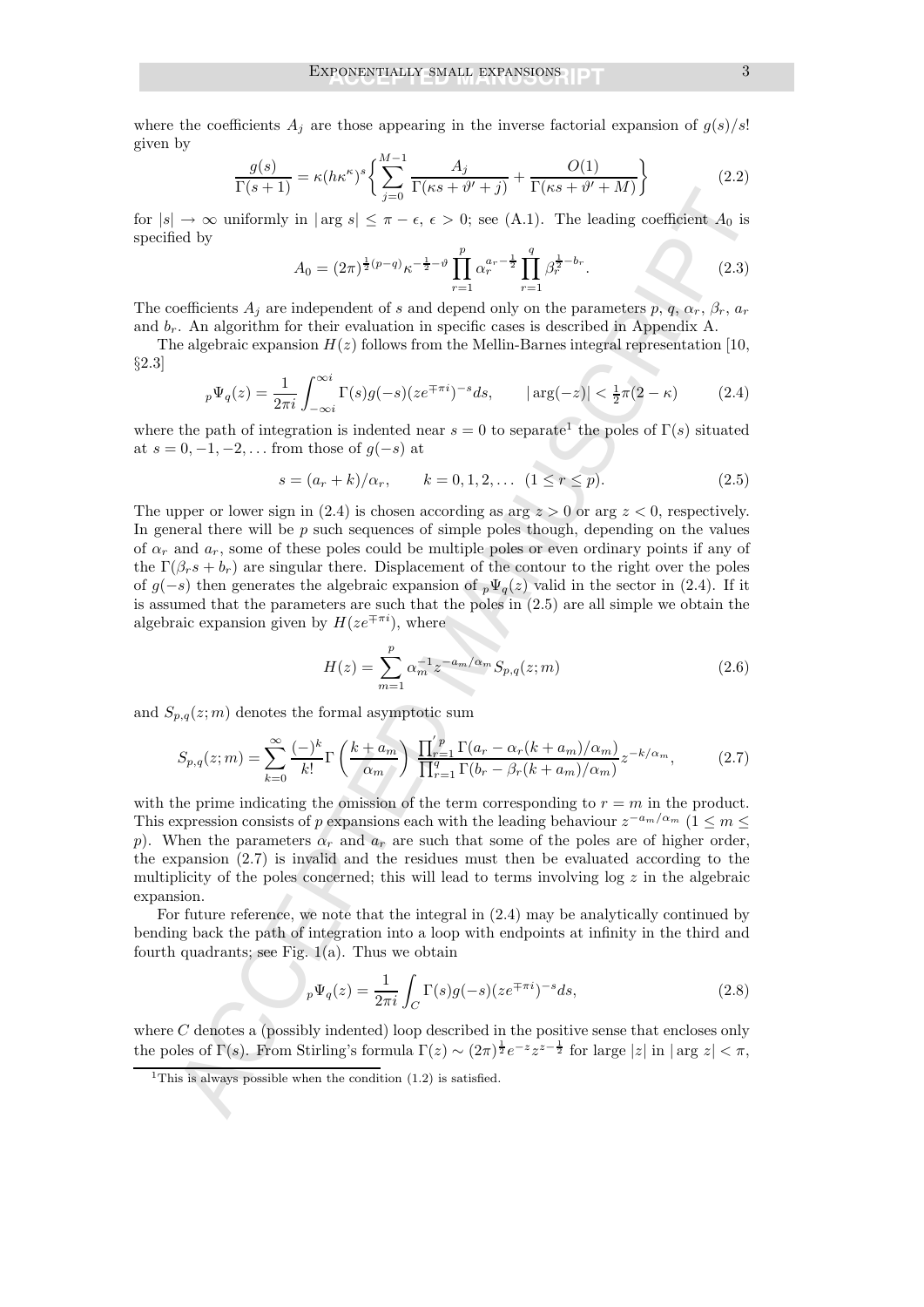the dominant behaviour of the modulus of the integrand as  $|s| \to \infty$  is controlled by the factor  $\exp{\kappa \text{Re}(s) \log |s|}$ , so that the integral in (2.8) converges without restriction on arg z when  $\kappa > 0$  [10, §2.4 and p. 186].



Figure 1: (a) The integration path  $C$  and (b) the displaced path  $C'$  when there is a finite number of poles on the right of C. The heavy dots denote poles of the integrand.

**3.2 Statement of the expansion theorems.** The asymptotic expansion of  $_p\Psi_q(z)$  for large  $|z|$  has been given in [4, 5, 6]. We have the following theorems, where throughout we let  $\epsilon$  denote an arbitrarily small positive quantity.

**Theorem 1** If  $0 < \kappa < 2$ , then

$$
{}_{p}\Psi_{q}(z) \sim \begin{cases} E(z) + H(ze^{\mp \pi i}) & \text{in} \quad |\arg z| \le \frac{1}{2}\pi\kappa \\ H(ze^{\mp \pi i}) & \text{in} \quad |\arg(-z)| \le \frac{1}{2}\pi(2-\kappa) - \epsilon \end{cases}
$$
(2.9)

as  $|z| \to \infty$ . The upper or lower sign in  $H(ze^{\pm \pi i})$  is chosen according as z lies in the upper or lower half-plane, respectively.

It is seen that the z plane is divided into two sectors, with a common vertex at  $z = 0$ , by the rays (the anti-Stokes lines) arg  $z = \pm \frac{1}{2}\pi\kappa$ . In the sector  $|\arg z| < \frac{1}{2}\pi\kappa$ , the asymptotic character of  $p\Psi_q(z)$  is exponentially large, whereas in the complementary sector  $|\arg(-z)|$  $\frac{1}{2}\pi(2-\kappa)$ ,  $p\Psi_q(z)$  is algebraic in character. The positive real axis arg  $z=0$  is a Stokes line, where the algebraic expansion is maximally subdominant.

**Theorem 2** If  $\kappa = 2$  then

$$
{}_{p}\Psi_{q}(z) \sim E(z) + E(ze^{\mp 2\pi i}) + H(ze^{\mp \pi i}), \tag{2.10}
$$

as  $|z| \to \infty$  in the sector  $|\arg z| \leq \pi$ . The upper or lower signs are chosen according as  $\arg z > 0$  or  $\arg z < 0$ , respectively.

The rays arg  $z = \pm \frac{1}{2}\pi\kappa$  now coincide with the negative real axis. It follows that  ${}_{p}\Psi_{q}(z)$ is exponentially large in character as  $|z| \to \infty$  except in the neighbourhood of arg z =  $\pm\pi$ , where it is of the mixed type with the algebraic expansion becoming asymptotically significant.

**Theorem 3** When  $\kappa > 2$  we have

$$
\nu_p \Psi_q(z) \sim \sum_{r=-P}^{P} E(ze^{2\pi ir}) \qquad (|\arg z| \le \pi)
$$
 (2.11)

as  $|z| \to \infty$  in the sector  $|\arg z| \leq \pi$ . The integer P is chosen such that  $2P + 1$  is the smallest odd integer satisfying  $2P + 1 > \frac{1}{2}\kappa$ .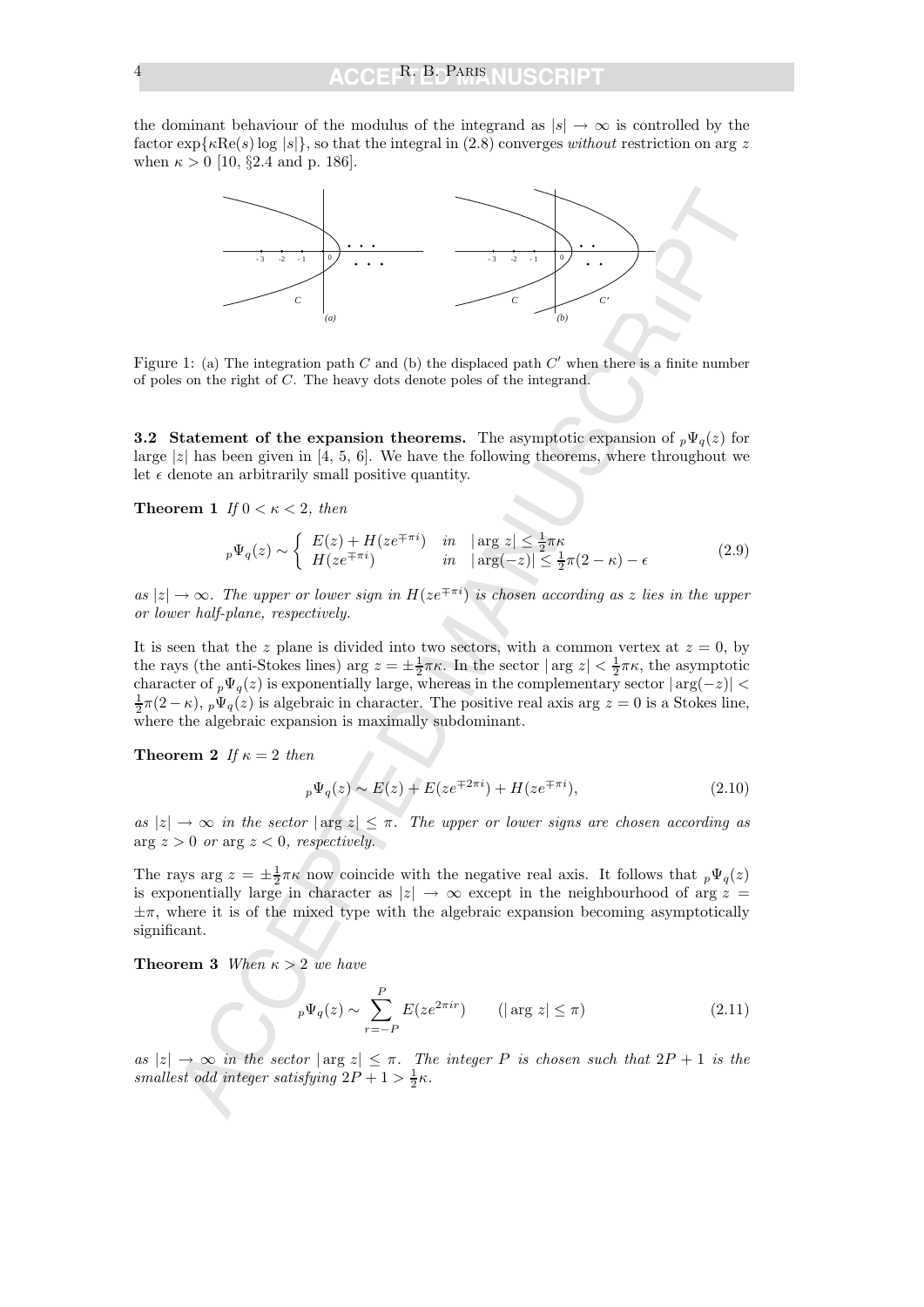In this case the asymptotic behaviour of  $p\Psi_q(z)$  is exponentially large for all values of arg z. The exponential sums  $E(ze^{2\pi i r})$  are exponentially large as  $|z| \to \infty$  for values of arg z satisfying  $|\arg z + 2\pi r| < \frac{1}{2}\pi\kappa$  and  $|\arg z| \leq \pi$ . The expansion when  $\kappa > 2$  in [5] was given in terms of the two dominant expansions only, viz.  $E(z) + E(ze^{\mp 2\pi i})$ , corresponding to  $r = 0$  and  $r = \pm 1$  in (2.11).

In Wright [4, 5] and Braaksma [6], two further theorems were given when  $\kappa < 2$  covering the subdominant exponential expansion. These  $are^2$ :

**Theorem 4** If  $0 < \kappa < 2$  then

$$
{}_{p}\Psi_{q}(z) \sim E(z) + H(ze^{\mp \pi i})
$$
\n(2.12)

as  $|z| \to \infty$  in  $|\arg z| \le \min\{\pi - \epsilon, \frac{3}{2}\pi\kappa - \epsilon\}.$  The upper or lower sign is chosen according as arg  $z > 0$  or arg  $z < 0$ , respectively.

It is clear that when  $\frac{2}{3} \leq \kappa < 2$  the expansion in a sector that includes the negative real axis must be

$$
{}_{p}\Psi_{q}(z) \sim E(z) + E(ze^{\mp 2\pi i}) + H(ze^{\mp \pi i}) \qquad (|\arg z| \le \pi). \tag{2.13}
$$

Since  $E(z)$  is exponentially small in  $\frac{1}{2}\pi\kappa < |\arg z| \leq \pi$ , then in the sense of Poincaré, the expansion  $E(z)$  can be neglected and there is no inconsistency between the second expansion in (2.9) and (2.12). Similarly,  $E(ze^{-2\pi i})$  is exponentially small compared to  $E(z)$ in  $0 \le \arg z \le \pi$  and there is no inconsistency between  $(2.12)$  and  $(2.13)$ . However, in the neighbourhood of arg  $z = \pi$ , these last two expansions are of comparable magnitude and, for real parameters, they combine to generate a real result on arg  $z = \pi$ . A similar remark applies to the expansion  $E(ze^{2\pi i})$  in  $-\pi < \arg z \leq 0$ . The expansion (2.13) is discussed in [12].

We observe that, when  $\kappa < \frac{2}{3}$ ,  $E(z)$  is exponentially small in the sectors  $\frac{1}{2}\pi\kappa < |\arg z| <$  $\frac{3}{2}\pi\kappa$ . The behaviour of  ${}_{p}\Psi_{q}(z)$  in the complementary sector  $\frac{3}{2}\pi\kappa < |\arg z| \leq \pi$  is then algebraic and we have

$$
{}_{p}\Psi_{q}(z) \sim H(ze^{\mp \pi i}) \qquad \left(\frac{3}{2}\pi\kappa + \epsilon \le |\arg z| \le \pi; \ 0 < \kappa < \frac{2}{3}\right). \tag{2.14}
$$

**Theorem 5** If  $p = 0$ , so that  $q(s)$  has no poles and  $\kappa > 1$ , then  $H(z) \equiv 0$ . When  $1 < \kappa < 2$ , we have the expansion

$$
{}_{0}\Psi_{q}(z) \sim E(z) + E(ze^{\mp 2\pi i})
$$
\n(2.15)

as  $|z| \to \infty$  in the sector  $|\arg z| \leq \pi$ . The upper or lower sign is chosen according as arg  $z > 0$  or arg  $z < 0$ , respectively. The dominant expansion  ${}_0\Psi_q(z) \sim E(z)$  holds in the *reduced sector*  $|\arg z| \leq \pi - \epsilon$ .

It can be seen that (2.15) agrees with (2.13) when  $H(z) \equiv 0$ . Braaksma [6, p. 331, Eq. (12.18)] gave the expansion (2.15) valid in a sector straddling the negative real axis given by  $\pi - \epsilon' \le \arg z \le \pi + \epsilon'$ , where  $0 < \epsilon' < \frac{1}{2}\pi(1 - \frac{1}{2}\kappa)$ .

0 and  $x = \pm 1$  in (2.11).<br>
Singlet [4, 8] and Brashman [6], two further theorems were given when  $\kappa < 2$  covering<br>
behaviour separation (1.12) and  $\kappa > 2$  ( $\kappa < 2$ ) the space of  $\kappa > 2$  ( $\kappa < 2$ ) (2.12)<br>  $\kappa > 0$  and In [12] an examination of Theorems 4 and 5 has been carried out in some detail. A numerical investigation showed that (2.13) is valid when  $\frac{2}{3} \leq \kappa < 2$  and that, when  $\kappa < \frac{2}{3}$ , the exponential expansion  $E(z)$  in Theorem 4 switches off (as | arg z| increases) across the Stokes lines arg  $z = \pm \pi \kappa$ , where  $E(z)$  is maximally subdominant with respect to  $H(ze^{\mp \pi i})$ ; see [13, §3] for an analytical discussion in a particular case. Similarly in Theorem 5, it was found that the expansions  $E(ze^{\mp 2\pi i})$  switch off (as | arg z| decreases) across the Stokes lines arg  $z = \pm \frac{1}{2}\pi(2 - \kappa)$ , where they are maximally subdominant with respect to  $E(z)$ . Thus, although the expansions in (2.12) and (2.15) are valid asymptotic descriptions, more acurate

<sup>&</sup>lt;sup>2</sup>Wright [5] incorrectly gave the sector in Theorem 4 as  $|\arg z| \le \min\{\pi, \frac{3}{2}\pi\kappa - \epsilon\}$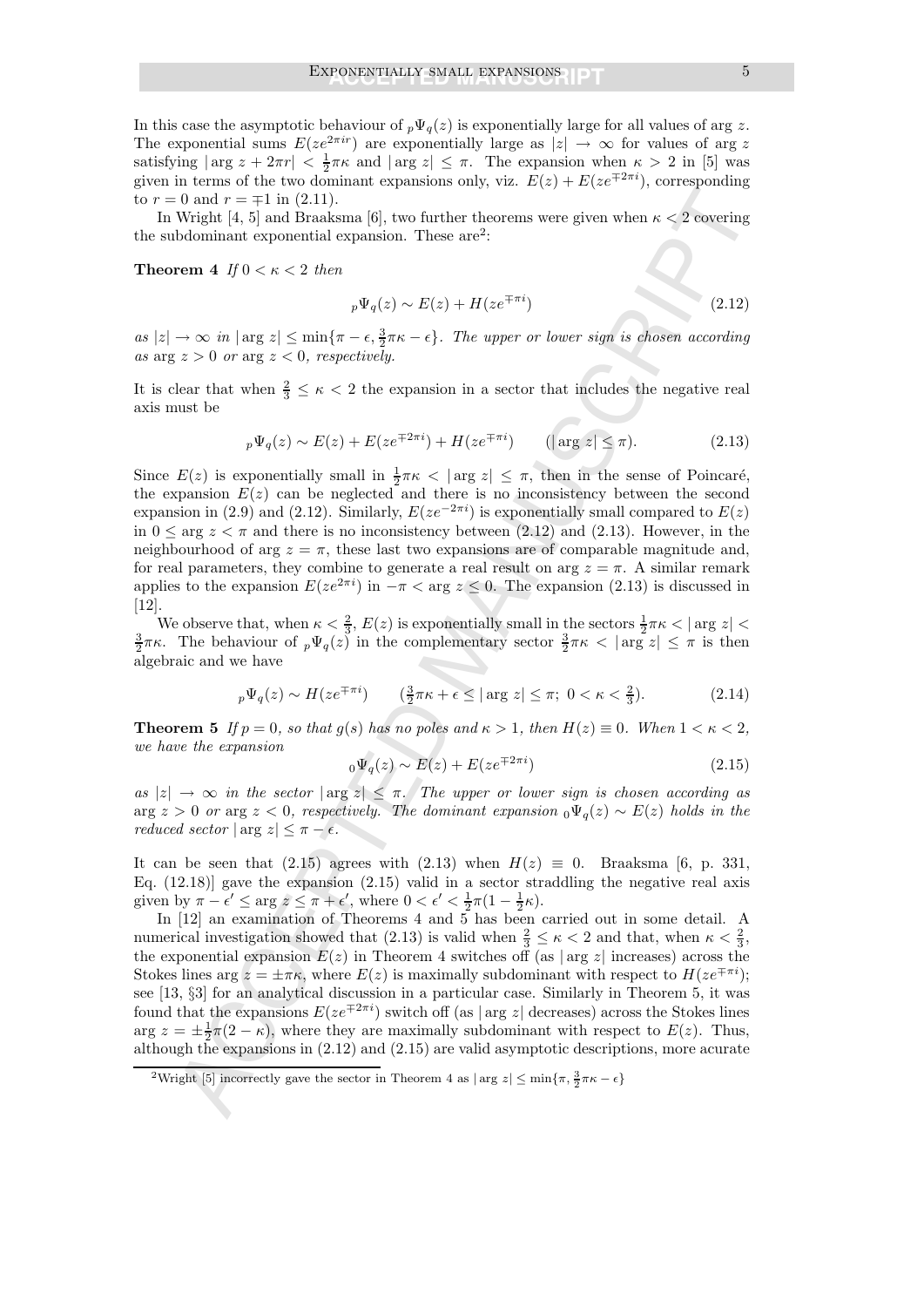evaluation will result from taking into account the Stokes phenomenon as certain rays are crossed.

#### 3. Functions with no algebraic expansion

We first consider the case of  $(1.1)$  with  $p = 0$  so that, from  $(2.6)$ , the algebraic expansion  $H(z) \equiv 0$ . We write  $\xi = ze^{\mp \pi i}$ , where the upper or lower sign is chosen according as  $0 \leq \arg z \leq \pi$  or  $-\pi \leq \arg z \leq 0$ , respectively. Then we have

$$
{}_0\Psi_q(z) = \sum_{n=0}^{\infty} \frac{(-\xi)^n}{n!} \left\{ \prod_{r=1}^q \Gamma(\beta_r n + b_r) \right\}^{-1},
$$

where, from  $(1.3)$ ,

$$
\kappa = 1 + \sum_{r=1}^{q} \beta_r > 1,
$$
\n $h = \prod_{r=1}^{q} \beta_r^{-\beta_r},$ \n $\vartheta = \frac{1}{2}q - \sum_{r=1}^{q} b_r.$ 

From (2.8), use of the reflection formula for the gamma function produces

3. Functions with no algebraic expansion  
\nst consider the case of (1.1) with 
$$
p = 0
$$
 so that, from (2.6), the algebraic expansion  
\n $\equiv 0$ . We write  $\xi = ze^{\mp i}$ , where the upper or lower sign is chosen according as  
\n $g z \leq \pi$  or  $-\pi \leq \arg z \leq 0$ , respectively. Then we have  
\n
$$
\sigma \Psi_q(z) = \sum_{n=0}^{\infty} \frac{(-\xi)^n}{n!} \left\{ \prod_{r=1}^{q} \Gamma(\beta_r n + b_r) \right\}^{-1},
$$
\nfrom (1.3),  
\n
$$
\kappa = 1 + \sum_{r=1}^{q} \beta_r > 1, \qquad h = \prod_{r=1}^{q} \beta_r^{-\beta_r}, \qquad \vartheta = \frac{1}{2}q - \sum_{r=1}^{q} b_r.
$$
\n(2.8), use of the reflection formula for the gamma function produces  
\n
$$
\sigma \Psi_q(z) = \frac{1}{2\pi i} \int_C \Gamma(s) \left\{ \prod_{r=1}^{q} \Gamma(b_r - \beta_r s) \right\}^{-1} \xi^{-s} ds
$$
\n
$$
= \frac{(2\pi)^{-q}}{2\pi i} \int_C \Gamma(s) \prod_{r=1}^{q} \Gamma(1 - b_r + \beta_r s) \Xi(s) \xi^{-s} ds, \qquad (3.1)
$$
\n
$$
\Xi(s) = 2^q \prod_{r=1}^{q} \sin \pi(b_r - \beta_r s).
$$
\n(3.2)  
\nacc there are no poles of the integrand in (3.1) to the right of the contour of integration  
\nfree to expand C as far to the right as we please (but with endpoints at infinity still  
\n(s) < 0, so that |s| is everywhere large on the expanded loop. We shall continue  
\nside this expanded loop by C. On the expanded loop. We shall continue  
\nside expansion obtained from (A.2)  
\n
$$
\prod_{r=1}^{q} \Gamma(1 - b_r + \beta_r s) = \frac{\kappa(h\kappa^n)^{-s}}{(2\pi)^{-q}} \sum_{j=0}^{M-1} (-j \lambda_j \Gamma(\kappa s + \vartheta - j) + \rho_M(s) \Gamma(\kappa s + \vartheta - M) \begin{cases} 3.3 \\ 3.3 \end{cases}
$$
\nfor  $|s| \to \infty$  in  $|\arg s| \leq \pi - \epsilon$ , where M is a positive

where

$$
\Xi(s) = 2^q \prod_{r=1}^q \sin \pi (b_r - \beta_r s). \tag{3.2}
$$

Since there are no poles of the integrand in (3.1) to the right of the contour of integration we are free to expand  $C$  as far to the right as we please (but with endpoints at infinity still in  $\text{Re}(s) < 0$ , so that |s| is everywhere large on the expanded loop. We shall continue to denote this expanded loop by  $C$ . On the expanded loop  $C$  we can employ the inverse factorial expansion obtained from (A.2)

$$
\Gamma(s) \prod_{r=1}^{q} \Gamma(1 - b_r + \beta_r s) = \frac{\kappa(h\kappa^{\kappa})^{-s}}{(2\pi)^{-q}} \left\{ \sum_{j=0}^{M-1} (-)^j A_j \Gamma(\kappa s + \vartheta - j) + \rho_M(s) \Gamma(\kappa s + \vartheta - M) \right\}
$$
\n(3.3)

valid for  $|s| \to \infty$  in  $|\arg s| \leq \pi - \epsilon$ , where M is a positive integer. The remainder function  $\rho_M(s)$  is analytic in s except at the points  $s = (b_r - 1 - k)/\beta_r$ ,  $k = 0, 1, 2, \dots$   $(1 \le r \le q)$ and  $s = -k$ , where the left-hand side of (3.3) has poles, and is such that  $\rho_M(s) = O(1)$ as  $|s| \to \infty$  in  $|\arg s| \leq \pi - \epsilon$ . The coefficients  $A_i$  are the same as those appearing in the expansion (2.2) with  $p = 0$ , where

$$
A_0 = (2\pi)^{-\frac{1}{2}q} \kappa^{-\frac{1}{2} - \vartheta} \prod_{r=1}^q \beta_r^{\frac{1}{2} - b_r}
$$
 (3.4)

from (2.3). An algorithm for the computation of the  $A_j$  is described in Appendix A.

The function  $\Xi(s)$  introduced in (3.2) has the expansion

$$
\Xi(s) = \sum_{k=1}^{N} \hat{B}_k e^{-\pi i \omega_k s} \qquad (N = 2^q),
$$
\n(3.5)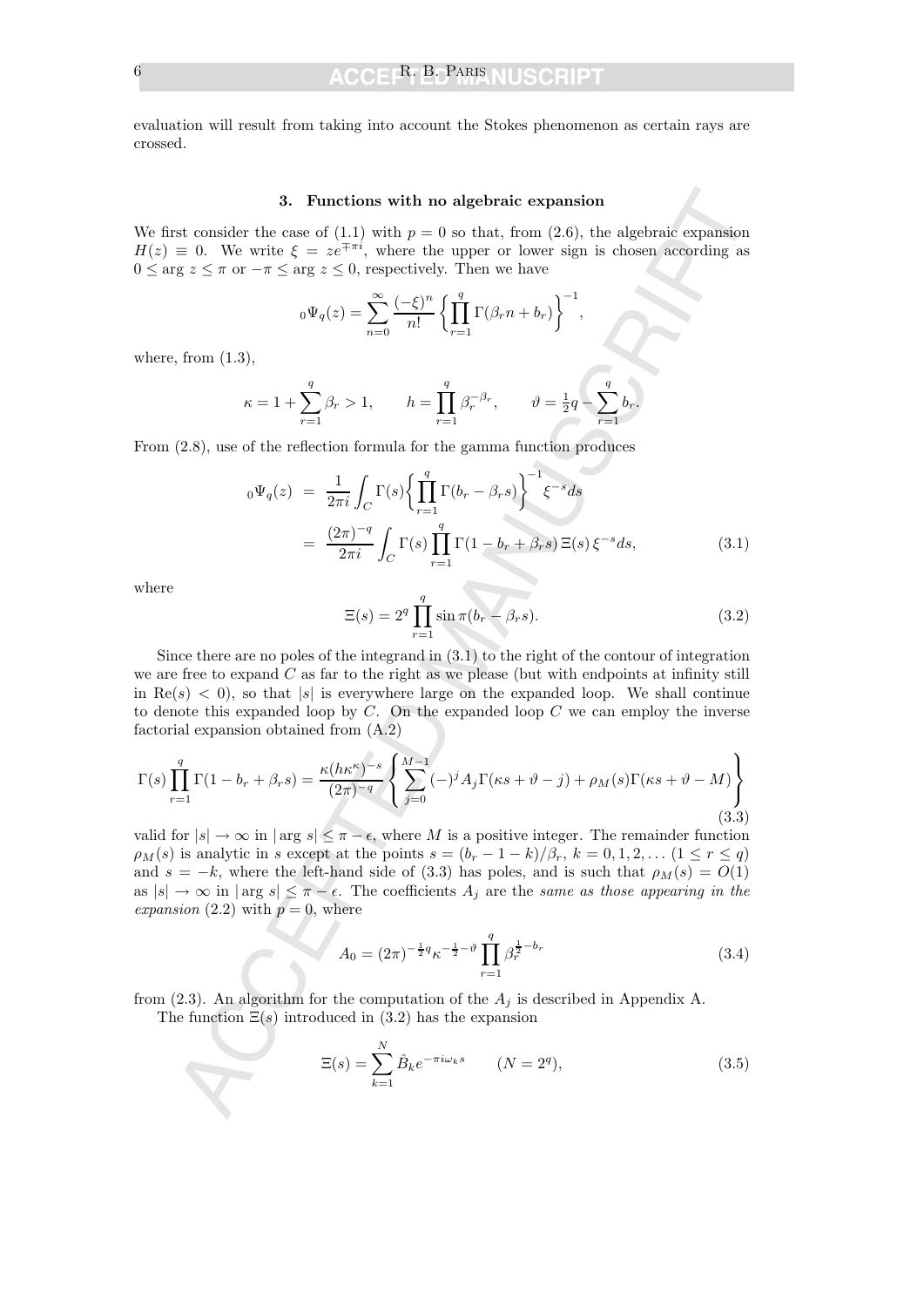where

$$
\omega_1 = \sum_{r=1}^q \beta_r = \kappa - 1, \qquad \omega_k \ge \omega_{k+1}, \qquad \omega_N = -\omega_1,
$$

and

$$
\hat{B}_1 = i^{-q} \exp(\pi i \sum_{r=1}^q b_r) = e^{-\pi i \vartheta}, \qquad \hat{B}_N = e^{\pi i \vartheta}.
$$

We introduce the variables

$$
X = \kappa (h\xi)^{1/\kappa}, \qquad X_k = X e^{\pi i \omega_k/\kappa} \tag{3.6}
$$

and make use of the standard result [10, §3.3]

$$
\frac{\kappa}{2\pi i} \int_C \Gamma(\kappa s + \vartheta - j) z^{-\kappa s} ds = z^{\vartheta - j} e^{-z}
$$

valid for all arg  $z$  when  $C$  is a loop in the positive sense enclosing all the poles of the integrand with endpoints at infinity in  $\text{Re}(s) < 0$ ; compare Fig. 1(a). Substitution of (3.3) and  $(3.5)$  into  $(3.1)$  (with the expanded contour C) then leads to

$$
\hat{B}_1 = i^{-q} \exp(\pi i \sum_{r=1}^{q} b_r) = e^{-\pi i \theta}, \qquad \hat{B}_N = e^{\pi i \theta}.
$$
\n
$$
\text{introduce the variables}
$$
\n
$$
X = \kappa(h\xi)^{1/\kappa}, \qquad X_k = X e^{\pi i \omega_k/\kappa} \tag{3.6}
$$
\n
$$
\text{make use of the standard result } [10, §3.3]
$$
\n
$$
\frac{\kappa}{2\pi i} \int_C \Gamma(\kappa s + \vartheta - j) z^{-\kappa s} ds = z^{\vartheta - j} e^{-z}
$$
\n
$$
\text{for all arg } z \text{ when } C \text{ is a loop in the positive sense enclosing all the poles of the}
$$
\n
$$
\text{and with endpoints at infinity in } \text{Re}(s) < 0; \text{ compare Fig. 1(a). Substitution of (3.3)}
$$
\n
$$
5.5 \text{ into (3.1) (with the expanded contour } C) then leads to
$$
\n
$$
\sigma \Psi_q(z) = \sum_{k=1}^{N} \hat{B}_k \left\{ \frac{\kappa}{2\pi i} \int_C X_k^{\kappa s} \sum_{j=0}^{N-1} (-j^j A_j \Gamma(\kappa s + \vartheta - j) ds + R_{M,k} \right\}
$$
\n
$$
= \sum_{k=1}^{N} \hat{B}_k \left\{ X_k^{\vartheta} e^{-X_k} \sum_{j=0}^{M-1} (-j^j A_j X_k^{-j} + R_{M,k} \right\},
$$
\n
$$
\text{the remainder } R_{M,k} \text{ is given by}
$$
\n
$$
R_{M,k} = \frac{\kappa}{2\pi i} \int_C \rho_M(s) \Gamma(\kappa s + \vartheta - M) X_k^{-\kappa s} ds.
$$
\n
$$
\text{is shown in [6, §10.1; 10, p. 72, Lemma 2.8] that an order estimate for the above order integral is}
$$
\n
$$
|R_{M,k}| = O(X_k^{\vartheta - M} e^{-X_k}) \qquad (|X_k| \to \infty)
$$
\n
$$
\text{in the sector } |\arg X_k| < \pi; \text{ that is, in the sectors } |\arg \xi + \pi \omega_k| < \pi \kappa \ (1 \le k \le N).
$$
\n
$$
\text{we can write
$$

where the remainder  $R_{M,k}$  is given by

$$
R_{M,k} = \frac{\kappa}{2\pi i} \int_C \rho_M(s) \Gamma(\kappa s + \vartheta - M) X_k^{-\kappa s} ds.
$$

It is shown in [6, §10.1; 10, p. 72, Lemma 2.8] that an order estimate for the above remainder integral is

$$
|R_{M,k}| = O(X_k^{\vartheta - M} e^{-X_k}) \qquad (|X_k| \to \infty)
$$

valid in the sector  $|\arg X_k| < \pi$ ; that is, in the sectors  $|\arg \xi + \pi \omega_k| < \pi \kappa$   $(1 \le k \le N)$ . Since we can write  $\omega_k = \omega_1 - \lambda_k$ , with  $0 \leq \lambda_k \leq 2\omega_1$ , it follows that the sectors of validity for the order estimate of  $R_{M,k}$  correspond to

$$
-\pi(2\omega_1 - \lambda_k) - \pi < \arg \xi < \pi(1 + \lambda_k) \qquad (1 \le k \le N).
$$

The common sector of validity of the above order estimate for  $R_{M,k}$  with  $1 \leq k \leq N$ is consequently  $|\arg \xi| \leq \pi - \epsilon$ . Hence we obtain the expansion valid for  $|z| \to \infty$  in  $|\arg(-z)| \leq \pi - \epsilon$ 

$$
{}_{0}\Psi_{q}(z) = \sum_{k=1}^{N} \hat{B}_{k} X_{k}^{\vartheta} e^{-X_{k}} \left\{ \sum_{j=0}^{M-1} (-)^{j} A_{j} X_{k}^{-j} + O(X_{k}^{-M}) \right\}.
$$

An equivalent expansion valid in a narrower sector has been given in [14, p. 370].

We now define the formal exponential expansion  $E_*(\xi)$  by

$$
E_*(\xi) = X^{\vartheta} e^{-X} \sum_{j=0}^{\infty} (-)^j A_j X^{-j}, \qquad (3.7)
$$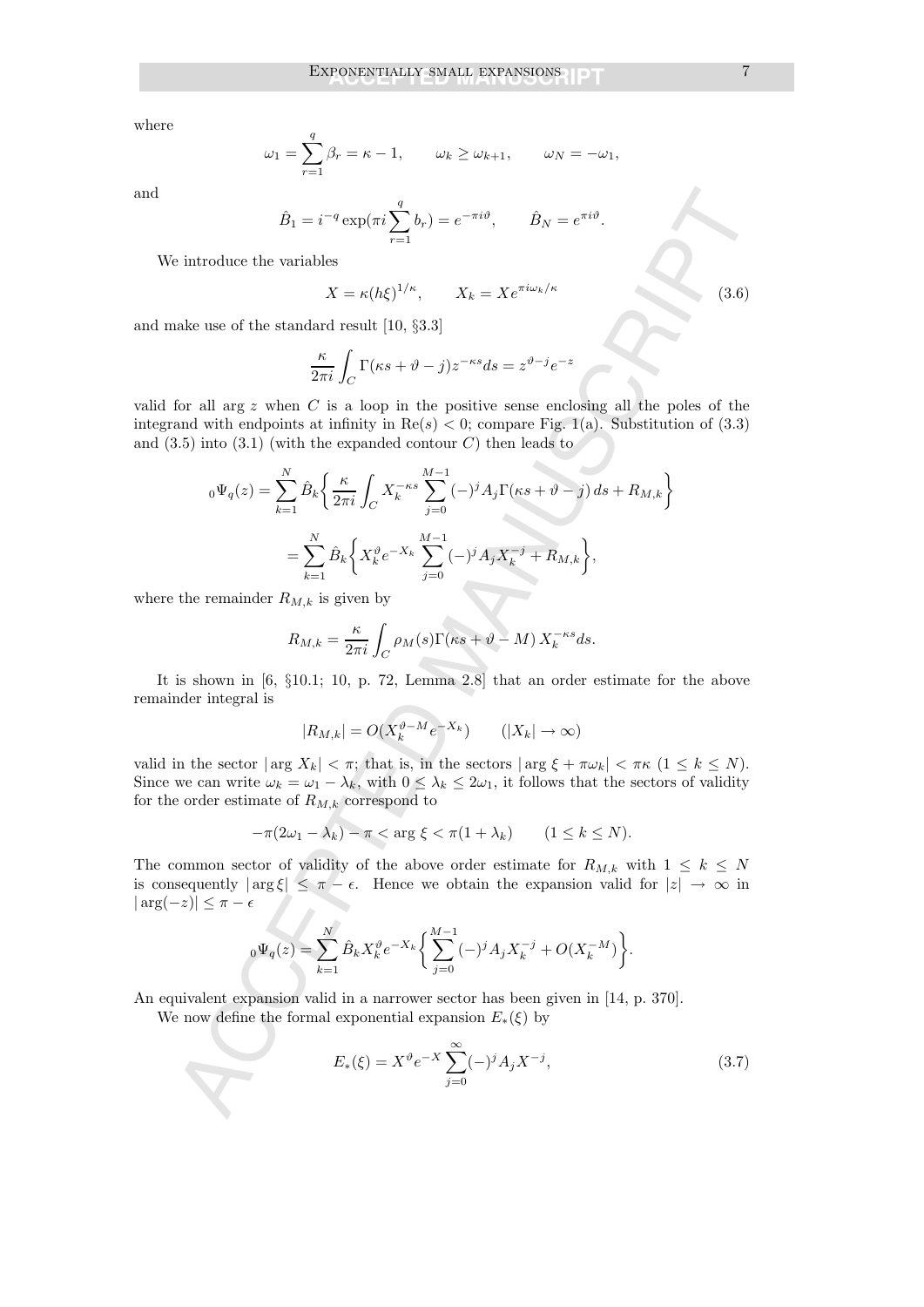where X is defined in (3.6). Since, from (2.1) and (3.6),  $X = Ze^{\mp \pi i/\kappa}$  then some straightforward algebra using the values of  $\omega_j$ ,  $\hat{B}_j$   $(j = 1, N)$  defined above shows that

$$
\hat{B}_1 E_*(\xi e^{\pi i \omega_1}) + \hat{B}_N E_*(\xi e^{\pi i \omega_N}) = E(z) + E(ze^{\mp 2\pi i}),
$$
\n(3.8)

where  $E(z)$  is defined in (2.9). We then finally obtain the expansion

$$
{}_{0}\Psi_{q}(z) \sim E(z) + E(ze^{\mp 2\pi i}) + \sum_{k=2}^{N-1} \hat{B}_{k}E_{*}(\xi e^{\pi i \omega_{k}}), \qquad \xi = ze^{\mp \pi i}
$$
 (3.9)

valid as  $|z| \to \infty$  in  $|\arg(-z)| \leq \pi - \epsilon$ .

Remark: In certain cases the function

$$
{}_{1}\Psi_{1}(z) = \sum_{n=0}^{\infty} \frac{z^{n} \Gamma(\alpha n + a)}{n! \Gamma(\beta n + b)},
$$

with  $\beta = M\alpha$ , where M is a positive integer, can be expressed in terms of a  $_0\Psi_{M-1}(z)$ function. To see this we apply the multiplication formula for the gamma function [15, p. 256]

$$
\Gamma(nz) = (2\pi)^{\frac{1}{2}(1-n)} n^{nz - \frac{1}{2}} \prod_{j=0}^{n-1} \Gamma(z + \frac{j}{n}) \qquad (n \in \mathbb{N})
$$
\n(3.10)

to obtain

$$
{}_{1}\Psi_{1}(z) = (2\pi)^{\frac{1}{2}(M-1)}M^{\frac{1}{2}-b} \sum_{n=0}^{\infty} \frac{(M^{-\beta}z)^{n}}{n!} \frac{\Gamma(\alpha n + a)}{\prod_{r=0}^{M-1} \Gamma(\alpha n + M^{-1}(b+r))}.
$$

If a takes on any of the values  $b'_r = (b+r)/M$   $(r = 0, 1, 2, ..., M-1)$  then the gamma function in the numerator will cancel with one of the gamma functions in the denominator and the associated algebraic expansion  $H(z) \equiv 0$ . We then have

$$
{}_{1}\Psi_{1}(z) = (2\pi)^{\frac{1}{2}(M-1)}M^{\frac{1}{2}-b}{}_{0}\Psi_{M-1}(M^{-\beta}z) \qquad (\beta = M\alpha) \tag{3.11}
$$

with the parameters  $b_r$  appearing in  ${}_0\Psi_{M-1}$  given by  $\{b'_1, b'_2, \ldots, \ast, \ldots, b'_M\}$ , where the asterisk denotes the omission of one of the values. A similar reduction applies when there are one or more additional gamma functions in the numerator with the same  $\alpha$  and appropriate values of the  $a_r$ .

## 4. Numerical examples

 $E(z)$  is defined in (2.0). We then finally obtain the expansion<br>  $\alpha \Psi_q(z) \sim E(z) + E(ze^{-2\pi i}) + \sum_{k=2}^{n-1} \hat{B}_k E_z(\xi e^{\pi i \omega_k})$ ,  $\xi = ze^{\pi i \pi k}$  (3.9)<br>  $\alpha |z| \rightarrow \infty$  in  $|arg(-z)| \leq \pi - c$ .<br>
with  $|z| \rightarrow \infty$  in  $|arg(-z)| \leq \pi - c$ .<br>
with  $\$ We consider cases of  $_0\Psi_q(z)$  with  $q \geq 2$ , since the expansion (3.9) for the so-called generalised Bessel function  $_0\Psi_1(z)$  (also called the Wright function in [7]) with  $q = 1$  has  $N = 2$  and so merely reproduces Theorem 5 when  $1 < \kappa < 2$ ; when  $\kappa \geq 2$ , the expansion is covered by Theorems 2 and 3. A hyperasymptotic expansion of this function for a more extended range of parameters is given in [16].

For our first example we take  $q = 2$  and consider the function

$$
{}_0\Psi_2(z) \equiv F(z) = \sum_{n=0}^{\infty} \frac{z^n}{n! \Gamma(\beta_1 n + b_1) \Gamma(\beta_2 n + b_2)},\tag{4.1}
$$

which is associated with the parameters  $\kappa = 1 + \beta_1 + \beta_2$ ,  $\vartheta = 1 - b_1 - b_2$  and  $h = \beta_1^{-\beta_1} \beta_2^{-\beta_2}$ . In the expansion  $(3.5)$  with  $N = 4$  it is easily found that

$$
\hat{B}_2 = e^{\pi i (b_1 - b_2)}, \quad \omega_2 = \beta_1 - \beta_2, \qquad \hat{B}_3 = e^{-\pi i (b_1 - b_2)}, \quad \omega_3 = \beta_2 - \beta_1.
$$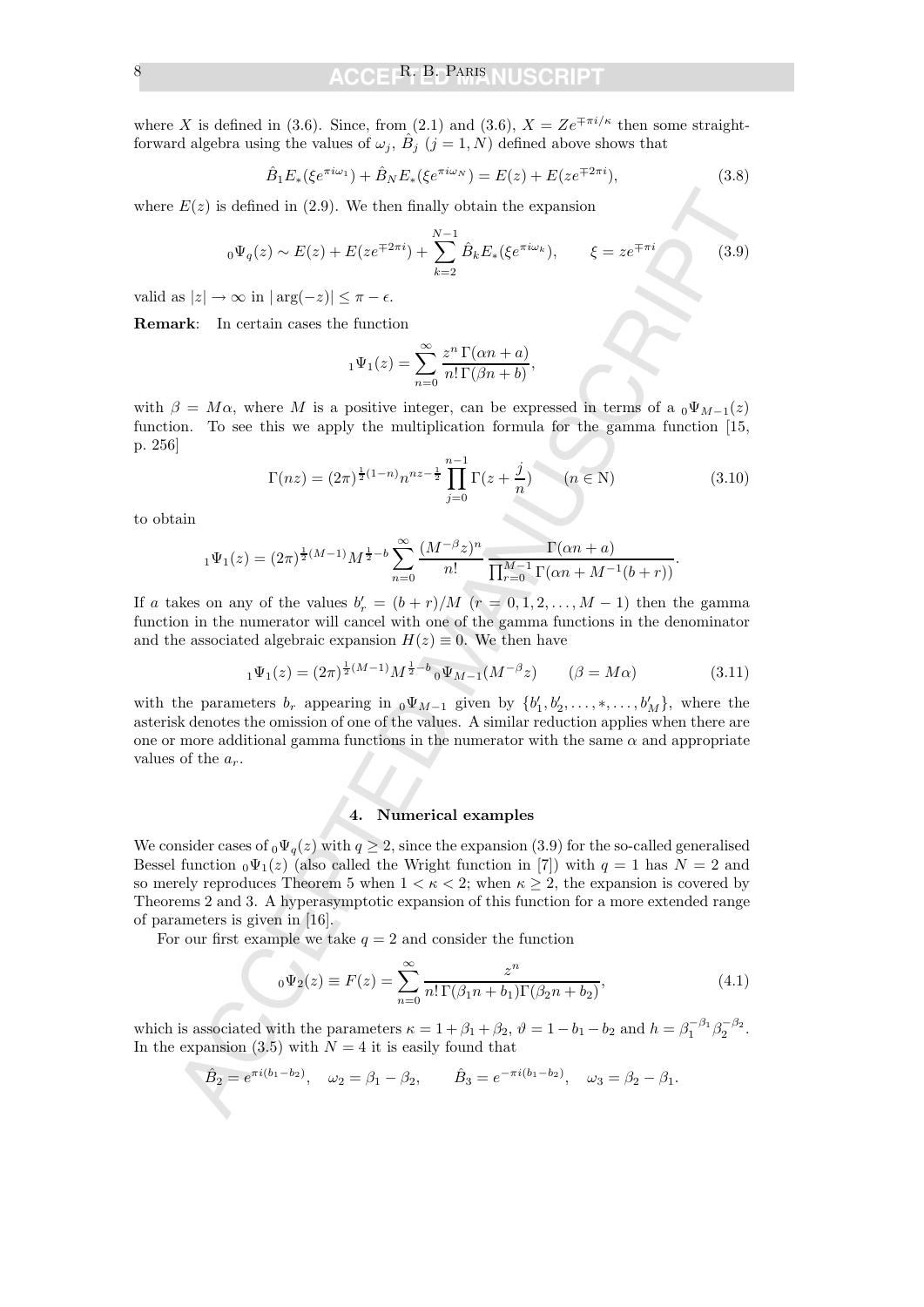$$
F(z) \sim E(z) + E(ze^{\mp 2\pi i})
$$
  
 
$$
+e^{\pi i(b_1-b_2)}E_*(\xi e^{\pi i(\beta_1-\beta_2)}) + e^{-\pi i(b_1-b_2)}E_*(\xi e^{-\pi i(\beta_1-\beta_2)}) \qquad (4.2)
$$

for  $|z| \to \infty$  in  $|\arg(-z)| \leq \pi - \epsilon$ . Comparison with Theorems 5 and 2 shows that when  $\kappa \leq 2$  there are two additional exponential expansions present. These additional expansions are both exponentially small on arg  $z = \pm \pi$  when  $\kappa \leq 2$ , since  $\cos(\pi(\beta_1 - \beta_2)/\kappa) > 0$  when  $0 < \beta_1 < 1$  and  $0 < \beta_2 < 1$ . We note that in the case of real parameters this result correctly yields a real expansion on the negative real axis arg  $\xi = 0$ .

In the case  $\beta_1 = \beta_2$ , the above expansion simplifies to

$$
F(z) \sim E(z) + E(ze^{\mp 2\pi i}) + 2\cos\pi(b_1 - b_2) E_*(\xi)
$$
\n(4.3)

for  $|z| \to \infty$  in  $|\arg(-z)| \leq \pi - \epsilon$ . The upper or lower signs in (4.2) and (4.3) are chosen according as arg  $z > 0$  or arg  $z < 0$ , respectively. It is clearly sufficient for real parameters to consider values of z satisfying  $0 \leq \arg z \leq \pi$  and this we do throughout this section. To simplify the presentation of the results we consider only the expansion (4.3) with  $\beta_1 = \beta_2 = \beta$ and define

$$
B = 2\cos\pi(b_1 - b_2). \tag{4.4}
$$

+ oscillatory  $\frac{1}{\sqrt{2}}$  = ( $\frac{1}{\sqrt{2}}$  = ( $\frac{1}{\sqrt{2}}$  = ( $\frac{1}{\sqrt{2}}$  = ( $\frac{1}{\sqrt{2}}$  = ( $\frac{1}{\sqrt{2}}$  = ( $\frac{1}{\sqrt{2}}$  = ( $\frac{1}{\sqrt{2}}$  = ( $\frac{1}{\sqrt{2}}$  = ( $\frac{1}{\sqrt{2}}$  = ( $\frac{1}{\sqrt{2}}$  = ( $\frac{1}{\sqrt{2}}$  = ( $\frac{1}{\sqrt{2}}$  We use the subscript o to denote the optimal truncation of the exponential expansions in  $(2.1)$  and  $(3.7)$  at the index  $j = M_o$ . The optimally truncated expansion is thus written as  $E_o(z)$  and corresponds to truncation of the asymptotic series for  $E(z)$  at or near the smallest term in absolute value. An algorithm for the computation of the normalised coefficients  $c_j = A_j/A_0$ , where the leading coefficient  $A_0$  is given in (3.4), is described in Appendix A. We have employed up to a maximum of 50 coefficients in our computations; the first ten coefficients  $c_j$  for  ${}_0\Psi_2(z)$  in (4.1) are listed in Table 1 for the particular case  $b_1 = \frac{1}{2}$ ,  $b_2 = \frac{1}{3}$ and  $\beta = \frac{1}{2}$ .

| j | $c_i$                                     | .) | $c_i$                                           |
|---|-------------------------------------------|----|-------------------------------------------------|
|   | $\frac{1}{8}$                             | 2  | $\frac{755}{3456}$                              |
| 3 | 23995<br>82944                            |    | 3779875<br>23887872                             |
| 5 | 707843675<br>573308928                    | 6  | 2003005174555<br>247669456896                   |
| 7 | 6799898722925<br>220150628352             | 8  | 167659489967405975<br>3423782572130304          |
| 9 | 38105945075838591875<br>82170781731127296 | 10 | 69697248975034272366775<br>11832592569282330624 |
|   |                                           |    |                                                 |

Table 1: The coefficients  $c_j$  for  $1 \le j \le 10$  for the sum (4.1) when  $b_1 = \frac{1}{2}$ ,  $b_2 = \frac{1}{3}$  and  $\beta = \frac{1}{2}$ .

We have computed  $F(z)$  for different parameters on the negative real axis arg  $z = \pi$ where, provided the parameters are real, we have from (4.3)

$$
F(z) \sim 2\text{Re}\,E(z) + BE_*(ze^{-\pi i}) \qquad (\text{arg } z = \pi).
$$

In Table 2 we show the absolute values of  $F(z) - 2\text{Re } E_o(z)$  compared with  $BE_*(ze^{-\pi i})$  for different parameters  $b_1$  and  $b_2$ . The results clearly confirm the presence of the expansion  $BE_*(ze^{-\pi i})$  on the negative real axis and, furthermore, that when  $|b_1-b_2|=\frac{1}{2}$  the coefficient multiplying  $E_*(ze^{-\pi i})$  is indeed zero as predicted by (4.4). This last conclusion follows from the fact that, when  $b_1 = 1$ ,  $b_2 = \frac{1}{2}$ , the value of  $|F(z) - 2\text{Re }E_o(z)|$  is many orders of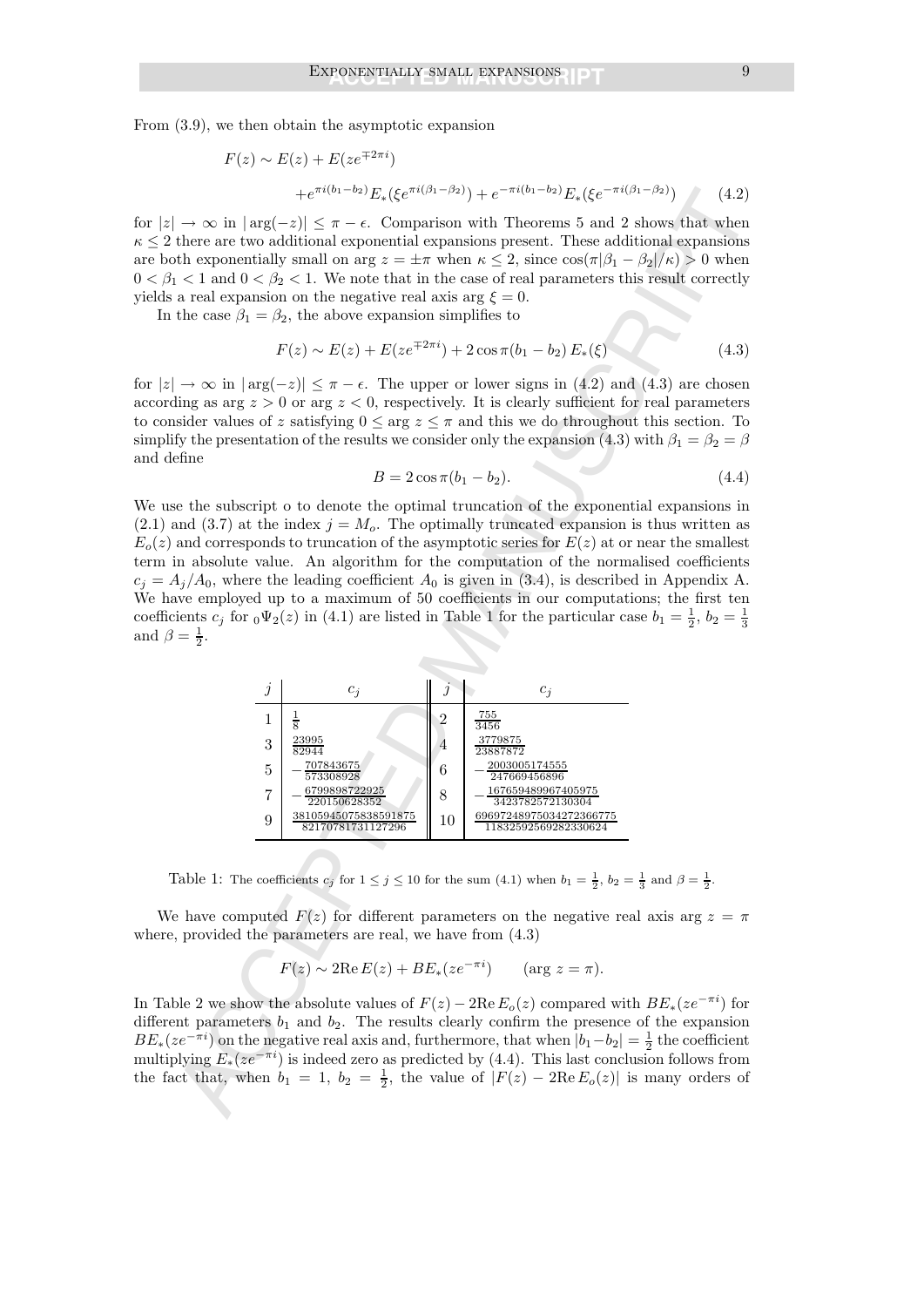|                   |               |               |        | $\beta = \frac{1}{4} z = 50e^{\pi i} \quad \kappa = \frac{3}{2}$                                                                                                   |                                                                       |                                                                                                                                                                                                                                                                                                                                                                                                       |
|-------------------|---------------|---------------|--------|--------------------------------------------------------------------------------------------------------------------------------------------------------------------|-----------------------------------------------------------------------|-------------------------------------------------------------------------------------------------------------------------------------------------------------------------------------------------------------------------------------------------------------------------------------------------------------------------------------------------------------------------------------------------------|
|                   | $b_1$         | $b_2$         |        | $M_o$   $ F(z) - 2\text{Re }E_o(z) $   $ BE_*(ze^{-\pi i}) $                                                                                                       |                                                                       |                                                                                                                                                                                                                                                                                                                                                                                                       |
|                   | $\frac{1}{2}$ | $\frac{1}{3}$ | $30\,$ | $\frac{1}{2.725323 \times 10^{-15}} \qquad \frac{2.725323 \times 10^{-15}}{2.725323 \times 10^{-15}}$                                                              |                                                                       |                                                                                                                                                                                                                                                                                                                                                                                                       |
|                   | $\mathbf{1}$  | $\frac{3}{4}$ |        | $32 \left[ 4.769551 \times 10^{-16} \right] 4.769551 \times 10^{-16}$                                                                                              |                                                                       |                                                                                                                                                                                                                                                                                                                                                                                                       |
|                   | $\mathbf{1}$  | $\frac{1}{2}$ | 38     |                                                                                                                                                                    | $1.626169\times 10^{-33} \qquad ^{\dagger} \ 1.0308\times 10^{-15}$   |                                                                                                                                                                                                                                                                                                                                                                                                       |
|                   |               |               |        | $\beta = \frac{1}{2}$ $z = 100e^{\pi i}$ $\kappa = 2$                                                                                                              |                                                                       |                                                                                                                                                                                                                                                                                                                                                                                                       |
|                   | $b_1$         | $b_2$         |        | $M_o$   $ F(z) - 2\text{Re }E_o(z) $   $ BE_*(ze^{-\pi i}) $                                                                                                       |                                                                       |                                                                                                                                                                                                                                                                                                                                                                                                       |
|                   | $\frac{1}{2}$ | $\frac{1}{3}$ | $32\,$ |                                                                                                                                                                    | $1.399376 \times 10^{-13} \qquad 1.399374 \times 10^{-13}$            |                                                                                                                                                                                                                                                                                                                                                                                                       |
|                   | $\mathbf{1}$  | $\frac{3}{4}$ | 39     | $1.891199 \times 10^{-14}$ $1.891198 \times 10^{-14}$                                                                                                              |                                                                       |                                                                                                                                                                                                                                                                                                                                                                                                       |
|                   | $\mathbf{1}$  | $\frac{1}{2}$ | 40     |                                                                                                                                                                    | $2.422766 \times 10^{-26} \qquad ^{\dagger} \ 4.3853 \times 10^{-14}$ |                                                                                                                                                                                                                                                                                                                                                                                                       |
|                   |               |               |        | $\beta = \frac{2}{3}$ $z = 100e^{\pi i}$ $\kappa = \frac{7}{3}$                                                                                                    |                                                                       |                                                                                                                                                                                                                                                                                                                                                                                                       |
|                   | $b_1$         | $b_2$         |        | $M_o$   $ F(z) - 2\text{Re }E_o(z) $   $ BE_*(ze^{-\pi i}) $                                                                                                       |                                                                       |                                                                                                                                                                                                                                                                                                                                                                                                       |
|                   | $\frac{1}{2}$ | $\frac{1}{3}$ |        | 30 1.552472 × 10 <sup>-10</sup> 1.552475 × 10 <sup>-10</sup>                                                                                                       |                                                                       |                                                                                                                                                                                                                                                                                                                                                                                                       |
|                   | 1             | $\frac{3}{4}$ |        | 32 2.408476 × 10 <sup>-11</sup> 2.408719 × 10 <sup>-11</sup>                                                                                                       |                                                                       |                                                                                                                                                                                                                                                                                                                                                                                                       |
|                   | $\mathbf{1}$  | $\frac{1}{2}$ | 38     |                                                                                                                                                                    | $3.744984 \times 10^{-19}$ $\qquad$ $\qquad$ $5.3847 \times 10^{-11}$ |                                                                                                                                                                                                                                                                                                                                                                                                       |
| we discuss below. |               |               |        |                                                                                                                                                                    |                                                                       | mputations for complex values of $z =  z e^{i\theta}$ when $\frac{1}{2}\pi \le \theta \le \pi$ . It can be seen that<br>approach arg $z = \frac{1}{2}\pi$ , the value in the second column begins to differ significantly<br>the corresponding value in the third column. This is not due to any imprecision in<br>pansion (4.3) or in our computations, but can be ascribed to the Stokes phenomenon |
|                   |               |               |        |                                                                                                                                                                    |                                                                       |                                                                                                                                                                                                                                                                                                                                                                                                       |
|                   |               |               |        | $\begin{array}{c c c} \theta/\pi &  F(z)-\mathcal{E}_o(z)  &  BE_*(ze^{-\pi i})  \\ \hline 1.00 & 4.295293 \times 10^{-18} & 4.295292 \times 10^{-18} \end{array}$ |                                                                       |                                                                                                                                                                                                                                                                                                                                                                                                       |
|                   |               | 0.95          |        | $5.951357 \times 10^{-18}$                                                                                                                                         | $5.951359 \times 10^{-18}$                                            |                                                                                                                                                                                                                                                                                                                                                                                                       |
|                   |               | 0.90          |        | $1.574211 \times 10^{-17}$                                                                                                                                         | $1.574212 \times 10^{-17}$                                            |                                                                                                                                                                                                                                                                                                                                                                                                       |
|                   |               | $0.85\,$      |        | $7.818456 \times 10^{-17}$                                                                                                                                         | $7.818201 \times 10^{-17}$                                            |                                                                                                                                                                                                                                                                                                                                                                                                       |
|                   |               | 0.80<br>0.70  |        | $7.108583 \times 10^{-16}$<br>$3.021297 \times 10^{-13}$                                                                                                           | $7.093135 \times 10^{-16}$<br>$3.031269 \times 10^{-13}$              |                                                                                                                                                                                                                                                                                                                                                                                                       |
|                   |               | $0.60\,$      |        | $7.334040 \times 10^{-10}$                                                                                                                                         | $8.131071 \times 10^{-10}$                                            |                                                                                                                                                                                                                                                                                                                                                                                                       |
|                   |               | 0.50          |        | $4.268643 \times 10^{-6}$                                                                                                                                          | $7.993992 \times 10^{-6}$                                             |                                                                                                                                                                                                                                                                                                                                                                                                       |
|                   |               |               |        |                                                                                                                                                                    |                                                                       | 3: Values of the absolute error in $F(z) - \mathcal{E}_o(z)$ in (4.1), where $\mathcal{E}_o(z) \equiv E_o(z) + E_o(ze^{-2\pi i})$ , compared $BE_*(ze^{-\pi i})$ for $z = 40e^{i\theta}$ , $b_1 = \frac{1}{2}$ , $b_2 = \frac{3}{4}$ and $\beta = \frac{1}{10}$ ( $\kappa = \frac{6}{5}$ ).                                                                                                           |
|                   |               |               |        |                                                                                                                                                                    |                                                                       | hen $1 < \kappa < 2$ , the function in (4.1) is exponentially large in the sector $ \arg z  < \frac{1}{2}\pi\kappa$                                                                                                                                                                                                                                                                                   |
|                   |               |               |        |                                                                                                                                                                    |                                                                       | xponentially small in the sector $ \arg(-z)  < \frac{1}{2}\pi(2-\kappa)$ . The expansion $E(ze^{-2\pi i})$ in                                                                                                                                                                                                                                                                                         |
|                   |               |               |        |                                                                                                                                                                    |                                                                       |                                                                                                                                                                                                                                                                                                                                                                                                       |

Table 2: Values of the absolute error in  $F(z) - 2\text{Re } E_0(z)$  in (4.1) compared with  $|BE_*(ze^{-\pi i})|$  for different parameters on arg  $z = \pi$ . The expansion  $E(z)$  is optimally truncated at index  $M_0$  and the dagger denotes the value of  $|E_*(ze^{-\pi i})|$  without the coefficient B (which vanishes when  $b_1 = 1, b_2 = \frac{1}{2}$ ).

magnitude smaller than the value of  $|E_*(ze^{-\pi i})|$  (without the coefficient B). Table 3 shows our computations for complex values of  $z = |z|e^{i\theta}$  when  $\frac{1}{2}\pi \leq \theta \leq \pi$ . It can be seen that as we approach arg  $z = \frac{1}{2}\pi$ , the value in the second column begins to differ significantly from the corresponding value in the third column. This is not due to any imprecision in the expansion (4.3) or in our computations, but can be ascribed to the Stokes phenomenon which we discuss below.

| $\theta/\pi$ | $ F(z)-\mathcal{E}_o(z) $  | $ BE_*(ze^{-\pi i}) $      |
|--------------|----------------------------|----------------------------|
| 1.00         | $4.295293 \times 10^{-18}$ | $4.295292 \times 10^{-18}$ |
| 0.95         | $5.951357 \times 10^{-18}$ | $5.951359 \times 10^{-18}$ |
| 0.90         | $1.574211 \times 10^{-17}$ | $1.574212 \times 10^{-17}$ |
| 0.85         | $7.818456 \times 10^{-17}$ | $7.818201 \times 10^{-17}$ |
| 0.80         | $7.108583 \times 10^{-16}$ | $7.093135 \times 10^{-16}$ |
| 0.70         | $3.021297 \times 10^{-13}$ | $3.031269 \times 10^{-13}$ |
| 0.60         | $7.334040\times10^{-10}$   | $8.131071 \times 10^{-10}$ |
| 0.50         | $4.268643 \times 10^{-6}$  | $7.993992 \times 10^{-6}$  |
|              |                            |                            |

Table 3: Values of the absolute error in  $F(z) - \mathcal{E}_o(z)$  in (4.1), where  $\mathcal{E}_o(z) \equiv E_o(z) + E_o(ze^{-2\pi i})$ , compared with  $|BE_*(ze^{-\pi i})|$  for  $z = 40e^{i\theta}$ ,  $b_1 = \frac{1}{2}$ ,  $b_2 = \frac{3}{4}$  and  $\beta = \frac{1}{10}$  ( $\kappa = \frac{6}{5}$ ).

When  $1 < \kappa < 2$ , the function in (4.1) is exponentially large in the sector  $|\arg z| < \frac{1}{2}\pi\kappa$ and exponentially small in the sector  $|\arg(-z)| < \frac{1}{2}\pi(2-\kappa)$ . The expansion  $E(ze^{-2\pi i})$  in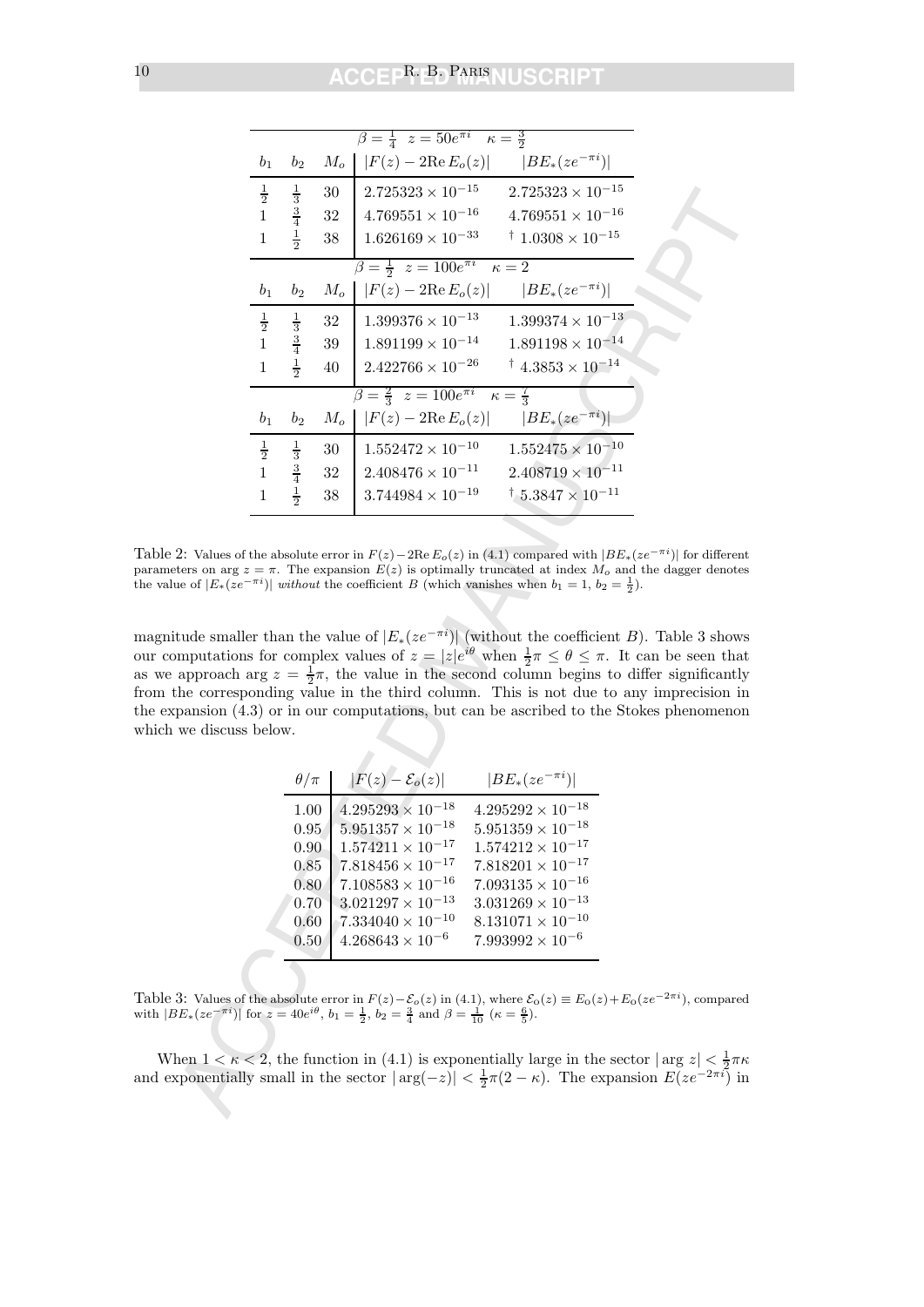$(4.3)$  is subdominant in the upper half plane but combines with  $E(z)$  on the negative real axis to give (for real  $b_1$  and  $b_2$ ) a real expansion. Since the exponential factors associated with  $E(z)$  and  $E(ze^{-2\pi i})$  are  $\exp(|Z|e^{i\theta/\kappa})$  and  $\exp(|Z|e^{i(\theta-2\pi)/\kappa})$ , respectively, the greatest difference between these factors occurs when

$$
\sin\left(\frac{\theta}{\kappa}\right) = \sin\left(\frac{\theta - 2\pi}{\kappa}\right);
$$

that is, when  $\theta = \frac{1}{2}\pi(2 - \kappa)$ . Consequently, as arg z decreases in the upper half-plane from the value  $\pi$ , we expect that the expansion  $E(ze^{-2\pi i})$  should switch off across the Stokes line arg  $z = \frac{1}{2}\pi(2 - \kappa)$ . An analogous reasoning shows that the greatest difference between the exponential factors associated with  $E(z)$  and  $E_*(ze^{-\pi i})$  in (4.3) occurs when

$$
\sin\left(\frac{\theta}{\kappa}\right) = \sin\left(\frac{\pi-\theta}{\kappa}\right);
$$

that is, on the ray  $\theta = \frac{1}{2}\pi$ . Thus, as arg z decreases in the upper half-plane from the value  $\pi$ we would expect the subdominant expansion  $E_*(ze^{-\pi i})$  to switch off across the Stokes line arg  $z = \frac{1}{2}\pi$ . Similar considerations apply to  $E(ze^{2\pi i})$  and  $E_*(ze^{\pi i})$  across the Stokes lines  $\arg z = -\frac{1}{2}\pi(2 - \kappa)$  and  $\arg z = -\frac{1}{2}\pi$  in the lower half-plane.

 $\frac{2}{\pi} - \frac{2}{3}$  (2<sup>2</sup> κ) and arg  $z = \frac{1}{3}$  k in the lower harm plane.<br>To demonstrate the truth of this assertion, we choose  $\beta = \frac{1}{10}$  (so that  $\kappa = \frac{6}{5}$ ) in (4.1); the exponentially large sector is then  $|\arg z| < \frac{3}{5}\pi$  and the Stokes lines in the upper half plane are  $\theta = \frac{1}{2}\pi$  and  $\theta = \frac{2}{5}\pi$ . We define the Stokes multipliers  $S_1(\theta)$  and  $S_2(\theta)$  (at constant |z|) associated with the expansions  $E_*(ze^{-\pi i})$  and  $E(ze^{-2\pi i})$  as follows. For the Stokes multiplier associated with the expansion  $E_*(ze^{-\pi i})$  we set

$$
F(z) = E_o(z) + E_o(ze^{-2\pi i}) + BA_0 X^{\vartheta} e^{-X} S_1(\theta),
$$

where we recall that the subscript o denotes that the exponential expansions are optimally truncated and are therefore finite sums. To detect the switching-off of the expansion  $E(ze^{-2\pi i})$ , we choose  $|b_1-b_2|=\frac{1}{2}$  so that  $B=0$  (thereby eliminating the contribution from  $E_*(ze^{-\pi i})$ , and define the Stokes multiplier associated with the expansion  $E(ze^{-2\pi i})$  when  $B=0$  by

$$
F(z) = E_0(z) + A_0 (Ze^{-2\pi i/\kappa})^{\vartheta} \exp(Ze^{-2\pi i/\kappa}) S_2(\theta).
$$

sin  $\binom{p}{t} = \sin\left(\frac{\theta}{\alpha}\right) = \sin\left(\frac{\theta-2\pi}{\alpha}\right);$ <br>when  $\theta = \frac{1}{2}\pi(2 - \kappa).$  Consequently, as any a decreases in the upper half-plane from<br>the  $\pi$ , we occure that the cognomic place and yields outlined with corresponding t In Table 4 we present the variation of the real part<sup>3</sup> of the Stokes multipliers  $S_1(\theta)$  and  $S_2(\theta)$  in the neighbourhood of  $\theta = \frac{1}{2}\pi$  and  $\theta = \frac{2}{5}\pi$ . It is seen that these multipliers exhibit the familiar smooth transition across their respective Stokes lines. This viewpoint can be confirmed for a particular case of (4.1), where it is possible to make a routine application of the saddle-point method applied to a Laplace-type integral representation; see Appendix B.

To conclude this section we present the expansions for the function

$$
{}_{0}\Psi_{q}(z) \equiv F(z) = \sum_{n=0}^{\infty} \frac{z^{n}}{n!} \left\{ \prod_{r=1}^{q} \Gamma(\beta_{r}n + b_{r}) \right\}^{-1}
$$
(4.5)

in the cases  $q = 3$  and  $q = 4$ . For simplicity in presentation, we shall assume that the  $\beta_i = \beta$ and that the  $b_i$  are all real (the results are easily modified when these assumptions are not satisfied). This simplification results in the coefficients  $\hat{B}_k$  in (3.5) satisfying

 $\hat{B}_k = \overline{\hat{B}}_{N-k}$   $(1 \le k \le N/2; N = 2^q),$ 

where the bar denotes the complex conjugate. When  $q = 3$  ( $N = 8$ ), we have from (3.5)  $\omega_2 = \omega_3 = \omega_4 = \beta$ ,  $\omega_5 = \omega_6 = \omega_7 = -\beta$  and  $\hat{B}_k = -i \exp(\pi i \sum' b_r)$   $(2 \le k \le 4)$ , where the

<sup>3</sup>The Stokes multipliers possess a small imaginary part that is not shown.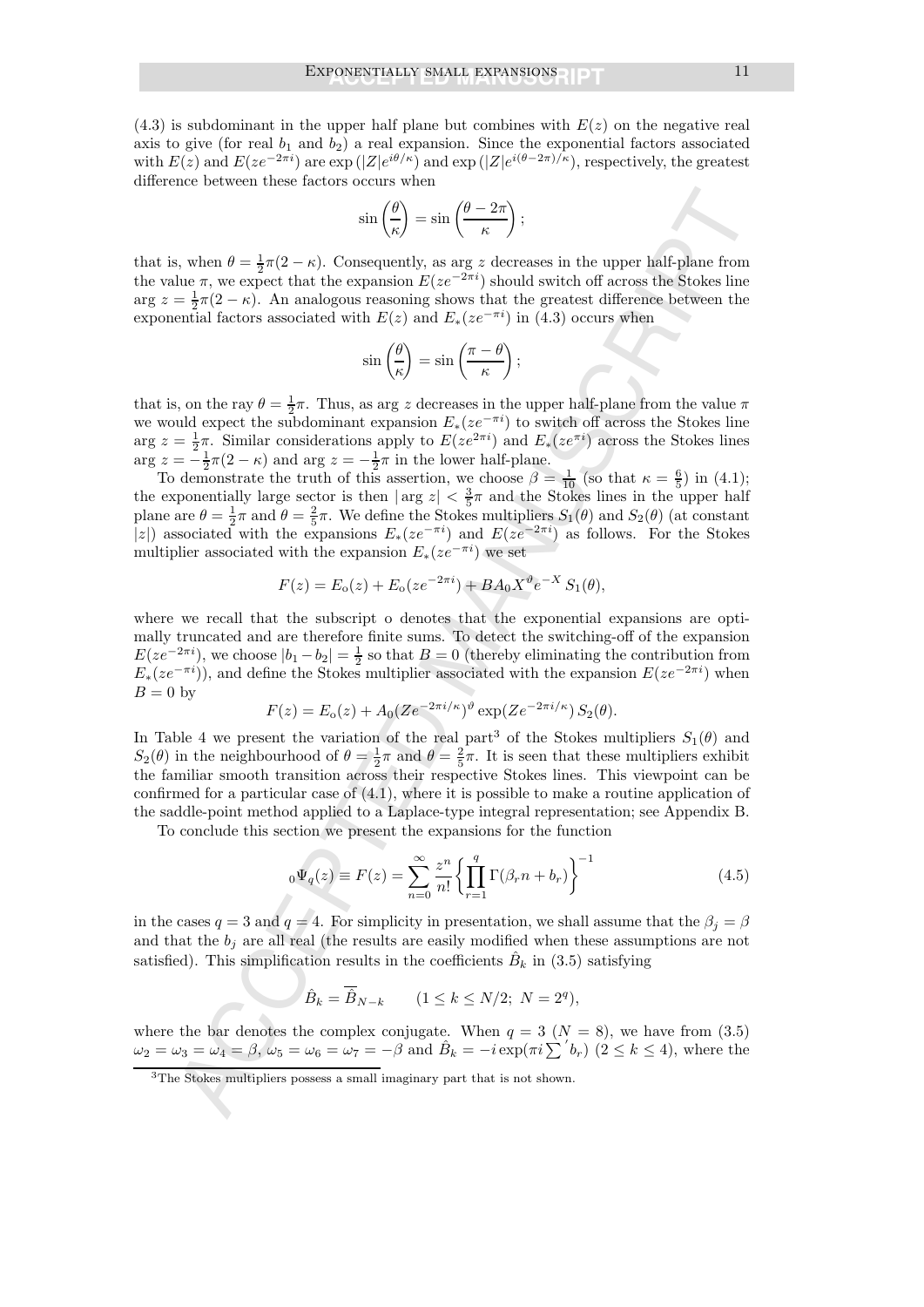|                                                                                                                                                                                                                                                                                                                                                                                                                                |              | $ z =40, b_1=\frac{1}{2}, b_2=\frac{3}{4}$   $ z =20, b_1=\frac{1}{4}, b_2=\frac{3}{4}$                                                                                                                                                                                                                        |              |                          |  |       |
|--------------------------------------------------------------------------------------------------------------------------------------------------------------------------------------------------------------------------------------------------------------------------------------------------------------------------------------------------------------------------------------------------------------------------------|--------------|----------------------------------------------------------------------------------------------------------------------------------------------------------------------------------------------------------------------------------------------------------------------------------------------------------------|--------------|--------------------------|--|-------|
|                                                                                                                                                                                                                                                                                                                                                                                                                                | $\theta/\pi$ | $\text{Re}\,S_1(\theta)$                                                                                                                                                                                                                                                                                       | $\theta/\pi$ | $\text{Re}\,S_2(\theta)$ |  |       |
|                                                                                                                                                                                                                                                                                                                                                                                                                                | 0.80         | 0.9848                                                                                                                                                                                                                                                                                                         | 1.00         | 0.9908                   |  |       |
|                                                                                                                                                                                                                                                                                                                                                                                                                                | 0.70         | 0.9825                                                                                                                                                                                                                                                                                                         | 0.80         | 0.9896                   |  |       |
|                                                                                                                                                                                                                                                                                                                                                                                                                                | 0.60         | 0.8920                                                                                                                                                                                                                                                                                                         | 0.60         | 0.9862                   |  |       |
|                                                                                                                                                                                                                                                                                                                                                                                                                                | 0.56         | 0.7792                                                                                                                                                                                                                                                                                                         | 0.55         | 0.9575                   |  |       |
|                                                                                                                                                                                                                                                                                                                                                                                                                                | 0.54         | 0.7029                                                                                                                                                                                                                                                                                                         | 0.50         | 0.8679                   |  |       |
|                                                                                                                                                                                                                                                                                                                                                                                                                                | 0.52         | 0.6161                                                                                                                                                                                                                                                                                                         | 0.45         | 0.6893                   |  |       |
|                                                                                                                                                                                                                                                                                                                                                                                                                                | 0.50         | 0.5227                                                                                                                                                                                                                                                                                                         | 0.40         | 0.4477                   |  |       |
|                                                                                                                                                                                                                                                                                                                                                                                                                                | 0.48         | 0.4276                                                                                                                                                                                                                                                                                                         | 0.35         | 0.2230                   |  |       |
|                                                                                                                                                                                                                                                                                                                                                                                                                                | 0.46         | 0.3361                                                                                                                                                                                                                                                                                                         | 0.30         | 0.0797                   |  |       |
|                                                                                                                                                                                                                                                                                                                                                                                                                                | 0.40         | 0.1229                                                                                                                                                                                                                                                                                                         | 0.20         | 0.0020                   |  |       |
|                                                                                                                                                                                                                                                                                                                                                                                                                                |              | 4: Variation of the real part of the Stokes multipliers $S_1(\theta)$ and $S_2(\theta)$ associated with (4.1) about<br>kes lines $\theta = \frac{1}{2}\pi$ and $\theta = \frac{2}{5}\pi$ when $\beta = \frac{1}{10}$ .<br>denotes that the coefficient of $b_{k-1}$ is replaced by $-1$ in the summation. Then |              |                          |  |       |
|                                                                                                                                                                                                                                                                                                                                                                                                                                |              | $B_1 = \sum_{i=1}^{n} \hat{B}_r = -i \{ e^{\pi i (b_1 + b_2 - b_3)} + e^{\pi i b_3} 2 \cos \pi (b_1 - b_2) \}, \qquad B_2 = \sum_{i=1}^{n} \hat{B}_r = \overline{B}_1.$                                                                                                                                        |              |                          |  |       |
|                                                                                                                                                                                                                                                                                                                                                                                                                                |              | $(3.9)$ we therefore obtain the expansion                                                                                                                                                                                                                                                                      |              |                          |  |       |
|                                                                                                                                                                                                                                                                                                                                                                                                                                |              | $F(z) \sim E(z) + E(ze^{\mp 2\pi i}) + B_1E_*({\xi}e^{\pi i\beta}) + \overline{B}_1E_*({\xi}e^{-\pi i\beta})$                                                                                                                                                                                                  |              |                          |  | (4.6) |
|                                                                                                                                                                                                                                                                                                                                                                                                                                |              | $q = 3$ as $ z  \to \infty$ in $ \arg z  \leq \pi - \epsilon$ .<br>hen $q = 4$ ( $N = 16$ ), we obtain after some routine algebra $\omega_k = 2\beta$ ( $2 \leq k \leq 5$ ),<br>$0 (6 \le k \le 11), \omega_k = -2\beta (12 \le k \le 15)$ and                                                                 |              |                          |  |       |
|                                                                                                                                                                                                                                                                                                                                                                                                                                |              | $\hat{B}_k = -\exp(\pi i \sum' b_r)$ $(2 \le k \le 5),$ $\hat{B}_k = \exp(\pi i \sum'' b_r)$ $(6 \le k \le 8),$                                                                                                                                                                                                |              |                          |  |       |
|                                                                                                                                                                                                                                                                                                                                                                                                                                |              | the double prime denotes that the coefficients of $b_{k-5}$ and $b_4$ are replaced by $-1$ in<br>mmation. This yields the coefficients                                                                                                                                                                         |              |                          |  |       |
|                                                                                                                                                                                                                                                                                                                                                                                                                                |              | $\sum_{r=2} \hat{B}_r = -e^{\pi i (b_1+b_2)} 2 \cos \pi (b_3-b_4) -e^{\pi i (b_3+b_4)} 2 \cos \pi (b_1-b_2), \quad B_3 = \sum_{r=2}^{15} \hat{B}_r = \overline{B}_1,$                                                                                                                                          |              |                          |  |       |
| $B_2 = \sum_{r=6} \hat{B}_r = 2 \cos \pi (b_1 + b_2 - b_3 - b_4) + 4 \cos \pi (b_1 - b_2) \cos \pi (b_3 - b_4).$                                                                                                                                                                                                                                                                                                               |              |                                                                                                                                                                                                                                                                                                                |              |                          |  |       |
| from $(3.9)$ ,                                                                                                                                                                                                                                                                                                                                                                                                                 |              |                                                                                                                                                                                                                                                                                                                |              |                          |  |       |
|                                                                                                                                                                                                                                                                                                                                                                                                                                |              | $F(z) \sim E(z) + E(ze^{\mp 2\pi i}) + B_1E_* (\xi e^{2\pi i \beta}) + B_2E_* (\xi) + \overline{B}_1E_* (\xi e^{-2\pi i \beta})$                                                                                                                                                                               |              |                          |  | (4.7) |
| $q = 4$ as $ z  \to \infty$ in $ \arg z  \leq \pi - \epsilon$ . In both (4.6) and (4.7) we recall that $\xi = ze^{\mp \pi i}$<br>at the upper or lower signs are chosen according as arg $z > 0$ or arg $z < 0$ , respectively.<br>these expansions correctly produce a real result (for real $bj$ ) on the negative real axis.<br>the $\beta_j$ are not all equal it is clear from (3.9) that more subdominant expansions can |              |                                                                                                                                                                                                                                                                                                                |              |                          |  |       |
| r.                                                                                                                                                                                                                                                                                                                                                                                                                             |              |                                                                                                                                                                                                                                                                                                                |              |                          |  |       |
|                                                                                                                                                                                                                                                                                                                                                                                                                                |              |                                                                                                                                                                                                                                                                                                                |              |                          |  |       |

Table 4: Variation of the real part of the Stokes multipliers  $S_1(\theta)$  and  $S_2(\theta)$  associated with (4.1) about the Stokes lines  $\theta = \frac{1}{2}\pi$  and  $\theta = \frac{2}{5}\pi$  when  $\beta = \frac{1}{10}$ .

prime denotes that the coefficient of  $b_{k-1}$  is replaced by  $-1$  in the summation. Then

$$
B_1 = \sum_{r=2}^4 \hat{B}_r = -i \{ e^{\pi i (b_1 + b_2 - b_3)} + e^{\pi i b_3} 2 \cos \pi (b_1 - b_2) \}, \qquad B_2 = \sum_{r=5}^7 \hat{B}_r = \overline{B}_1.
$$

From (3.9) we therefore obtain the expansion

$$
F(z) \sim E(z) + E(ze^{\mp 2\pi i}) + B_1 E_*(\xi e^{\pi i \beta}) + \overline{B}_1 E_*(\xi e^{-\pi i \beta})
$$
\n(4.6)

when  $q = 3$  as  $|z| \to \infty$  in  $|\arg z| \leq \pi - \epsilon$ .

When  $q = 4$   $(N = 16)$ , we obtain after some routine algebra  $\omega_k = 2\beta$   $(2 \leq k \leq 5)$ ,  $\omega_k = 0$  (6 ≤ k ≤ 11),  $\omega_k = -2\beta$  (12 ≤ k ≤ 15) and

$$
\hat{B}_k = -\exp\left(\pi i \sum' b_r\right) \quad (2 \le k \le 5), \qquad \hat{B}_k = \exp\left(\pi i \sum'' b_r\right) \quad (6 \le k \le 8),
$$

where the double prime denotes that the coefficients of  $b_{k-5}$  and  $b_4$  are replaced by  $-1$  in the summation. This yields the coefficients

$$
B_1 = \sum_{r=2}^{5} \hat{B}_r = -e^{\pi i (b_1 + b_2)} 2 \cos \pi (b_3 - b_4) - e^{\pi i (b_3 + b_4)} 2 \cos \pi (b_1 - b_2), \quad B_3 = \sum_{r=12}^{15} \hat{B}_r = \overline{B}_1,
$$
  

$$
B_2 = \sum_{r=6}^{11} \hat{B}_r = 2 \cos \pi (b_1 + b_2 - b_3 - b_4) + 4 \cos \pi (b_1 - b_2) \cos \pi (b_3 - b_4).
$$

Then, from  $(3.9)$ ,

$$
F(z) \sim E(z) + E(ze^{\mp 2\pi i}) + B_1 E_*(\xi e^{2\pi i \beta}) + B_2 E_*(\xi) + \overline{B}_1 E_*(\xi e^{-2\pi i \beta}) \tag{4.7}
$$

when  $q = 4$  as  $|z| \to \infty$  in  $|\arg z| \leq \pi - \epsilon$ . In both (4.6) and (4.7) we recall that  $\xi = ze^{\mp \pi i}$ and that the upper or lower signs are chosen according as arg  $z > 0$  or arg  $z < 0$ , respectively. Both these expansions correctly produce a real result (for real  $b<sub>i</sub>$ ) on the negative real axis. When the  $\beta_i$  are not all equal it is clear from (3.9) that more subdominant expansions can appear.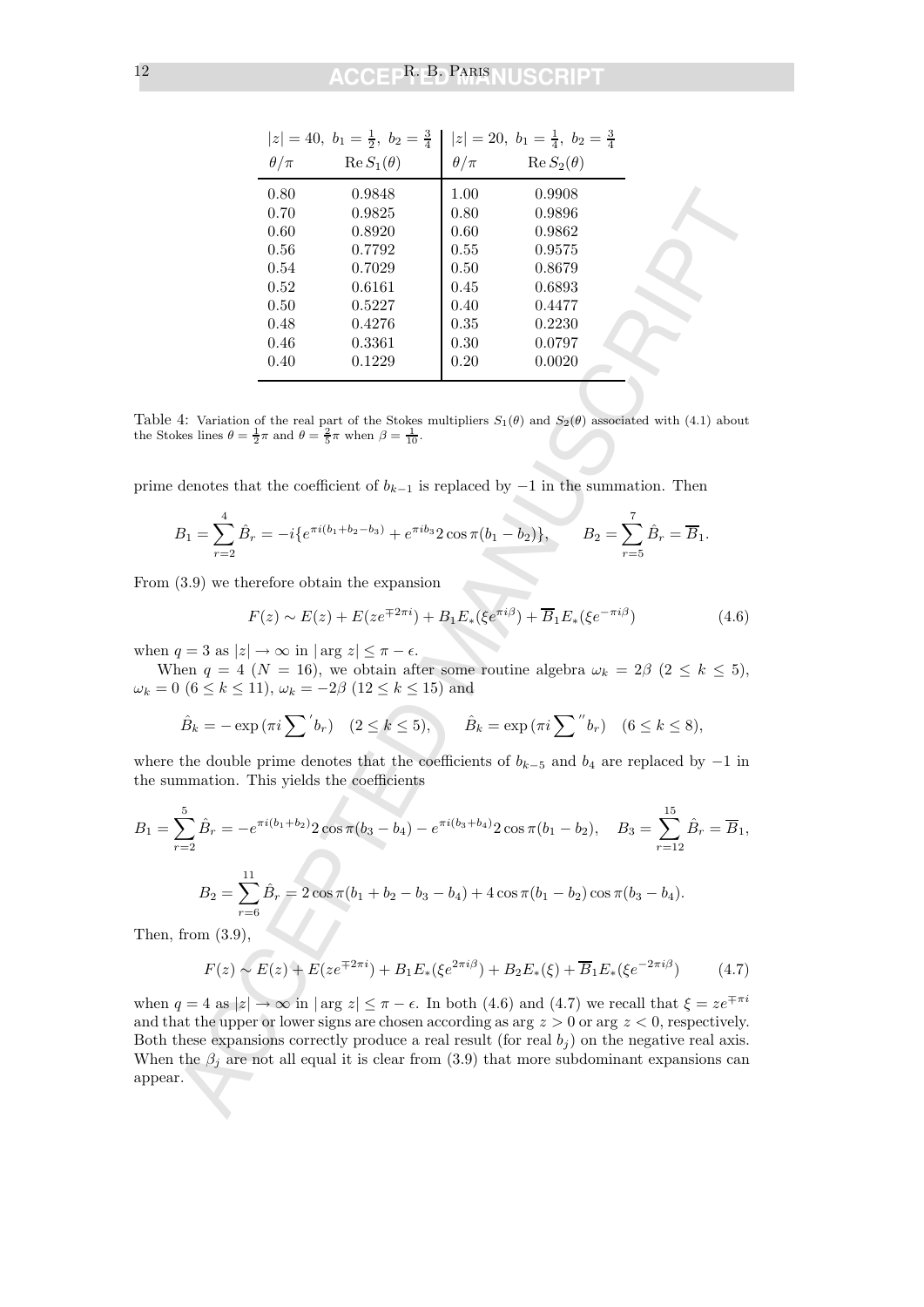In Tables 5 and 6 we display the results of computations for  $q = 3$  and  $q = 4$  on the negative real axis using (4.6) and (4.7). Table 5 shows the case  $q = 3$  for a range of parameters yielding different values of  $B_1$ . In the case  $B_1 = 0$ , we have shown the absolute value of  $E_*(\xi e^{\pi i\beta})$ , which is many orders of magnitude greater than the error in  $F(z)$  using an optimally truncated  $2\text{Re } E(z)$ , thereby confirming its absence. Table 6 shows similar calculations for the case  $q = 4$  with  $\beta = \frac{1}{5}$ . In the case when either  $B_1$  or  $B_2$  (or both) is zero we have shown only the absolute values of the associated exponential expansions. The first set of values (with  $B_1 = 0$ ) confirms the absence of the expansion  $E_*(\xi e^{2\pi i\beta})$ , whereas the second set of values (with  $B_1 = 0$  and  $B_2 = 0$ ) confirms the absence of both the expansions  $E_*(\xi e^{2\pi i\beta})$  and  $E_*(\xi)$ . In the final entry of Table 6, where  $B_1, B_2 \neq 0$ , it is seen that the third column confirms the presence of the expansion  $E_*(\xi e^{2\pi i\beta})$ , but that our calculations are not sufficiently precise to be able to confirm the presence of the sub-subdominant expansion  $E_*(\xi)$  in this case.

| is absence. Table 6 shows similar non-triangleright point $E(z)$ , thereby confirming its absence. Table 6 shows similar<br>alculations for the case $q = 4$ with $\beta = \frac{1}{5}$ . In the case when either $B_1$ or $B_2$ (or both)<br>zero we have shown only the absolute values of the associated exponential expansions.<br>The first set of values (with $B_1 = 0$ ) confirms the absence of the expansion $E_*(\xi e^{2\pi i\beta}),$<br>thereas the second set of values (with $B_1 = 0$ and $B_2 = 0$ ) confirms the absence of both<br>he expansions $E_*(\xi e^{2\pi i\beta})$ and $E_*(\xi)$ . In the final entry of Table 6, where $B_1, B_2 \neq 0$ ,<br>is seen that the third column confirms the presence of the expansion $E_*(\xi e^{2\pi i\beta})$ , but<br>hat our calculations are not sufficiently precise to be able to confirm the presence of the<br>ub-subdominant expansion $E_*(\xi)$ in this case. |                                                                                                                      |                                                                                                                      |                                                                                                                                                                                                                                            |                                                                                                                      |
|----------------------------------------------------------------------------------------------------------------------------------------------------------------------------------------------------------------------------------------------------------------------------------------------------------------------------------------------------------------------------------------------------------------------------------------------------------------------------------------------------------------------------------------------------------------------------------------------------------------------------------------------------------------------------------------------------------------------------------------------------------------------------------------------------------------------------------------------------------------------------------------------------------------------------------------|----------------------------------------------------------------------------------------------------------------------|----------------------------------------------------------------------------------------------------------------------|--------------------------------------------------------------------------------------------------------------------------------------------------------------------------------------------------------------------------------------------|----------------------------------------------------------------------------------------------------------------------|
|                                                                                                                                                                                                                                                                                                                                                                                                                                                                                                                                                                                                                                                                                                                                                                                                                                                                                                                                        | $\beta = \frac{1}{4}$ , $b_1 = \frac{7}{12}$ , $b_2 = \frac{5}{12}$ , $b_3 = -\frac{1}{2}$                           |                                                                                                                      | $\beta = \frac{1}{4}$ , $b_1 = \frac{1}{3}$ , $b_2 = \frac{2}{3}$ , $b_3 = 1$                                                                                                                                                              |                                                                                                                      |
|                                                                                                                                                                                                                                                                                                                                                                                                                                                                                                                                                                                                                                                                                                                                                                                                                                                                                                                                        | $B_1 = 1 + \sqrt{3}, \quad z =  z e^{\pi i}$                                                                         |                                                                                                                      | $B_1 = 0, \quad z =  z e^{\pi i}$                                                                                                                                                                                                          |                                                                                                                      |
| z                                                                                                                                                                                                                                                                                                                                                                                                                                                                                                                                                                                                                                                                                                                                                                                                                                                                                                                                      |                                                                                                                      |                                                                                                                      | $\left F(z)-2\mathrm{Re}E_{\mathrm{o}}(z)\right  \quad \left 2\mathrm{Re}B_{1}E_{\ast}(\xi e^{\pi i\beta})\right  \ \left \  F(z)-2\mathrm{Re}E_{\mathrm{o}}(z)\vert\right  \quad \right  \quad \left E_{\ast}(\xi e^{\pi i\beta})\right $ |                                                                                                                      |
| 50<br>80<br>100<br>150                                                                                                                                                                                                                                                                                                                                                                                                                                                                                                                                                                                                                                                                                                                                                                                                                                                                                                                 | $3.009092 \times 10^{-12}$<br>$7.988609 \times 10^{-16}$<br>$1.000311 \times 10^{-17}$<br>$4.196439 \times 10^{-23}$ | $3.008661 \times 10^{-12}$<br>$7.988522 \times 10^{-16}$<br>$1.000326 \times 10^{-17}$<br>$4.196644 \times 10^{-23}$ | $6.167912 \times 10^{-30}$ $5.092623 \times 10^{-14}$<br>$3.208815 \times 10^{-36}$<br>$2.704118 \times 10^{-33}$<br>$1.127316 \times 10^{-41}$                                                                                            | $3.149887 \times 10^{-18}$<br>$9.825482 \times 10^{-20}$<br>$2.178074 \times 10^{-24}$                               |
|                                                                                                                                                                                                                                                                                                                                                                                                                                                                                                                                                                                                                                                                                                                                                                                                                                                                                                                                        | $\beta = \frac{1}{3}, b_1 = \frac{1}{4}, b_2 = 1, b_3 = \frac{3}{4}$                                                 |                                                                                                                      | $\beta = \frac{1}{3}, b_1 = \frac{1}{3}, b_2 = \frac{1}{2}, b_3 = \frac{3}{4}$                                                                                                                                                             |                                                                                                                      |
|                                                                                                                                                                                                                                                                                                                                                                                                                                                                                                                                                                                                                                                                                                                                                                                                                                                                                                                                        | $B_1 = 1, z =  z e^{\pi i}$                                                                                          |                                                                                                                      | $B_1 = -1.48356 - 0.25882i, \quad z =  z e^{\pi i}$                                                                                                                                                                                        |                                                                                                                      |
| z                                                                                                                                                                                                                                                                                                                                                                                                                                                                                                                                                                                                                                                                                                                                                                                                                                                                                                                                      | $ F(z) - 2\text{Re}E_{\text{o}}(z) $ $ 2\text{Re}B_1E_*(\xi e^{\pi i\beta}) $                                        |                                                                                                                      | $ \overline{F(z)} - 2\text{Re}E_{\text{o}}(z) $ $ 2\text{Re}B_1E_*(\xi e^{\pi i\beta}) $                                                                                                                                                   |                                                                                                                      |
| 50<br>80<br>100<br>150                                                                                                                                                                                                                                                                                                                                                                                                                                                                                                                                                                                                                                                                                                                                                                                                                                                                                                                 | $1.446717 \times 10^{-12}$<br>$4.133266 \times 10^{-15}$<br>$3.343169 \times 10^{-15}$<br>$1.840213 \times 10^{-18}$ | $1.521726 \times 10^{-12}$<br>$4.124276 \times 10^{-15}$<br>$3.342621 \times 10^{-15}$<br>$1.840202 \times 10^{-18}$ | $6.515015 \times 10^{-11}$<br>$2.427855\times10^{-13}$<br>$1.024392 \times 10^{-15}$<br>$7.682549 \times 10^{-18}$                                                                                                                         | $6.514059 \times 10^{-11}$<br>$2.429876 \times 10^{-13}$<br>$1.008831 \times 10^{-15}$<br>$7.695989 \times 10^{-18}$ |
| able 5: Values of the absolute error in $F(z) - 2\text{Re }E_o(z)$ in (4.5) with $q = 3$ on the negative real<br>stis compared with $ 2ReB_1E_*(\xi e^{\pi i\beta}) $ for different $\beta$ and parameters $b_j$ . The exponential expansions are<br>ptimally truncated.<br>5. Functions with a finite algebraic expansion                                                                                                                                                                                                                                                                                                                                                                                                                                                                                                                                                                                                             |                                                                                                                      |                                                                                                                      |                                                                                                                                                                                                                                            |                                                                                                                      |
| We now turn to consideration of the function $_p\Psi_q(z)$ in the special case when the algebraic<br>xpansion $H(z)$ in (2.6) is finite. From (2.8), we have the integral representation                                                                                                                                                                                                                                                                                                                                                                                                                                                                                                                                                                                                                                                                                                                                               |                                                                                                                      |                                                                                                                      |                                                                                                                                                                                                                                            |                                                                                                                      |
| $\psi_p\Psi_q(z) = \frac{1}{2\pi i} \int_C \Gamma(s)g(-s)\,\xi^{-s}ds,$<br>(5.1)                                                                                                                                                                                                                                                                                                                                                                                                                                                                                                                                                                                                                                                                                                                                                                                                                                                       |                                                                                                                      |                                                                                                                      |                                                                                                                                                                                                                                            |                                                                                                                      |
| there $\xi = ze^{\pm \pi i}$ and C denotes a loop in the positive sense enclosing only the poles of<br>$(s)$ at $s = 0, -1, -2, \ldots$ . A finite algebraic expansion will result when, in addition to<br>he restriction (1.2), the parameters are such that the zeros of $g(-s)$ cancel all but a finite<br>umber of the poles at $s = (a_r + k)/\alpha_r$ $(k = 0, 1, 2, \ldots; 1 \le r \le p)$ . The sum of the residues<br>t the finite set of poles $s = (a_m + k)/\alpha_m$ $(0 \le k \le k_0(m); 1 \le m \le p)$ will be denoted                                                                                                                                                                                                                                                                                                                                                                                              |                                                                                                                      |                                                                                                                      |                                                                                                                                                                                                                                            |                                                                                                                      |

Table 5: Values of the absolute error in  $F(z) - 2\text{Re }E_o(z)$  in (4.5) with  $q = 3$  on the negative real axis compared with  $|2ReB_1E_*(\xi e^{\pi i\beta})|$  for different  $\beta$  and parameters  $b_i$ . The exponential expansions are optimally truncated.

### 5. Functions with a finite algebraic expansion

$$
\mathcal{P}_{p}\Psi_{q}(z) = \frac{1}{2\pi i} \int_{C} \Gamma(s)g(-s)\,\xi^{-s}ds,\tag{5.1}
$$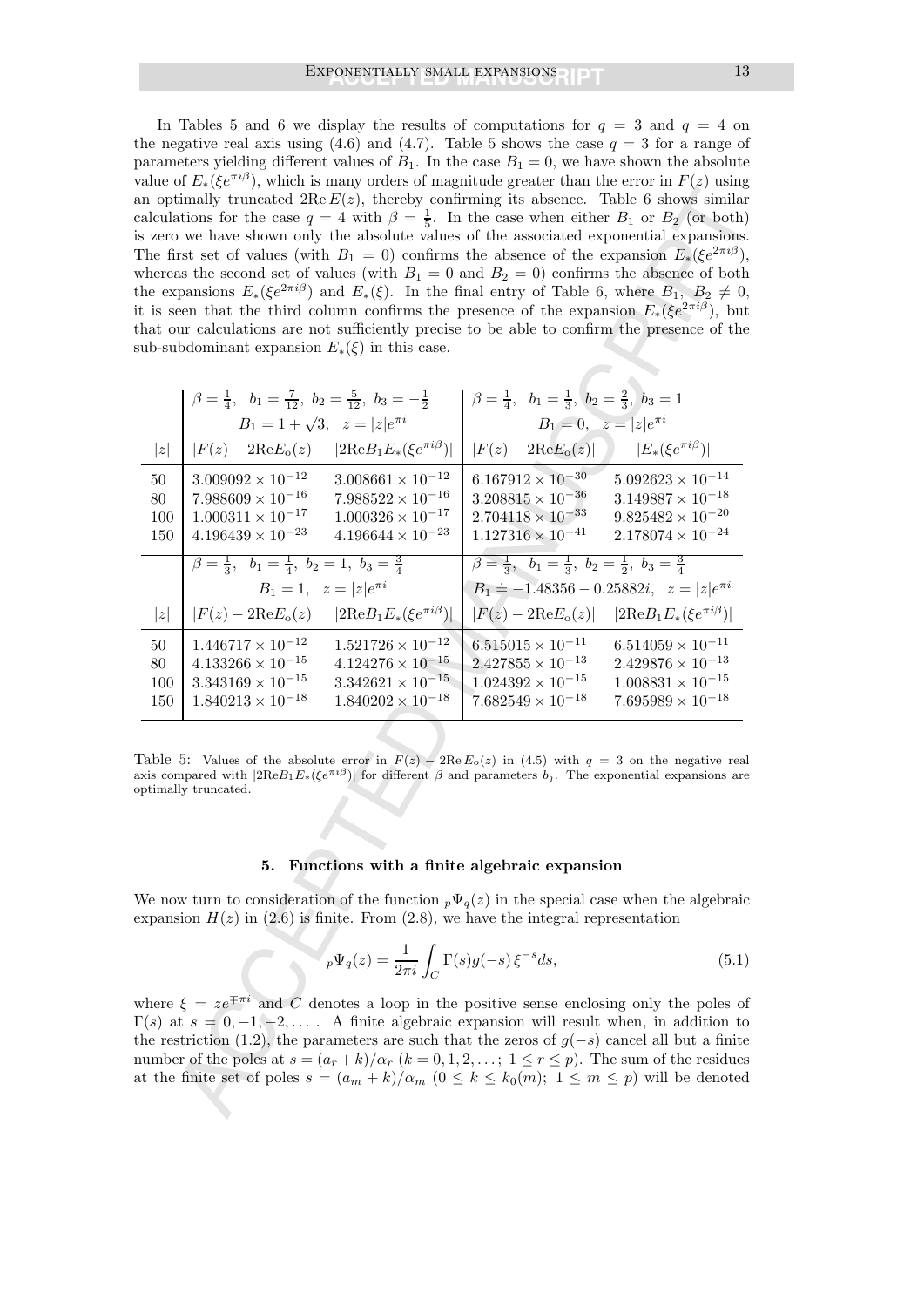|                                                                                                                                                                                              |                                                                                                                                                                                                            |                                                                                | $\beta = \frac{1}{5}, b_1 = \frac{1}{6}, b_2 = \frac{1}{3}, b_3 = \frac{2}{3}, b_4 = \frac{5}{6}$                                                                                                                              |                                                          |       |  |
|----------------------------------------------------------------------------------------------------------------------------------------------------------------------------------------------|------------------------------------------------------------------------------------------------------------------------------------------------------------------------------------------------------------|--------------------------------------------------------------------------------|--------------------------------------------------------------------------------------------------------------------------------------------------------------------------------------------------------------------------------|----------------------------------------------------------|-------|--|
|                                                                                                                                                                                              |                                                                                                                                                                                                            |                                                                                | $B_1 = 0$ , $B_2 = 1$ , $z =  z e^{\pi i}$                                                                                                                                                                                     |                                                          |       |  |
|                                                                                                                                                                                              | z                                                                                                                                                                                                          | $ F(z) - 2\text{Re}E_{\text{o}}(z) $ $ E_*(\xi e^{2\pi i\beta}) $              |                                                                                                                                                                                                                                | $ B_2E_*(\xi) $                                          |       |  |
|                                                                                                                                                                                              | 30                                                                                                                                                                                                         | $4.972565 \times 10^{-13}$                                                     | $1.482075 \times 10^{-10}$                                                                                                                                                                                                     | $4.972569 \times 10^{-13}$                               |       |  |
|                                                                                                                                                                                              | 50                                                                                                                                                                                                         | $1.685216 \times 10^{-16}$                                                     | $1.169696 \times 10^{-13}$                                                                                                                                                                                                     | $1.685216 \times 10^{-16}$                               |       |  |
|                                                                                                                                                                                              | 80<br>100                                                                                                                                                                                                  | $1.086265 \times 10^{-20}$<br>$4.256578 \times 10^{-23}$                       | $5.703438 \times 10^{-17}$<br>$1.875656 \times 10^{-18}$                                                                                                                                                                       | $1.086265 \times 10^{-20}$<br>$4.256578 \times 10^{-23}$ |       |  |
|                                                                                                                                                                                              | 120                                                                                                                                                                                                        | $2.682152 \times 10^{-25}$                                                     | $4.362680 \times 10^{-20}$                                                                                                                                                                                                     | $2.682152 \times 10^{-25}$                               |       |  |
|                                                                                                                                                                                              |                                                                                                                                                                                                            |                                                                                | $\beta = \frac{1}{5}, b_1 = \frac{5}{4}, b_2 = \frac{3}{4}, b_3 = \frac{1}{2}, b_4 = 1$                                                                                                                                        |                                                          |       |  |
|                                                                                                                                                                                              |                                                                                                                                                                                                            |                                                                                | $B_1 = 0$ , $B_2 = 0$ , $z =  z e^{\pi i}$                                                                                                                                                                                     |                                                          |       |  |
|                                                                                                                                                                                              | z                                                                                                                                                                                                          | $ F(z)-2\mathrm{Re}E_{\mathrm{o}}(z) $                                         | $ E_*(\xi e^{2\pi i \beta}) $                                                                                                                                                                                                  | $ E_*(\xi) $                                             |       |  |
|                                                                                                                                                                                              | 30                                                                                                                                                                                                         | $3.432624 \times 10^{-26}$                                                     | $1.822456 \times 10^{-11}$                                                                                                                                                                                                     | $1.154181 \times 10^{-13}$                               |       |  |
|                                                                                                                                                                                              | 50                                                                                                                                                                                                         | $4.796958 \times 10^{-31}$                                                     | $4.832596 \times 10^{-14}$                                                                                                                                                                                                     | $2.535357 \times 10^{-17}$                               |       |  |
|                                                                                                                                                                                              | 80                                                                                                                                                                                                         | $4.709347 \times 10^{-36}$                                                     | $1.973750\times10^{-17}$                                                                                                                                                                                                       | $1.098475 \times 10^{-21}$                               |       |  |
|                                                                                                                                                                                              | 100<br>120                                                                                                                                                                                                 | $2.278757 \times 10^{-38}$<br>$4.541513 \times 10^{-41}$                       | $2.358151 \times 10^{-19}$<br>$4.049120 \times 10^{-21}$                                                                                                                                                                       | $3.566169 \times 10^{-24}$<br>$1.927266 \times 10^{-26}$ |       |  |
|                                                                                                                                                                                              |                                                                                                                                                                                                            |                                                                                | $\beta = \frac{1}{5}, b_1 = \frac{1}{6}, b_2 = \frac{1}{6}, b_3 = \frac{3}{4}, b_4 = 1$                                                                                                                                        |                                                          |       |  |
|                                                                                                                                                                                              |                                                                                                                                                                                                            |                                                                                | $B_1 \doteq -2.12132 + 0.18947i$ , $B_2 \doteq 2.31079$ , $z =  z e^{\pi i}$                                                                                                                                                   |                                                          |       |  |
|                                                                                                                                                                                              | z                                                                                                                                                                                                          | $ F(z) - 2\text{Re}E_{\text{o}}(z) $ $ 2\text{Re}B_1E_*(\xi e^{2\pi i\beta}) $ |                                                                                                                                                                                                                                | $ B_2E_*(\xi) $                                          |       |  |
|                                                                                                                                                                                              | 30                                                                                                                                                                                                         | $6.160597 \times 10^{-10}$                                                     | $5.986047 \times 10^{-10}$                                                                                                                                                                                                     | $1.105646 \times 10^{-12}$                               |       |  |
|                                                                                                                                                                                              | 50                                                                                                                                                                                                         | $6.506430 \times 10^{-13}$                                                     | $6.542411 \times 10^{-13}$                                                                                                                                                                                                     | $3.620406 \times 10^{-16}$                               |       |  |
|                                                                                                                                                                                              | 80                                                                                                                                                                                                         | $3.349512 \times 10^{-16}$                                                     | $3.353693 \times 10^{-16}$                                                                                                                                                                                                     | $2.266096 \times 10^{-20}$                               |       |  |
|                                                                                                                                                                                              | 100                                                                                                                                                                                                        | $8.317661 \times 10^{-18}$                                                     | $8.318711\times10^{-18}$                                                                                                                                                                                                       | $8.762217 \times 10^{-23}$                               |       |  |
|                                                                                                                                                                                              | 120                                                                                                                                                                                                        | $1.851550 \times 10^{-19}$                                                     | $1.850054 \times 10^{-19}$                                                                                                                                                                                                     | $5.462822 \times 10^{-25}$                               |       |  |
|                                                                                                                                                                                              |                                                                                                                                                                                                            |                                                                                |                                                                                                                                                                                                                                |                                                          |       |  |
| ed.                                                                                                                                                                                          |                                                                                                                                                                                                            |                                                                                | 6: Values of the absolute error in $F(z) - 2\text{Re } E_0(z)$ in (4.5) with $q = 4$ on the negative real axis<br>ed with the other expansions for different parameters $b_j$ . The exponential expansions are optimally       |                                                          |       |  |
|                                                                                                                                                                                              |                                                                                                                                                                                                            |                                                                                |                                                                                                                                                                                                                                |                                                          |       |  |
|                                                                                                                                                                                              |                                                                                                                                                                                                            |                                                                                | $(ze^{\mp \pi i})$ , where the subscript f designates 'finite', and is given by (2.6) with the sums<br>$(m; m)$ in (2.7) replaced by finite sums over $0 \leq k \leq k_0(m)$ , viz.                                            |                                                          |       |  |
|                                                                                                                                                                                              |                                                                                                                                                                                                            |                                                                                |                                                                                                                                                                                                                                |                                                          |       |  |
|                                                                                                                                                                                              |                                                                                                                                                                                                            |                                                                                | $S_{p,q}(z;m)=\sum_{n=0}^{k_0(m)}\frac{(-)^k}{k!}\Gamma\left(\frac{k+a_m}{\alpha_m}\right)\frac{\prod_{r=1}^{\prime p}\Gamma(a_r-\alpha_r(k+a_m)/\alpha_m)}{\prod_{r=1}^q\Gamma(b_r-\beta_r(k+a_m)/\alpha_m)}z^{-k/\alpha_m}.$ |                                                          | (5.2) |  |
| is contour $C$ is now displaced to the right over this finite set of poles; see Fig. 1(b).<br>is placed contour, which we shall call $C'$ , still has endpoints at infinity in $Re(s) < 0$ . |                                                                                                                                                                                                            |                                                                                |                                                                                                                                                                                                                                |                                                          |       |  |
| we have                                                                                                                                                                                      |                                                                                                                                                                                                            |                                                                                | $_p\Psi_q(z) = \frac{1}{2\pi i} \int_{\gamma} \Gamma(s) g(-s) \xi^{-s} ds + H_f(ze^{\mp \pi i}).$                                                                                                                              |                                                          | (5.3) |  |
| itegral in $(5.3)$ can be dealt with in exactly the same manner as that discussed in $\S 3$ .<br>f the reflection formula for the gamma function leads to                                    |                                                                                                                                                                                                            |                                                                                |                                                                                                                                                                                                                                |                                                          |       |  |
|                                                                                                                                                                                              | $\frac{1}{2\pi i}\int_{C'}\Gamma(s)g(-s)\xi^{-s}ds = \frac{(2\pi)^{p-q}}{2\pi i}\int_{C'}\Gamma(s)\frac{\prod_{r=1}^{s}\Gamma(1-b_r+\beta_r s)}{\prod_{r=1}^{p}\Gamma(1-a_r+\alpha_r s)}\Xi(s)\xi^{-s}ds,$ |                                                                                |                                                                                                                                                                                                                                |                                                          |       |  |
|                                                                                                                                                                                              |                                                                                                                                                                                                            |                                                                                |                                                                                                                                                                                                                                |                                                          |       |  |

Table 6: Values of the absolute error in  $F(z) - 2\text{Re } E_o(z)$  in (4.5) with  $q = 4$  on the negative real axis compared with the other expansions for different parameters  $b_i$ . The exponential expansions are optimally truncated.

by  $H_f(ze^{\pm \pi i})$ , where the subscript f designates 'finite', and is given by (2.6) with the sums  $S_{p,q}(z;m)$  in (2.7) replaced by finite sums over  $0 \le k \le k_0(m)$ , viz.

$$
S_{p,q}(z;m) = \sum_{k=0}^{k_0(m)} \frac{(-)^k}{k!} \Gamma\left(\frac{k+a_m}{\alpha_m}\right) \frac{\prod_{r=1}^{'p} \Gamma(a_r - \alpha_r(k+a_m)/\alpha_m)}{\prod_{r=1}^q \Gamma(b_r - \beta_r(k+a_m)/\alpha_m)} z^{-k/\alpha_m}.
$$
 (5.2)

The contour  $C$  is now displaced to the right over this finite set of poles; see Fig. 1(b). The displaced contour, which we shall call C', still has endpoints at infinity in  $\text{Re}(s) < 0$ . Then we have

$$
{}_{p}\Psi_{q}(z) = \frac{1}{2\pi i} \int_{C'} \Gamma(s)g(-s)\,\xi^{-s}ds + H_{f}(ze^{\mp \pi i}).\tag{5.3}
$$

The integral in (5.3) can be dealt with in exactly the same manner as that discussed in §3. Use of the reflection formula for the gamma function leads to

$$
\frac{1}{2\pi i} \int_{C'} \Gamma(s) g(-s) \xi^{-s} ds = \frac{(2\pi)^{p-q}}{2\pi i} \int_{C'} \Gamma(s) \frac{\prod_{r=1}^q \Gamma(1 - b_r + \beta_r s)}{\prod_{r=1}^p \Gamma(1 - a_r + \alpha_r s)} \Xi(s) \xi^{-s} ds,
$$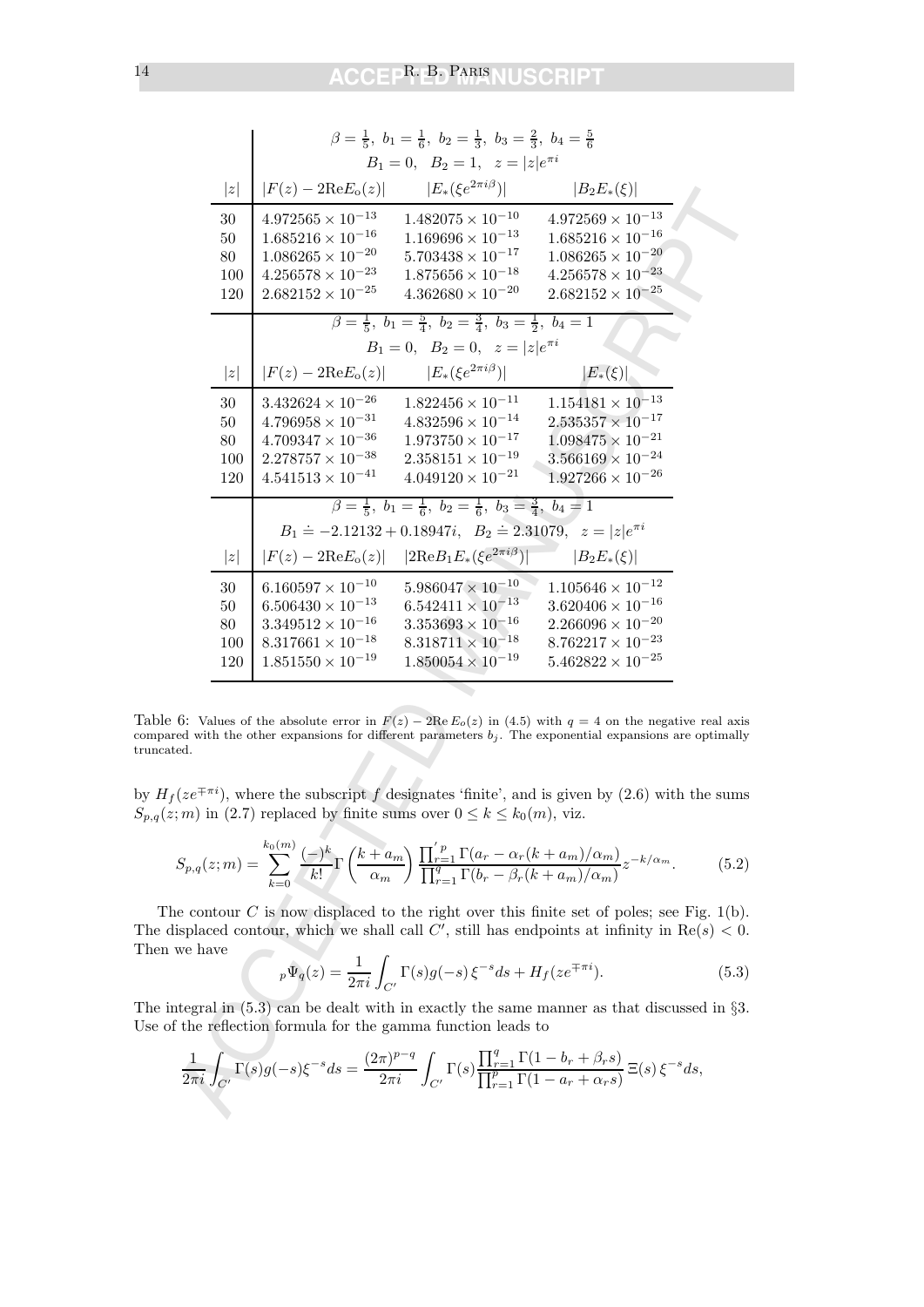where

$$
\Xi(s) = 2^{q-p} \frac{\prod_{r=1}^{q} \sin \pi (b_r - \beta_r s)}{\prod_{r=1}^{p} \sin \pi (a_r - \alpha_r s)}.
$$
\n
$$
(5.4)
$$

From (A.2), we have the inverse factorial expansion

1 (A.2), we have the inverse factorian expansion  
\n
$$
\Gamma(s) \frac{\prod_{r=1}^{n} \Gamma(1-b_r+\beta_r s)}{\prod_{r=1}^{n} \Gamma(1-a_r+a_r s)} = \frac{\kappa(h\kappa^{\kappa})^{-s}}{(2\pi)^{p-q}} \left\{ \sum_{r=0}^{M-1} (-)^j A_j \Gamma(\kappa s + \vartheta - j) + O(1) \Gamma(\kappa s + \vartheta - M) \right\}
$$
\n
$$
s|\rightarrow \infty \text{ in } |\arg s| \le \pi - \epsilon, \text{ where } M \text{ is a positive integer. The coefficients } A_j \text{ (which and on the parameters) are determined in particular cases by the algorithm described in matrix A. (b) in (5.4) must cancel with those in the numerator, with the consequence that  $\Xi(s)$  be expanded as a series of exponentials in the form  
\n
$$
\Xi(s) = \sum_{k=1}^{N} \beta_k e^{-\pi i \omega_s s},
$$
\n
$$
\omega_1 = \sum_{r=1}^{q} \beta_r - \sum_{r=1}^{p} \alpha_r = \kappa - 1, \qquad \omega_k \ge \omega_{k+1}, \qquad \omega_N = -\omega_1
$$
\n
$$
\hat{B}_1 = e^{-\pi i \vartheta}, \qquad \hat{B}_N = e^{\pi i \vartheta}.
$$
\nthe same reasoning leading to (3.9) shows that (with  $\xi = 2e^{\pi \pi i}$ )  
\n
$$
p\Psi_q(z) \sim E(z) + E(ze^{\pi 2\pi i}) + \sum_{k=2}^{N-1} \hat{B}_k E_s (e^{\pi i \omega_k}) + H_f(ze^{\pi \pi i})
$$
\n
$$
p\Psi_q(z) \sim E(z) + E(ze^{\pi 2\pi i}) + \sum_{k=2}^{N-1} \hat{B}_k E_s (e^{\pi i \omega_k}) + H_f(ze^{\pi \pi i})
$$
\n
$$
p\Psi_q(z) \sim E(z) + E(ze^{\pi 2\pi i}) + \sum_{k=2}^{N-1} \hat{B}_k E_s (e^{\pi i \omega_k}) + H_f(ze^{\pi \pi i})
$$
\n
$$
p\Psi_q(z) \sim \omega = \omega_1 \text{ and } \frac{\omega_1}{\omega_1} \sum_{r=1}^{\infty} \frac{z^n}{n!} \frac{\Gamma(\alpha n + a)}{\Gamma(\beta n
$$
$$

for  $|s| \to \infty$  in  $|\arg s| \leq \pi - \epsilon$ , where M is a positive integer. The coefficients  $A_i$  (which depend on the parameters) are determined in particular cases by the algorithm described in Appendix A.

Since the integrand in  $(5.3)$  has no poles to the right of  $C'$ , the sines in the numerator of  $\Xi(s)$  in (5.4) must cancel with those in the numerator, with the consequence that  $\Xi(s)$ must be expandable as a series of exponentials in the form

$$
\Xi(s) = \sum_{k=1}^{N} \hat{B}_k e^{-\pi i \omega_k s},
$$
\n(5.5)

where  $N$  depends on the parameter values,

$$
\omega_1 = \sum_{r=1}^q \beta_r - \sum_{r=1}^p \alpha_r = \kappa - 1, \qquad \omega_k \ge \omega_{k+1}, \qquad \omega_N = -\omega_1
$$

and

$$
\hat{B}_1 = e^{-\pi i \vartheta}, \qquad \hat{B}_N = e^{\pi i \vartheta}.
$$

Then the same reasoning leading to (3.9) shows that (with  $\xi = ze^{\mp \pi i}$ )

$$
{}_{p}\Psi_{q}(z) \sim E(z) + E(ze^{\mp 2\pi i}) + \sum_{k=2}^{N-1} \hat{B}_{k}E_{*}(\xi e^{\pi i \omega_{k}}) + H_{f}(ze^{\mp \pi i})
$$
(5.6)

for  $|z| \to \infty$  in  $|\arg(-z)| \leq \pi - \epsilon$ , where the upper or lower signs are chosen according as arg  $z > 0$  or arg  $z < 0$ , respectively.

In the simple case  $p = q = 1$ , corresponding to the function

$$
{}_{1}\Psi_{1}(z) \equiv F(z) = \sum_{n=0}^{\infty} \frac{z^{n}}{n!} \frac{\Gamma(\alpha n + a)}{\Gamma(\beta n + b)} = \frac{1}{2\pi i} \int_{C} \Gamma(s) \frac{\Gamma(a - \alpha s)}{\Gamma(b - \beta s)} \xi^{-s} ds,
$$
(5.7)

the coefficients  $\hat{B}_k$  can be determined explicitly. For a finite algebraic expansion, it is easily shown that, for positive integer  $M$ , we require

$$
\beta = M\alpha, \qquad \gamma := b - Ma \in \mathbb{N}.\tag{5.8}
$$

If  $\gamma = 0, -1, -2, \ldots$ , there are no poles on the right of C and accordingly  $H(z) \equiv 0$ , whereas if  $\gamma = 1, 2, \ldots$  there is a finite number  $k_0(1) \equiv k_0 = \lceil \gamma/M \rceil$  of such poles, where  $\lceil x \rceil$  denotes the smallest integer not less than  $x$ . The algebraic expansion in this last case is therefore

$$
H_f(ze^{\mp \pi i}) = \frac{1}{\alpha} \sum_{k=0}^{k_0} \frac{(-)^k}{k!} \frac{\Gamma((k+a)/\alpha)}{\Gamma(\gamma - Mk)} \xi^{-(k+a)/\alpha}.
$$
 (5.9)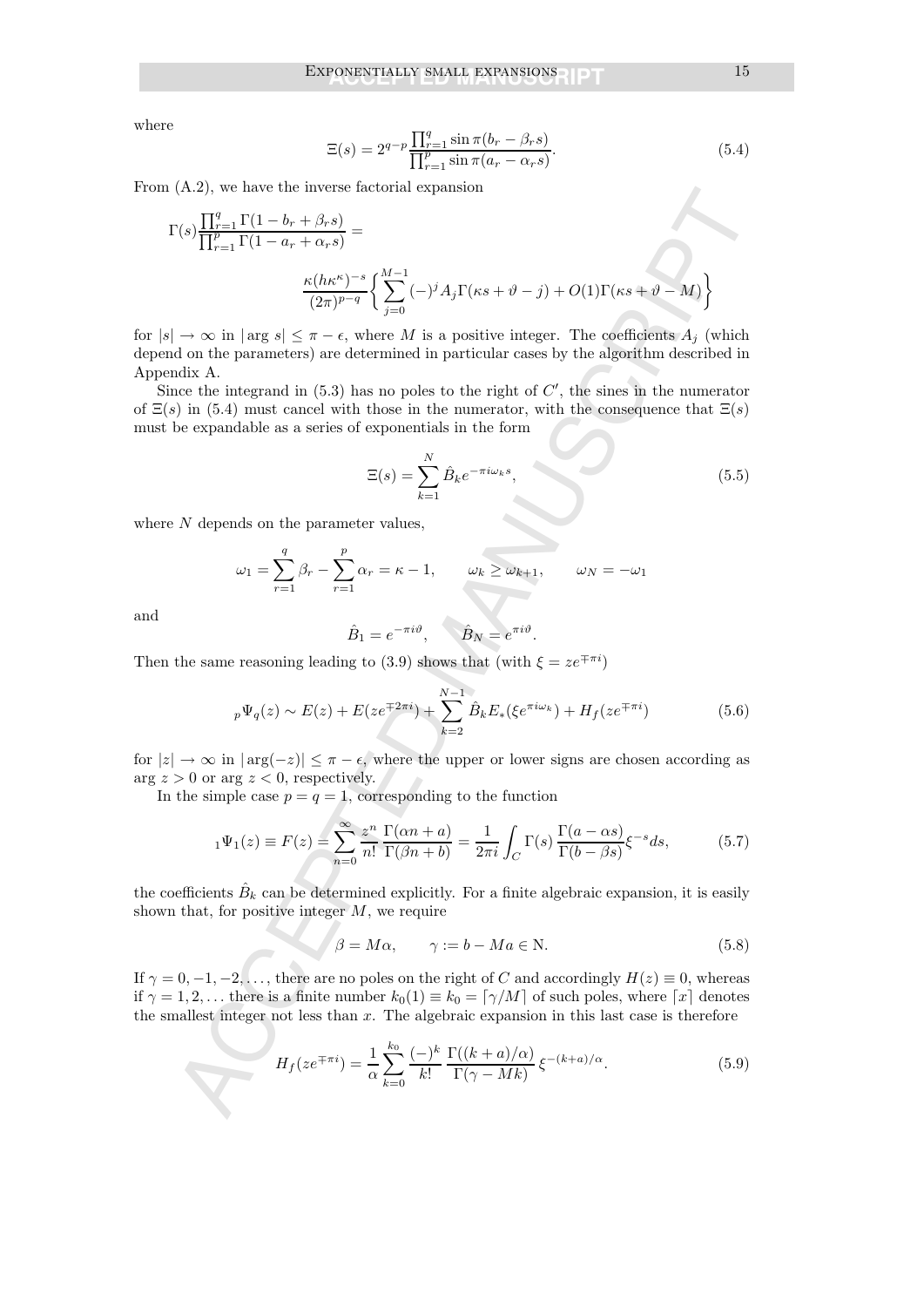In terms of the new variable  $u := \alpha s - a$ , the function  $\Xi(s)$  is given by

$$
\Xi(s) = \frac{\sin \pi (b - \beta s)}{\sin \pi (a - \alpha s)} = (-\gamma \frac{\sin \pi M u}{\sin \pi u}
$$

$$
= (-\gamma \left\{ \sum_{r=1}^{\lfloor M/2 \rfloor} 2 \cos \pi (M - 2r + 1) u + \delta_M \right\},
$$

where  $\delta_M = 0$  (M even), 1 (M odd). It is then easily seen in (5.5) that  $N = M$  and<sup>4</sup>

$$
\omega_k = (M - 2k + 1)\alpha,
$$
  $\hat{B}_k = (-)^{\gamma} e^{\pi i (M - 2k + 1)\alpha}$   $(1 \le k \le M).$ 

An example closely related to (5.7), with  $\alpha = 1/M$ ,  $\beta = 1$ ,  $a = 1/(2M)$  and  $b = \frac{1}{2}$ , has been studied in [17] in connection with the asymptotics of a generalised incomplete gamma function.

In Table 7 we show computations for the case  $M = 3$  and integer  $\gamma = b - 3a$  for different parameter values on the negative real axis, where from (5.6) we obtain the expansion

$$
F(z) \sim E(z) + E(ze^{\mp 2\pi i}) + \cos \pi \gamma E_*(\xi) + H_f(ze^{\mp \pi i}),
$$
\n(5.10)

with  $H_f(ze^{\mp \pi i})$  defined in (5.9). We remark that the results when  $\kappa = 2$  are more precise than when  $\kappa < 2$ . This results from the fact that when  $\kappa = 2$  the algebraic expansion and  $\text{Re } E(z)$  are both of algebraic order with  $E_*(\xi)$  being subdominant, whereas when  $\kappa < 2$ ,  $\text{Re } E(z)$  is subdominant and  $E_*(\xi)$  is sub-subdominant. It is therefore more difficult to detect numerically the expansion  $E_*(\xi)$  when  $\kappa < 2$ .

As a second example, we take  $p = 2$ ,  $q = 1$  and consider the sum

$$
F(z) = \sum_{n=0}^{\infty} \frac{z^n}{n!} \frac{\Gamma(\frac{1}{4}n + b - \frac{1}{6})\Gamma(\frac{1}{4}n + b - \frac{1}{3})}{\Gamma(\frac{3}{2}n + 6b)},
$$
(5.11)

for which  $\kappa = 2$ ,  $\vartheta = -4b - 1$  and the integer M in (5.8) satisfies  $M = 6$ . The integral representation in (5.1) for this function is associated with two poles on the right of the (possibly indented) contour C at  $s = 4b - \frac{4}{3}$  and  $s = 4b - \frac{2}{3}$ . From (5.2) with  $k_0(1)$  $k_0(2) = 1$ , we then have the finite algebraic expansion given by

$$
H_f(ze^{\mp \pi i}) = 4(ze^{\mp \pi i})^{-4b + \frac{4}{3}} \left\{ \Gamma(4b - \frac{4}{3})\Gamma(\frac{1}{6}) + \Gamma(4b - \frac{2}{3})\Gamma(-\frac{1}{6})(ze^{\mp \pi i})^{-\frac{2}{3}} \right\}.
$$

To deal with the function  $\Xi(s)$  in this case we make use of the multiple-angle expansion of  $\sin n\theta$  for positive integer n [18, p. 119]

$$
\sin n\theta = 2^{n-1} \prod_{j=0}^{n-1} \sin \left(\theta + \frac{\pi j}{n}\right).
$$

Then, from  $(5.4)$ 

$$
= (-)^{\gamma} \left\{ \sum_{r=1}^{[M/2]} 2 \cos \pi (M - 2r + 1)u + \delta_M \right\},
$$
  
ere  $\delta_M = 0$  (*M* even), 1 (*M* odd). It is then easily seen in (5.5) that  $N = M$  and<sup>4</sup>  
 $\omega_k = (M - 2k + 1)\alpha$ ,  $\hat{B}_k = (-)^{\gamma} e^{\pi i (M - 2k + 1)\alpha}$   $(1 \le k \le M)$ .  
example closely related to (5.7), with  $\alpha = 1/M$ ,  $\beta = 1$ ,  $a = 1/(2M)$  and  $b = \frac{1}{2}$ , has  
an studied in [17] in connection with the asymptotics of a generalised incomplete gamma  
tion.  
In Table 7 we show computations for the case  $M = 3$  and integer  $\gamma = b - 3a$  for different  
nameer values on the negative real axis, where from (5.6) we obtain the expansion  
 $F(z) \sim E(z) + E(ze^{\pi 2\pi i}) + \cos \pi \gamma E_*(\xi) + H_f(ze^{\pi \pi i})$ , (5.10)  
h  $H_f(ze^{\pi \pi i})$  defined in (5.9). We remark that the results when  $\kappa = 2$  are more precise  
n when  $\kappa < 2$ . This results from the fact that when  $\kappa = 2$  the algebraic expansion and  
 $E(z)$  are both of algebraic order with  $E_*(\xi)$  being subdominant, whereas when  $\kappa < 2$ ,  
etc: numerically the expansion  $E_*(\xi)$  is subdominant. It is therefore more difficult to  
pect numerically the expansion  $E_*(\xi)$  is an subsubominant.  
 $F(z) = \sum_{n=0}^{\infty} \frac{z^n}{n!} \frac{\Gamma(\frac{1}{4}n + b - \frac{1}{6})\Gamma(\frac{1}{4}n + b - \frac{1}{3})}{\Gamma(\frac{3}{2}n + 6b)}$ , (5.11)  
which  $\kappa = 2$ ,  $\theta = -4b - 1$  and the integer  $M$  in (5.8) satisfies  $M = 6$ . The integral  
resentation in (5.1) for this function is associated with two poles on the right of the  
 $2l = 1$ , we then have the finite algebraic expansion given by  

 $4\text{Since } \kappa = 1 + \beta - \alpha \text{ and } \vartheta = a - b = a(1 - M) - \gamma$ , this correctly produces  $\omega_1 = (M - 1)\alpha = \kappa - 1$  and  $\hat{B}_1 = (-)^{\gamma} e^{\pi i (M-1)a} = e^{-\pi i \vartheta}.$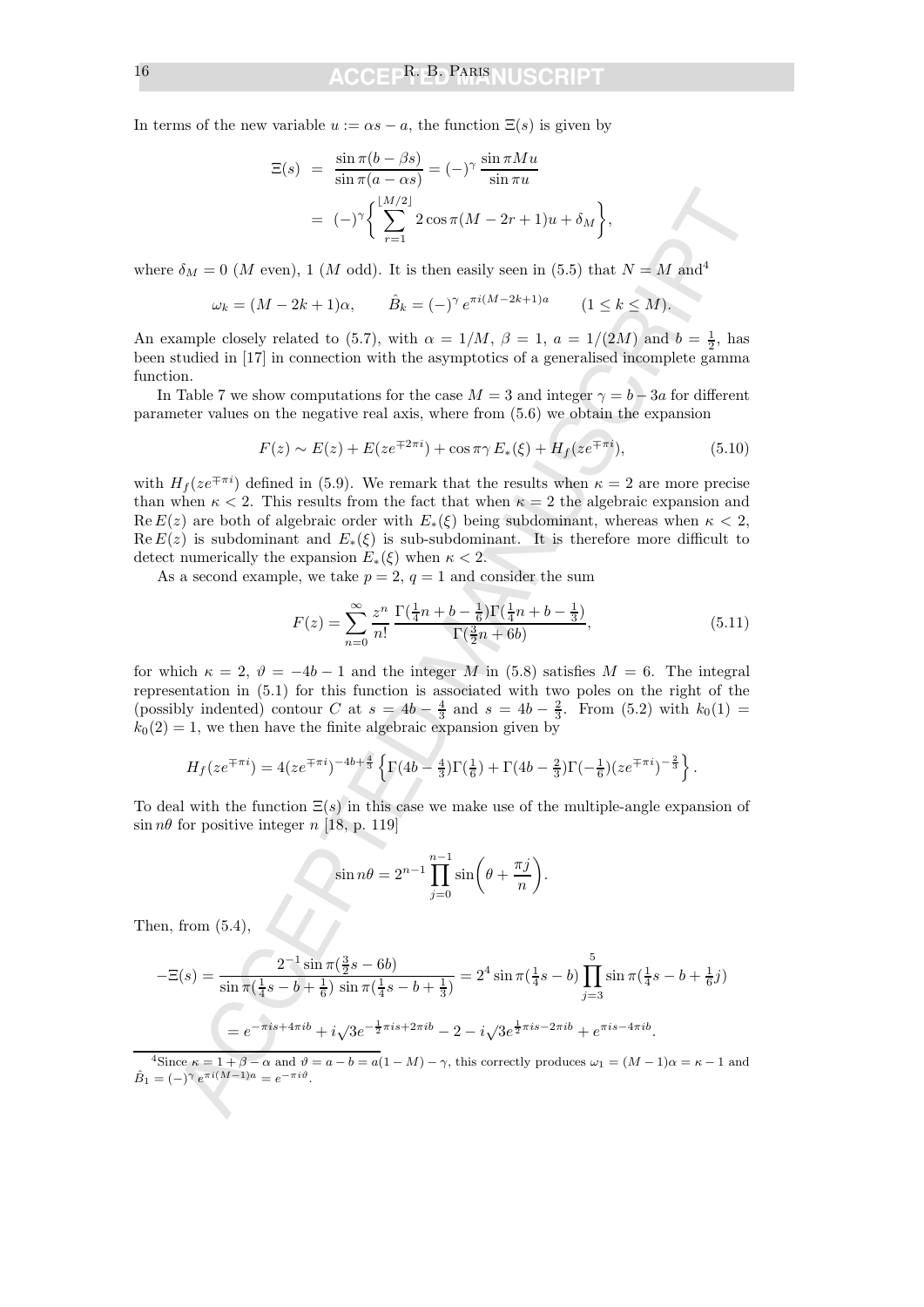|                                                                                                                                                                                                                                                                                                                                                                                                                                                                                                                                                                                                                                                                                                                                                                                                                                                         | $\beta = \frac{3}{2}$ $(\kappa = 2), a = \frac{1}{2}, b = \frac{11}{2}$                                                                             |                                                                                                                                                       | $\beta = \frac{3}{2}$ $(\kappa = 2), a = \frac{1}{2}, b = \frac{13}{2}$                                                                             |                                                                                                                                                     |  |
|---------------------------------------------------------------------------------------------------------------------------------------------------------------------------------------------------------------------------------------------------------------------------------------------------------------------------------------------------------------------------------------------------------------------------------------------------------------------------------------------------------------------------------------------------------------------------------------------------------------------------------------------------------------------------------------------------------------------------------------------------------------------------------------------------------------------------------------------------------|-----------------------------------------------------------------------------------------------------------------------------------------------------|-------------------------------------------------------------------------------------------------------------------------------------------------------|-----------------------------------------------------------------------------------------------------------------------------------------------------|-----------------------------------------------------------------------------------------------------------------------------------------------------|--|
|                                                                                                                                                                                                                                                                                                                                                                                                                                                                                                                                                                                                                                                                                                                                                                                                                                                         | $\gamma = 4, \quad z =  z e^{\pi i}$                                                                                                                |                                                                                                                                                       | $\gamma = 5$ , $z =  z e^{\pi i}$                                                                                                                   |                                                                                                                                                     |  |
| z                                                                                                                                                                                                                                                                                                                                                                                                                                                                                                                                                                                                                                                                                                                                                                                                                                                       | $\hat{F}(z) - 2\text{Re}E_{\text{o}}(z)$                                                                                                            | $\cos \pi \gamma E_*(\xi)$                                                                                                                            | $\hat{F}(z) - 2\text{Re}E_{\text{o}}(z)$ $\cos \pi \gamma E_*(\xi)$                                                                                 |                                                                                                                                                     |  |
| 100<br>200<br>300<br>400<br>500                                                                                                                                                                                                                                                                                                                                                                                                                                                                                                                                                                                                                                                                                                                                                                                                                         | $4.755780 \times 10^{-11}$<br>$4.739104 \times 10^{-14}$<br>$3.274243 \times 10^{-16}$<br>$5.678609 \times 10^{-18}$<br>$1.724549 \times 10^{-19}$  | $4.753537 \times 10^{-11}$<br>$4.739146 \times 10^{-14}$<br>$3.274256 \times 10^{-16}$<br>$5.678610 \times 10^{-18}$<br>$1.724549 \times 10^{-19}$    | $-5.620471 \times 10^{-12}$<br>$-3.859942\times10^{-15}$<br>$-2.151689 \times 10^{-17}$<br>$-3.208375 \times 10^{-19}$<br>$-8.671458\times10^{-21}$ | $-5.615518 \times 10^{-12}$<br>$-3.859482\times10^{-15}$<br>$-2.151612 \times 10^{-17}$<br>$-3.208393\times10^{-19}$<br>$-8.671433 \times 10^{-21}$ |  |
|                                                                                                                                                                                                                                                                                                                                                                                                                                                                                                                                                                                                                                                                                                                                                                                                                                                         | $\beta = 1 \ (\kappa = \frac{5}{3}), \ \ a = \frac{1}{4}, \ b = \frac{15}{4}$                                                                       |                                                                                                                                                       | $\beta = 1 \; (\kappa = \frac{5}{3}), \; a = \frac{1}{4}, \; b = \frac{19}{4}$                                                                      |                                                                                                                                                     |  |
|                                                                                                                                                                                                                                                                                                                                                                                                                                                                                                                                                                                                                                                                                                                                                                                                                                                         | $\gamma = 3, \quad z =  z e^{\pi i}$                                                                                                                |                                                                                                                                                       | $\gamma = 4, \quad z =  z e^{\pi i}$                                                                                                                |                                                                                                                                                     |  |
| z                                                                                                                                                                                                                                                                                                                                                                                                                                                                                                                                                                                                                                                                                                                                                                                                                                                       | $\hat{F}(z) - 2\text{Re}E_{\text{o}}(z)$                                                                                                            | $\cos \pi \gamma E_*(\xi)$                                                                                                                            | $\hat{F}(z) - 2\text{Re}E_{\text{o}}(z)$ $\cos \pi \gamma E_*(\xi)$                                                                                 |                                                                                                                                                     |  |
| 100<br>200<br>300<br>400<br>500                                                                                                                                                                                                                                                                                                                                                                                                                                                                                                                                                                                                                                                                                                                                                                                                                         | $-8.950444 \times 10^{-14}$<br>$-3.679767 \times 10^{-19}$<br>$-2.229504 \times 10^{-23}$<br>$-5.372028\times10^{-27}$<br>$-3.123141\times10^{-30}$ | $-8.984340 \times 10^{-14}$<br>$-3.674985 \times 10^{-19}$<br>$-2.229400 \times 10^{-23}$<br>$-5.372107 \times 10^{-27}$<br>$-3.123180\times10^{-30}$ | $7.761350 \times 10^{-15}$<br>$1.994065 \times 10^{-20}$<br>$9.453819 \times 10^{-25}$<br>$1.904813 \times 10^{-28}$<br>$9.640370 \times 10^{-32}$  | $7.648353 \times 10^{-15}$<br>$2.010004 \times 10^{-20}$<br>$9.452937\times10^{-25}$<br>$1.904202 \times 10^{-28}$<br>$9.640878 \times 10^{-32}$    |  |
| Table 7: Values of the error in $\hat{F}(z) - 2\text{Re }E_o(z)$ in (5.7) on the negative real axis, where $\hat{F}(z) \equiv F(z) -$<br>$H_f(ze^{-\pi i})$ , compared with $\cos \pi \gamma E_*(\xi)$ for $M=3$ and different a, b and $\beta$ . The exponential expansions<br>are optimally truncated.<br>It follows that in (5.5) we have $N = 5$ , $\omega_1 = -\omega_5 = 1$ , $\omega_2 = -\omega_4 = \frac{1}{2}$ , $\omega_3 = 0$ and<br>$\hat{B}_1 = e^{-\pi i \vartheta}, \quad \hat{B}_2 = -\sqrt{3}e^{-\frac{1}{2}\pi i \vartheta}, \quad \hat{B}_3 = 2, \quad \hat{B}_4 = -\sqrt{3}e^{\frac{1}{2}\pi i \vartheta}, \quad \hat{B}_5 = e^{\pi i \vartheta}.$                                                                                                                                                                                 |                                                                                                                                                     |                                                                                                                                                       |                                                                                                                                                     |                                                                                                                                                     |  |
|                                                                                                                                                                                                                                                                                                                                                                                                                                                                                                                                                                                                                                                                                                                                                                                                                                                         |                                                                                                                                                     |                                                                                                                                                       | Then, from $(5.6)$ , we obtain the expansion (when b is assumed to be real)                                                                         |                                                                                                                                                     |  |
|                                                                                                                                                                                                                                                                                                                                                                                                                                                                                                                                                                                                                                                                                                                                                                                                                                                         |                                                                                                                                                     |                                                                                                                                                       |                                                                                                                                                     |                                                                                                                                                     |  |
|                                                                                                                                                                                                                                                                                                                                                                                                                                                                                                                                                                                                                                                                                                                                                                                                                                                         |                                                                                                                                                     |                                                                                                                                                       | $F(z) \sim E(z) + E(ze^{\mp 2\pi i}) + \text{Re}[B'E_*(\xi e^{\frac{1}{2}\pi i})] + 2E_*(\xi) + H_f(ze^{\mp \pi i})$                                | (5.12)                                                                                                                                              |  |
| for $ z  \to \infty$ in $ \arg(-z)  \leq \pi - \epsilon$ , where $B' = -2\sqrt{3}e^{-\frac{1}{2}\pi i \vartheta}$ . Since $\kappa = 2$ , the contribution<br>$2\text{Re } E(z)$ is of algebraic order on the negative real axis, whereas $E_*(i\xi) = O(\exp(-Xe^{\frac{1}{4}\pi i}))$<br>and $E_*(\xi) = O(\exp(-X))$ , where $X = (2/3)^{3/4}(2 z )^{1/2}$ by (3.6). In Table 8 we show<br>the absolute error in the computation of $F(z) - H_f(ze^{-\pi i}) - 2\text{Re }E_o(z)$ compared with<br>the subdominant contribution $\text{Re } B'E_*(i\xi)$ on arg $z = \pi$ . As $E_*(\xi)$ is sub-subdominant<br>on arg $z = \pi$ , it was not possible to detect this second exponential expansion. To do this<br>would require a hyperasymptotic evaluation of $F(z)$ on the lines of that described for the<br>generalised Bessel function in [16]. |                                                                                                                                                     |                                                                                                                                                       |                                                                                                                                                     |                                                                                                                                                     |  |
|                                                                                                                                                                                                                                                                                                                                                                                                                                                                                                                                                                                                                                                                                                                                                                                                                                                         |                                                                                                                                                     |                                                                                                                                                       |                                                                                                                                                     |                                                                                                                                                     |  |

Table 7: Values of the error in  $\hat{F}(z) - 2\text{Re } E_o(z)$  in (5.7) on the negative real axis, where  $\hat{F}(z) \equiv F(z) H_f(ze^{-\pi i})$ , compared with  $\cos \pi \gamma E_*(\xi)$  for  $M=3$  and different a, b and  $\beta$ . The exponential expansions are optimally truncated.

$$
\hat{B}_1 = e^{-\pi i \vartheta}, \quad \hat{B}_2 = -\sqrt{3}e^{-\frac{1}{2}\pi i \vartheta}, \quad \hat{B}_3 = 2, \quad \hat{B}_4 = -\sqrt{3}e^{\frac{1}{2}\pi i \vartheta}, \quad \hat{B}_5 = e^{\pi i \vartheta}.
$$

$$
F(z) \sim E(z) + E(ze^{\mp 2\pi i}) + \text{Re}[B'E_*(\xi e^{\frac{1}{2}\pi i})] + 2E_*(\xi) + H_f(ze^{\mp \pi i}) \tag{5.12}
$$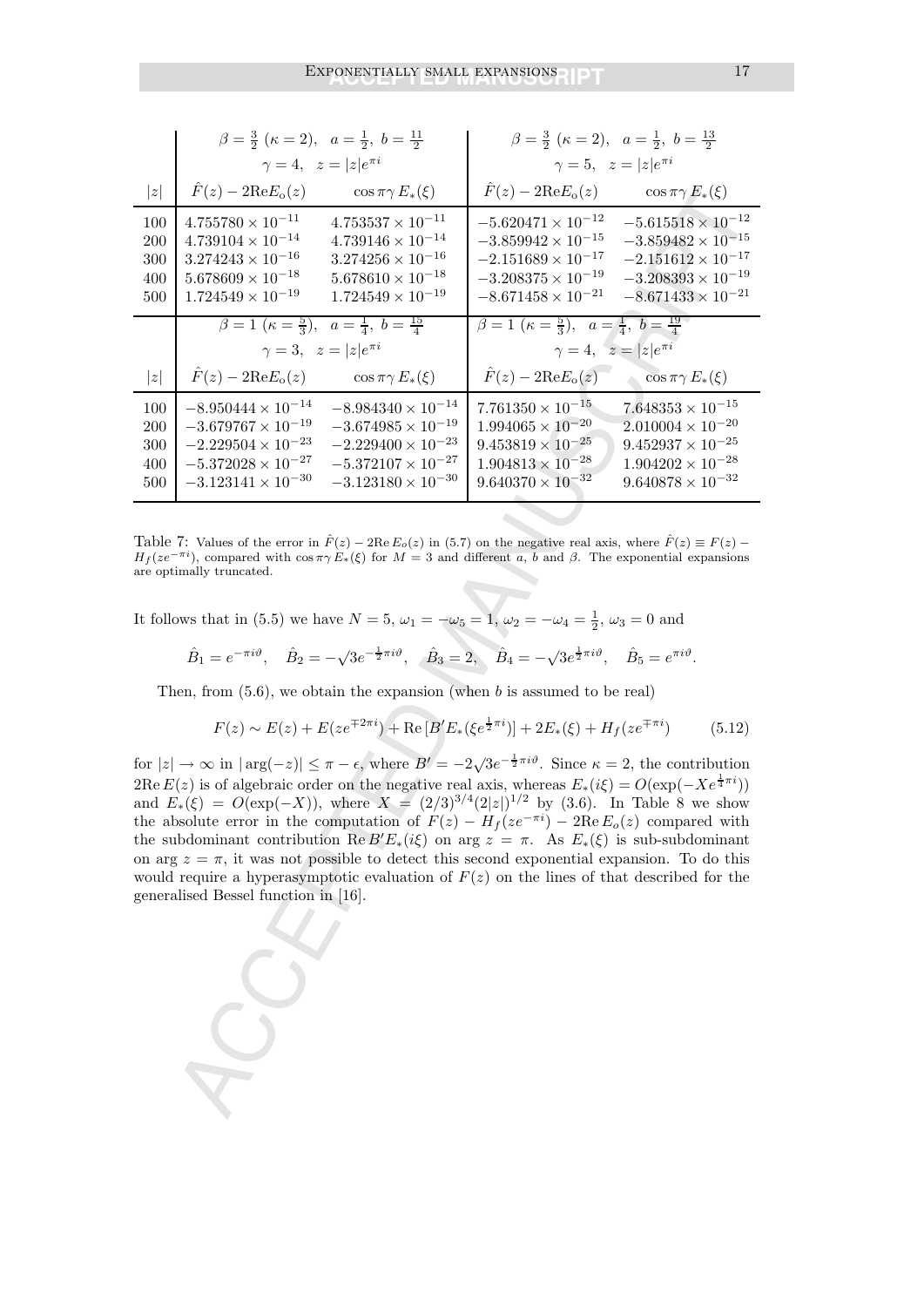|                                      | $b = \frac{4}{3}, z =  z e^{\pi i}$                                                                                                                |                                                                                                                                                    | $b = \frac{3}{2}, z =  z e^{\pi i}$                                                                                                                |                                                                                                                                                  |
|--------------------------------------|----------------------------------------------------------------------------------------------------------------------------------------------------|----------------------------------------------------------------------------------------------------------------------------------------------------|----------------------------------------------------------------------------------------------------------------------------------------------------|--------------------------------------------------------------------------------------------------------------------------------------------------|
| $ z  \times 10^3$                    | $ \hat{F}(z)-2\text{Re}E_o(z) $                                                                                                                    | $ \text{Re } B'E_*(i\xi) $                                                                                                                         | $ \hat{F}(z)-2\text{Re}E_{o}(z) $                                                                                                                  | $ \text{Re } B'E_*(i\xi) $                                                                                                                       |
| 0.50<br>1.00<br>2.00<br>4.00<br>5.00 | $7.615899 \times 10^{-16}$<br>$1.050252 \times 10^{-19}$<br>$7.092803 \times 10^{-25}$<br>$4.900488 \times 10^{-32}$<br>$1.689375 \times 10^{-34}$ | $7.654058 \times 10^{-16}$<br>$1.052048 \times 10^{-19}$<br>$7.094341 \times 10^{-25}$<br>$4.900787 \times 10^{-32}$<br>$1.689422 \times 10^{-34}$ | $4.076785 \times 10^{-17}$<br>$5.934098 \times 10^{-21}$<br>$3.322751 \times 10^{-26}$<br>$3.275716 \times 10^{-33}$<br>$6.472057 \times 10^{-36}$ | $4.082330 \times 10^{-17}$<br>$5.928711 \times 10^{-21}$<br>$3.338537 \times 10^{-26}$<br>$3.274615 \times 10^{-33}$<br>$6.471997\times10^{-36}$ |

Table 8: Values of the absolute error in  $\hat{F}(z) - 2\text{Re} E_o(z)$  in (5.11) on the negative real axis, where  $\hat{F}(z) \equiv F(z) - H_f(ze^{-\pi i})$ , compared with Re B'E<sub>\*</sub>(iξ) for different b. The exponential expansions are optimally truncated.

## 6. Discussion and concluding remarks

30 17618869 × 111 <sup>26</sup> 7.64898 × 111<sup>-11</sup> 1693388 × 11<sup>-14</sup> 4677788 × 111<sup>-14</sup> 462230 × 11<sup>-13</sup><br>
20 16.08628 × 111<sup>-14</sup> 1.632048 × 10<sup>-14</sup> 5.348088 × 110<sup>-24</sup> 5.928761 × 110<sup>-22</sup><br>
30 16.08628 × 111<sup>-22</sup> 1.929806 × 111<sup>-22</sup> We have examined the generalised hypergeometric function, or Wright function,  $_p\Psi_q(z)$ defined in (1.1) and determined exponentially small expansions present in its asymptotic description for  $|z| \to \infty$ . Such contributions are of relevance in high-precision evaluation, particularly when  $\kappa \leq 2$  and the algebraic expansion  $H(z)$  in a sector surrounding the negative real axis either vanishes or is finite. In such situations, it is then possible to detect numerically certain exponentially small series without the need for hyperasymptotics. In situations corresponding to  $\kappa > 2$ , the function  $p\Psi_q(z)$  is exponentially large throughout the z plane and exponentially small expansions are, generally speaking, of less significance and a fortiori are more difficult to detect numerically.

The expansions we have developed primarily had parameter values corresponding to  $\kappa \leq 2$ . However, these expansions remain valid for  $\kappa > 2$  but, as mentioned above, they are of less importance in this domain. For example, the function in (4.1) when  $\beta_1 = \beta_2 = 1$ reduces to a multiple of the standard generalised hypergeometric function  ${}_0F_2(b_1, b_2; z)$  with  $\kappa = 3$ . Application of Theorem 3 (with  $P = 1$ ), combined with the fact that, from (2.1) and (3.7),  $E(ze^{\pm 2\pi i}) = e^{\pm \pi i \vartheta} E_*(\xi)$  (when  $\kappa = 3$ ), consequently yields

$$
\frac{{}_{0}F_{2}(b_{1},b_{2};z)}{\Gamma(b_{1})\Gamma(b_{2})} \sim E(z) + E(ze^{\mp 2\pi i}) + e^{\pm \pi i \vartheta} E_{*}(\xi) \qquad (|\arg z| \le \pi). \tag{6.1}
$$

It is clear that the coefficient of the exponentially small expansion  $E_*(\xi)$  in (6.1) cannot be correct since, for real parameters, it does not yield a real expansion on the negative real z axis. Our result in (4.3) has the coefficient of  $E_*(\xi)$  replaced by  $2 \cos \pi (b_1 - b_2)$  and so yields

$$
\frac{{}_{0}F_{2}(b_1, b_2; z)}{\Gamma(b_1)\Gamma(b_2)} \sim E(z) + E(ze^{\mp 2\pi i}) + 2\cos\pi(b_1 - b_2)E_*(\xi) \qquad (|\arg z| \le \pi)
$$

as  $|z| \to \infty$ , in agreement with the expansion of  ${}_0F_2(b_1, b_2; z)$  given in [19, p. 200]. A similar remark applies to the expansion (4.6) when  $\beta_1 = \beta_2 = \beta_3 = 1$  ( $\kappa = 4$ ), which agrees with the expansion for  $_0F_3(b_1, b_2, b_3; z)$  in [19, p. 201].

Finally, we mention that it is possible to modify the procedure in §5 to deal with the case when the parameters of  $p\Psi_q(z)$  are such that an infinite sequence of poles exists on the right of the integration path C and the algebraic expansion  $H(z)$  then becomes an asymptotic sum. The method closely follows that given in [10, pp. 186–189] in the treatment of the asymptotics of the Mittag-Leffler function and is given in [12]. The result is an expansion of the form (5.6), with  $H_f(ze^{\mp \pi i})$  replaced by  $H(ze^{\mp \pi i})$  in (2.6), but valid as  $|z| \to \infty$ in a sector containing the negative real axis. The expansion in the rest of the plane (when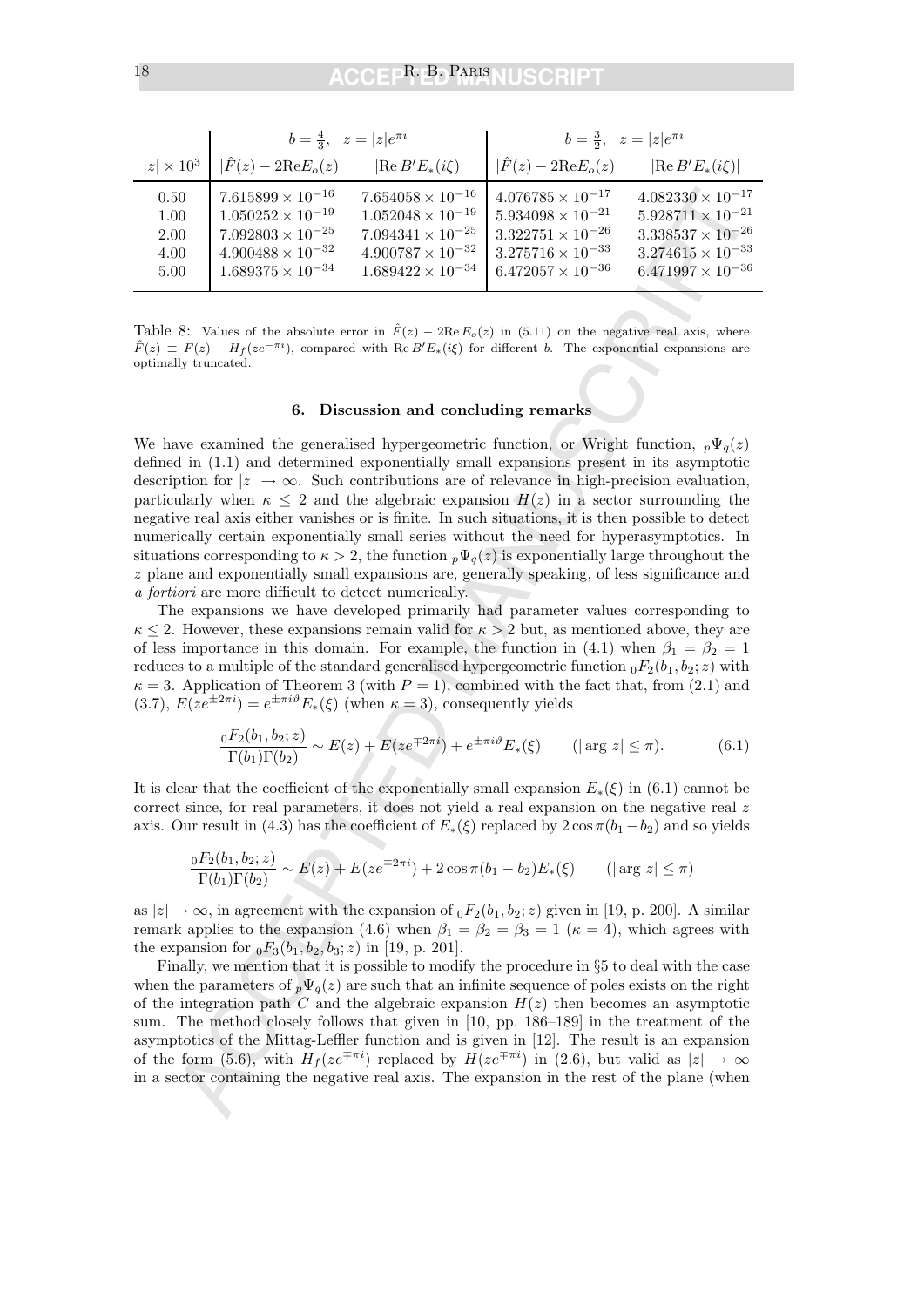$\kappa$  < 2) is given by Theorem 1. However, when  $\kappa \leq 2$ , the algebraic expansion is the dominant expansion in the sector  $|\arg(-z)| < \frac{1}{2}\pi\kappa$  and the presence of sub-subdominant expansions of type  $E_*(\xi)$  is then, in general, of less numerical importance.

## Appendix A: An algorithm for the computation of the coefficients  $c_j = A_j/A_0$

We describe an algorithm for the computation of the normalised coefficients  $A_j/A_0$  appearing in the exponential expansions  $E(z)$  in (2.1) and  $E_*(\xi)$  in (3.7). Methods of computing these coefficients by recursion in the case when  $\alpha_r = \beta_r = 1$  have been given by Riney [20] and Wright [21]; see [10, §2.2.2] for details. Here we describe an algebraic method valid for arbitrary  $\alpha_r > 0$  and  $\beta_r > 0$ .

By application of Stirling's formula for the gamma function we have the two important inverse-factorial expansions [6, §3; 10, p. 39; 19, p. 36]

$$
\frac{1}{\Gamma(s+1)} \frac{\prod_{r=1}^{p} \Gamma(\alpha_r s + a_r)}{\prod_{r=1}^{q} \Gamma(\beta_r s + b_r)} = \kappa(h\kappa^{\kappa})^s \left\{ \sum_{j=0}^{M-1} \frac{A_j}{\Gamma(\kappa s + \vartheta' + j)} + \frac{\sigma_M(s)}{\Gamma(\kappa s + \vartheta' + M)} \right\} \tag{A.1}
$$

and

penalix A: An algorithm for the computation of the coefficients 
$$
c_j = A_j/A_0
$$
  
\nescribe an algorithm for the computation of the normalised coefficients  $c_j = A_j/A_0$   
\nexponential expansions  $E(z)$  in (2.1) and  $E_*(\xi)$  in (3.7). Methods of computing these  
\ne exponential expansions  $E(z)$  in (2.1) and  $E_*(\xi)$  in (3.7). Methods of computing these  
\nthere are  $\alpha_r = \beta_r = 1$  have been given by Ring' [20] and  
\nthe [21]; see [10, §2.2.2] for details. Here we describe an algebraic method valid for  
\nray  $\alpha_r > 0$  and  $\beta_r > 0$ .  
\nby application of Stirling's formula for the gamma function we have the two important  
\nse-factorial expansions [6, §3; 10, p. 39; 19, p. 36]  
\n
$$
\frac{1}{(s+1)} \prod_{r=1}^{p} \Gamma(\alpha_r s + a_r) = \kappa(h\kappa^{\kappa})^s \left\{ \sum_{j=0}^{M-1} \frac{A_j}{\Gamma(\kappa s + \vartheta' + j)} + \frac{\sigma_M(s)}{\Gamma(\kappa s + \vartheta' + M)} \right\}
$$
 (A.1)  
\n
$$
\Gamma(s) \prod_{r=1}^{p} \Gamma(1 - b_r + \beta_r s) = \frac{\kappa(h\kappa^{\kappa})^{-s}}{(2\pi)^{p-q}} \left\{ \sum_{j=0}^{M-1} (-)^j A_j \Gamma(\kappa s + \vartheta - j) + \rho_M(s) \Gamma(\kappa s + \vartheta - M) \right\}
$$
 (A.2)  
\n $|\rightarrow \infty$  uniformly in  $|\arg s| \le \pi - \epsilon$  ( $\epsilon > 0$ ), where M denotes a positive integer,  
\n $A_0 = (2\pi)^{\frac{1}{2}(\rho - q)} \kappa^{-\frac{1}{2} - \frac{q}{2}} \prod_{r=1}^{q} \beta_r^{\frac{1}{2} - b_r}$  (A.3)  
\nthe parameters  $\kappa$ , h,  $\vartheta$  and  $\vartheta'$  are defined in (1.3). The remainder functions  $\sigma_M(s)$  and  
\n) are analytic in s except at the poles of the corresponding gamma function ratios and  
\nwith  $\sigma_M(s) = O(1)$  and  $\rho_M(s) = O(1)$  as  $|s| \$ 

for  $|s| \to \infty$  uniformly in  $|\arg s| \leq \pi - \epsilon$  ( $\epsilon > 0$ ), where M denotes a positive integer,

$$
A_0 = (2\pi)^{\frac{1}{2}(p-q)} \kappa^{-\frac{1}{2}-\vartheta} \prod_{r=1}^p \alpha_r^{a_r - \frac{1}{2}} \prod_{r=1}^q \beta_r^{\frac{1}{2}-b_r}
$$
 (A.3)

and the parameters  $\kappa$ , h,  $\vartheta$  and  $\vartheta'$  are defined in (1.3). The remainder functions  $\sigma_M(s)$  and  $\rho_M(s)$  are analytic in s except at the poles of the corresponding gamma function ratios and are such that  $\sigma_M(s) = O(1)$  and  $\rho_M(s) = O(1)$  as  $|s| \to \infty$  uniformly in  $|\arg s| \leq \pi - \epsilon$ . These expansions play an important role in the determination of the exponential expansions associated with  $_p\Psi_q(z)$ . The coefficients  $A_j$  appearing in these two expansions are the same; hence, it is sufficient to present our algorithm for the gamma function ratio in  $(A.1)$ .

We rewrite the expansion (A.1) in the form

$$
\frac{g(s)\Gamma(\kappa s+\vartheta')}{\Gamma(s+1)} = \kappa A_0 (h\kappa^{\kappa})^s \left\{ \sum_{j=0}^{M-1} \frac{c_j}{(\kappa s+\vartheta')_j} + \frac{O(1)}{(\kappa s+\vartheta')_M} \right\},\tag{A.4}
$$

for  $|s| \to \infty$  uniformly in  $|\arg s| \leq \pi - \epsilon$ , where  $g(s)$  is the ratio of gamma functions defined in (1.1),  $(a)_j = \Gamma(a+j)/\Gamma(a)$  and  $c_j = A_j/A_0$ . Introduction of the scaled gamma function  $\Gamma^*(z)$  defined by

$$
\Gamma^*(z) = \Gamma(z)(2\pi)^{-\frac{1}{2}} e^z z^{\frac{1}{2} - z}
$$

leads to the representation

$$
\Gamma(\alpha s + a) = \Gamma^*(\alpha s + a)(2\pi)^{\frac{1}{2}}e^{-\alpha s}(\alpha s)^{\alpha s + a - \frac{1}{2}}e(\alpha s; a),
$$

where

$$
e(\alpha s; a) = \exp\bigg\{(\alpha s + a - \frac{1}{2})\log\left(1 + \frac{a}{\alpha s}\right) - a\bigg\}.
$$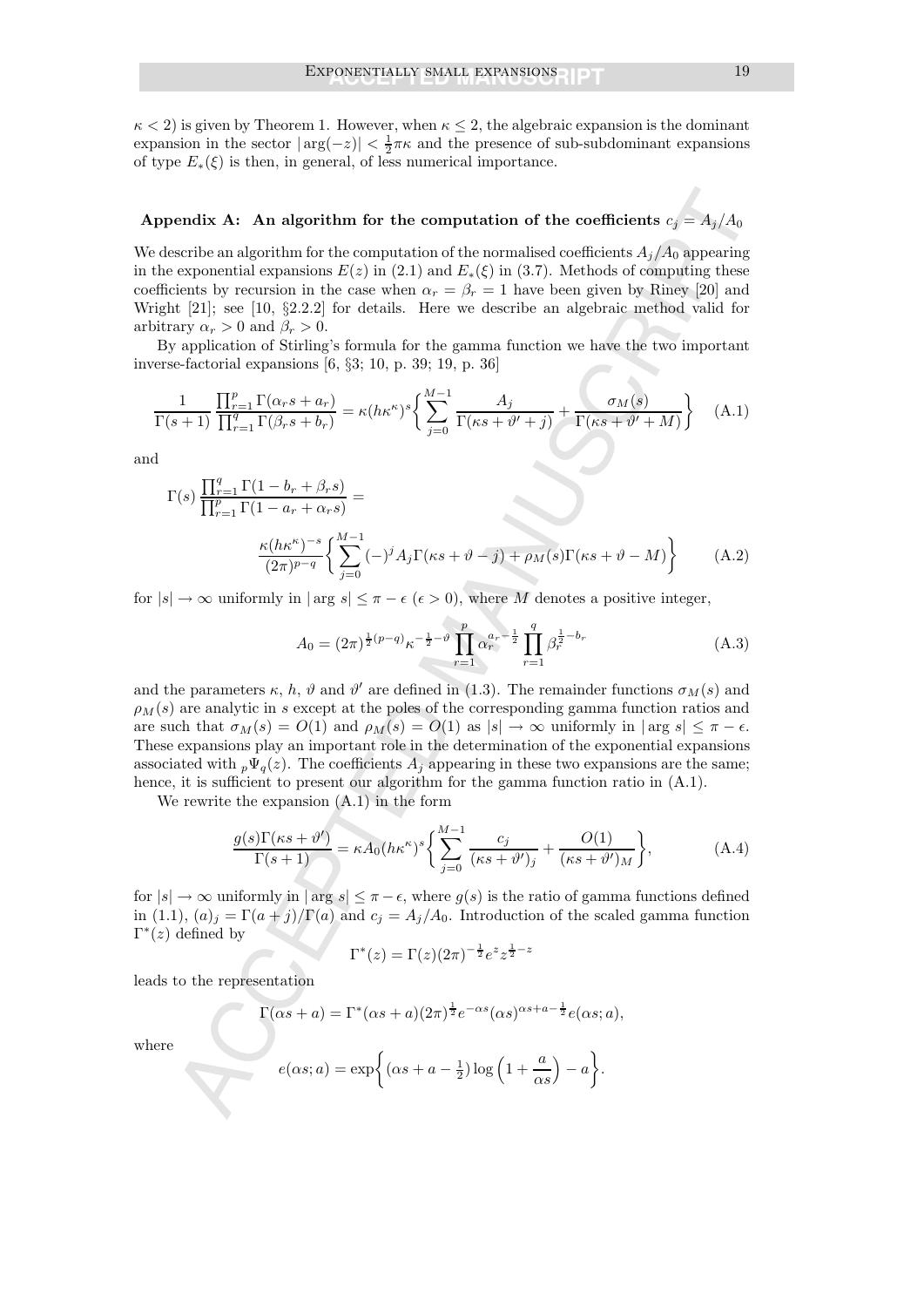After some straightforward algebra we then find that

$$
\frac{g(s)\Gamma(\kappa s + \vartheta')}{\Gamma(s+1)} = \kappa A_0(h\kappa^{\kappa})^s R(s)\Upsilon(s),\tag{A.5}
$$

where

$$
\Upsilon(s) = \frac{\prod_{r=1}^{p} \Gamma^*(\alpha_r s + a_r)}{\prod_{r=1}^{q} \Gamma^*(\beta_r s + b_r)} \frac{\Gamma^*(\kappa s + \vartheta')}{\Gamma^*(s + 1)}
$$

and

$$
R(s) = \frac{\prod_{r=1}^{p} e(\alpha_r s; a_r)}{\prod_{r=1}^{q} e(\beta_r s; b_r)} \frac{e(\kappa s; \vartheta')}{e(s; 1)}.
$$

Substitution of (A.5) into (A.4) then yields

$$
R(s)\Upsilon(s) = \sum_{j=0}^{M-1} \frac{c_j}{(\kappa s + \vartheta')_j} + \frac{O(1)}{(\kappa s + \vartheta')_M}
$$
(A.6)

as  $|s| \to \infty$  in  $|\arg s| \leq \pi - \epsilon$ .

Now let  $\chi = (\kappa s)^{-1}$  and expand  $R(s)$  and  $\Upsilon(s)$  for  $\chi \to 0$  making use of the well-known expansion [22, p. 71; 10, p. 32]

$$
\Gamma^*(z) \sim \sum_{k=0}^{\infty} (-)^k \gamma_k z^{-k} \qquad (|z| \to \infty; \ |\arg z| \le \pi - \epsilon),
$$

where  $\gamma_k$  are the Stirling coefficients. The first few coefficients are given by  $\gamma_0 = 1$ ,  $\gamma_1 = -\frac{1}{12}$ ,  $\gamma_2 = \frac{1}{288}$ ,  $\gamma_3 = \frac{139}{51840}$ , .... Some routine algebra then yields the expansions

$$
\Gamma^*(\alpha s + a) = 1 - \frac{\gamma_1 \kappa \chi}{\alpha} + O(\chi^2), \qquad e(\alpha s; a) = 1 + \frac{\kappa \chi}{2\alpha}a(a-1) + O(\chi^2),
$$

whence

$$
\Upsilon(s) = \frac{\prod_{r=1}^{p} \Gamma^{*}(\alpha_{r}s + a_{r})}{\prod_{r=1}^{p} \Gamma^{*}(\beta_{r}s + b_{r})} \frac{\Gamma^{*}(\kappa s + \vartheta')}{\Gamma^{*}(s + 1)}
$$
\n
$$
R(s) = \frac{\prod_{r=1}^{p} e(\alpha_{r}s; a_{r})}{\prod_{r=1}^{p} e(\beta_{r}s; b_{r})} \frac{e(\kappa s; \vartheta')}{e(s; 1)}.
$$
\nitution of (A.5) into (A.4) then yields\n
$$
R(s)\Upsilon(s) = \sum_{j=0}^{M-1} \frac{c_{j}}{(\kappa s + \vartheta')_{j}} + \frac{O(1)}{(\kappa s + \vartheta')_{M}}
$$
\n
$$
\rightarrow \infty \text{ in } |\arg s| \leq \pi - \epsilon.
$$
\n
$$
\text{where } \alpha \text{ is the constant } \alpha \text{ is the constant } \alpha \text{ is the constant } \alpha \text{ is the constant } \alpha \text{ is the constant } \alpha \text{ is the constant}
$$
\n
$$
\Gamma^{*}(z) \sim \sum_{k=0}^{\infty} (-)^{k} \gamma_{k} z^{-k} \qquad (|z| \rightarrow \infty; |\arg z| \leq \pi - \epsilon),
$$
\n
$$
\gamma_{k} \text{ are the Stirling coefficients. The first few coefficients are given by } \gamma_{0} = 1, \gamma_{1} = -\frac{1}{12},
$$
\n
$$
\gamma_{k} \text{ are the Strilling coefficients. The first few coefficients are given by } \gamma_{0} = 1, \gamma_{1} = -\frac{1}{12},
$$
\n
$$
\gamma_{1} \text{ are the constant, } \gamma_{1} \text{ is the expansion}
$$
\n
$$
\Gamma^{*}(\alpha s + a) = 1 - \frac{\gamma_{1} \kappa \chi}{\alpha} + O(\chi^{2}), \qquad \epsilon(\alpha s; a) = 1 + \frac{\kappa \chi}{2\alpha}(a - 1) + O(\chi^{2}),
$$
\n
$$
\gamma(s) = 1 + \frac{\kappa \chi}{2} \left\{ \sum_{r=1}^{p} \frac{a_{r} (a_{r} - 1)}{\alpha_{r}} - \sum_{r=1}^{p} \frac{b_{r} (b_{r} - 1)}{\beta_{r}} - \frac{\vartheta}{\kappa} (1 - \var
$$

Upon equating coefficients of  $\chi$  in  $(A.6)$  we obtain

$$
c_1 = \frac{1}{2}\kappa(\mathcal{A} + \frac{1}{6}\mathcal{B}),\tag{A.7}
$$

where

$$
\mathcal{A} = \sum_{r=1}^{p} \frac{a_r(a_r - 1)}{\alpha_r} - \sum_{r=1}^{q} \frac{b_r(b_r - 1)}{\beta_r} - \frac{\vartheta}{\kappa} (1 - \vartheta),
$$

$$
\mathcal{B} = \sum_{r=1}^{p} \frac{1}{\alpha_r} - \sum_{r=1}^{q} \frac{1}{\beta_r} + \frac{1}{\kappa} - 1.
$$

The higher coefficients are the obtained by continuation of this process with the help of Mathematica. In specific cases (i.e., with numerical values for the various parameters) it is possible to generate the coefficients in this manner quite easily. In our computations we have used up to a maximum of 50 coefficients.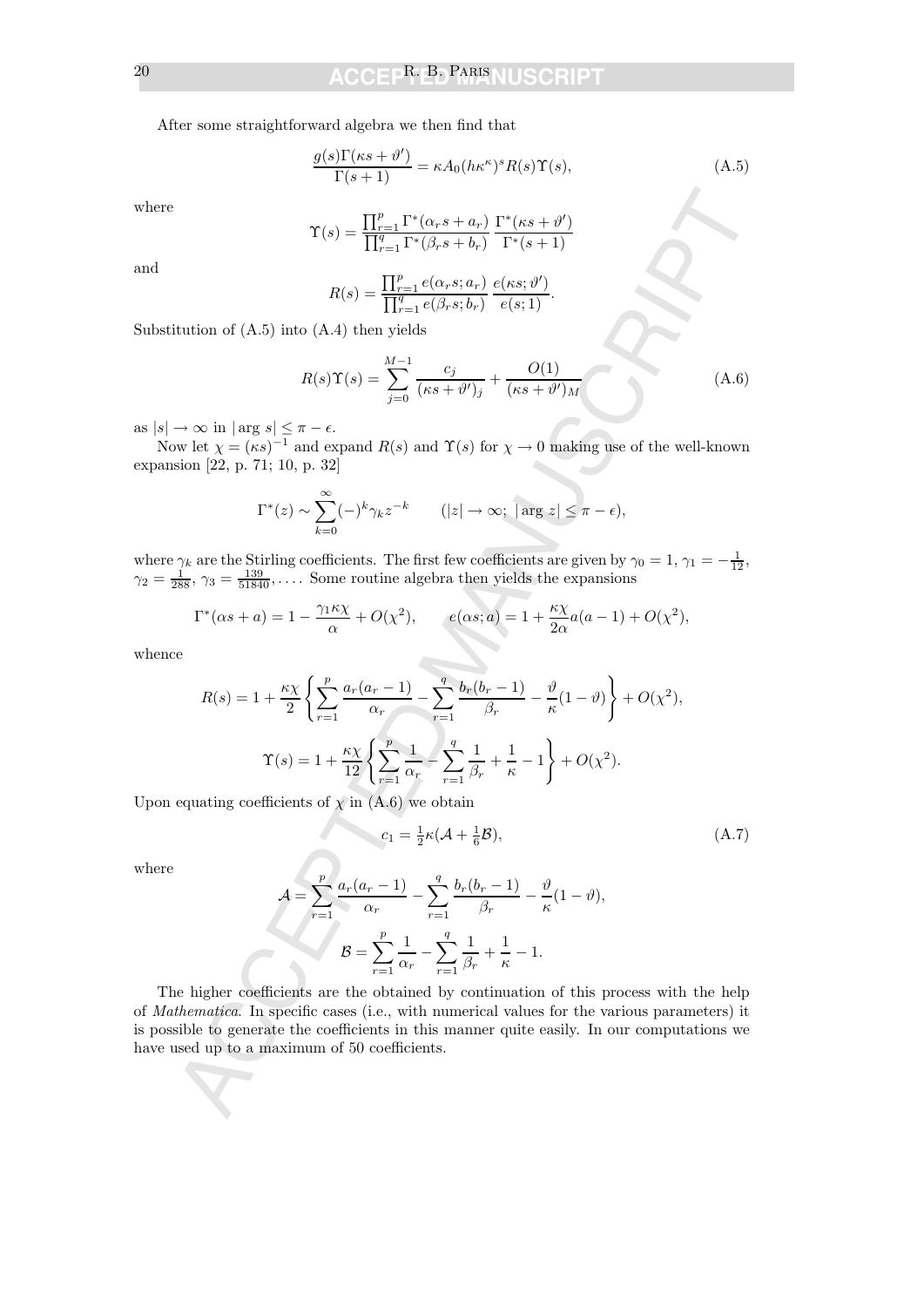#### Appendix B: A specific example of (4.1) by the saddle-point method

If we take  $\beta_1 = \beta_2 = \frac{1}{3}$  and  $b_1 = \frac{1}{2}$ ,  $b_2 = \frac{5}{6}$  in (4.1) then, upon use of the multiplication formula for the gamma function in  $(3.10)$ , we find

$$
F(z) = \sum_{n=0}^{\infty} \frac{z^n}{n! \Gamma(\frac{1}{3}n + \frac{1}{2}) \Gamma(\frac{1}{3}n + \frac{5}{6})} = \frac{1}{2} \pi^{-3/2} \sum_{n=0}^{\infty} \frac{(12z)^n}{(2n)!} \Gamma(\frac{1}{3}n + \frac{1}{6})
$$
  
=  $\frac{3}{2} \pi^{-3/2} \int_{-\infty}^{\infty} \exp\{-t^6 + (12z)^{\frac{1}{2}}t\} dt.$  (B.1)

This integral representation may be readily verified by expansion of the factor  $\exp(12z)^{1/2}t$ followed by term-by-term integration.

The integrand in (B.1) has 5 saddle points at

$$
t_{sr} = (z/3)^{1/10} e^{2\pi i r/5} \qquad (0 \le r \le 4).
$$

When  $0 \le \arg z \le \pi$ , the integration path  $(-\infty, \infty)$  in  $(B.1)$  can be deformed into paths of steepest descent passing through the saddles  $t_{s0}$ ,  $t_{s1}$  and  $t_{s2}$  in the upper half-plane as shown in Fig. 2. If we let  $\psi(t) = (12z)^{1/2}t - t^6$ , then



Figure 2: The paths of steepest descent connecting  $-\infty$  to  $+\infty$  for the integral in (B.1) for different values of  $\theta = \arg z$ : (a)  $\theta = \pi$ , (b)  $\theta = \pi/2$ , (c)  $\theta = \pi/6$  and (d)  $\theta = \pi/12$ . Only the relevant paths are shown and the heavy dots denote the saddle points.

$$
\psi(t_{sr}) = 5(z/3)^{3/5} e^{2\pi i r/5} = Ze^{2\pi i r/5},
$$

where Z is defined in (2.1) with  $\kappa = \frac{5}{3}$  and  $h = 3^{2/3}$ . The contributions from the saddles  $t_{sr}$ ,  $r = 0, 1, 2$  are then easily shown to correspond to the expansions  $E(z)$ ,  $E_*(ze^{-\pi i})$ and  $E(ze^{-2\pi i})$ , respectively. It is clear from Fig. 2 that there is a Stokes phenomenon on arg  $z = \frac{1}{2}\pi$ , where (in the sense of decreasing arg z) the saddle  $t_{s1}$  disconnects, and also on arg  $z = \frac{1}{6}\pi$ , where the saddle  $t_{s2}$  disconnects. Consequently, we have either one, two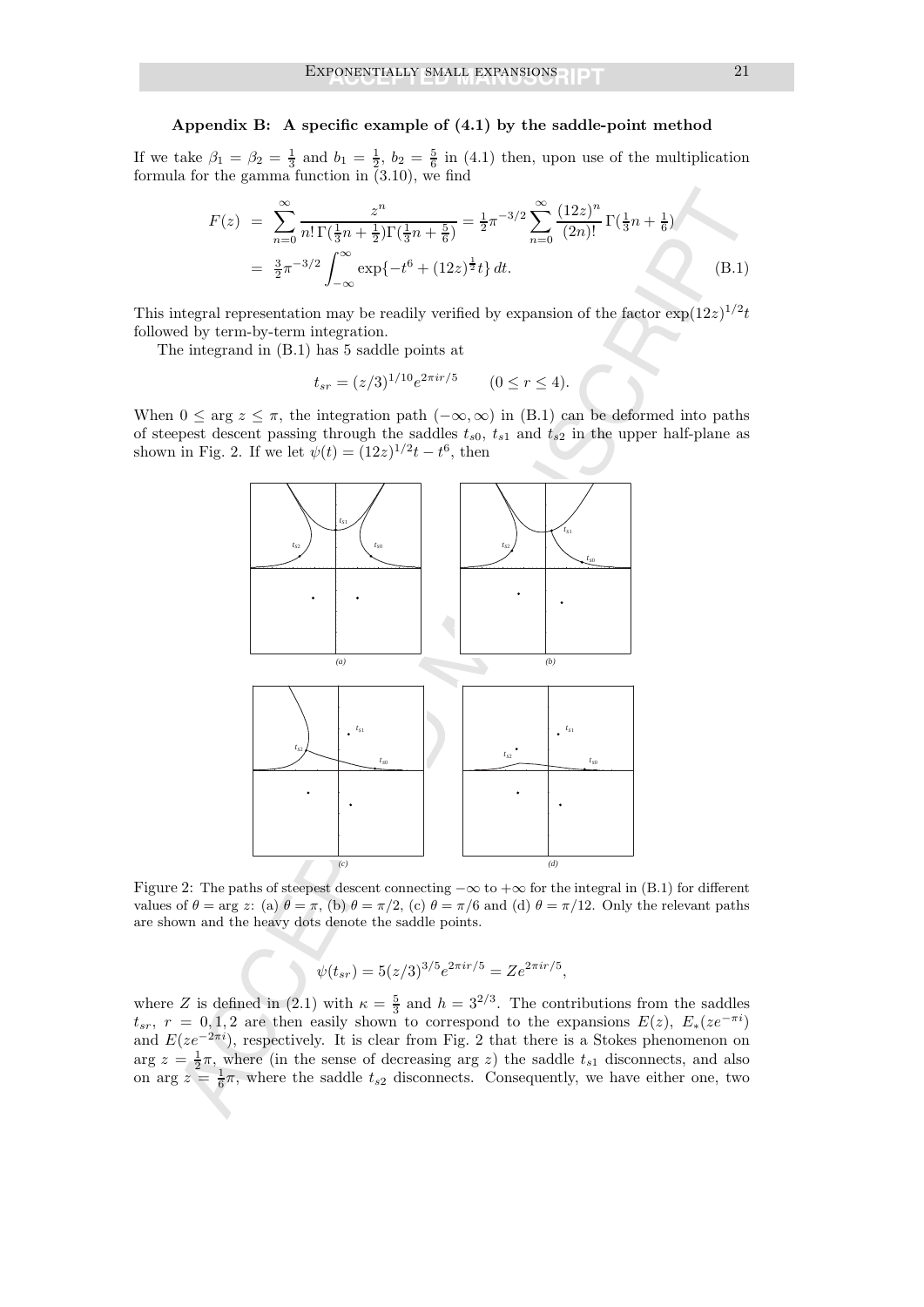or three saddles contributing to the integral as  $|z| \to \infty$  in the sectors  $0 \le \arg z < \frac{1}{6}\pi$ ,  $\frac{1}{6}\pi \leq \arg z < \frac{1}{2}\pi$  and  $\frac{1}{2}\pi \leq \arg z \leq \pi$ , respectively. Thus, we have the more precise asymptotic description of  $F(z)$  given by

$$
F(z) \sim \begin{cases} E(z) + E(ze^{-2\pi i}) + BE_*(ze^{-\pi i}) & (\frac{1}{2}\pi < \arg z \le \pi) \\ E(z) + E(ze^{-2\pi i}) & (\frac{1}{6}\pi < \arg z < \frac{1}{2}\pi) \\ E(z) & (0 \le \arg z < \frac{1}{6}\pi) \end{cases}
$$
(B.2)

 $F(z) = \begin{cases} E(z) + E(ze^{-2\pi i}) + BE_1(ze^{-2\pi i}) & (\frac{1}{2}\pi < \arg z \le \pi) \\ E(z) + E(ze^{-2\pi i}) & (\frac{1}{2}\pi < \arg z \le \frac{1}{2}\pi) \end{cases}$  (19.2)<br>  $E(z) = \frac{1}{\sqrt{2\pi}} \sum_{n=1}^{\infty} E(z)^{-n}$  ( $\frac{1}{2\sqrt{2\pi}} \sum_{n=1}^{\infty} E(z)^{-n}$ ) ( $\frac{1}{2\sqrt{2\pi}} \sum_{n=1}^{\infty} E(z)^{-n}$ ), which as  $|z| \to \infty$ , where B is defined in (4.4). A similar structure holds in the lower half-plane. Observe that the expansion  $E_*(ze^{-\pi i})$ , which becomes exponentially large near arg  $z = 0$ (but subdominant with respect to  $E(z)$ ), switches off as  $|\arg z|$  decreases across the Stokes lines arg  $z = \pm \frac{1}{2}\pi$  and so is not present in the expansion of  $F(z)$  near the positive real axis. This example confirms the discussion in §4 of the Stokes phenomenon related to the expansion of (4.1).

## References

- [1] L. J. Slater, Generalised Hypergeometric Functions, Cambridge University Press, Cambridge, 1966.
- [2] R. B. Paris and A. D. Wood, Asymptotics of High Order Differential Equations, Pitman Research Notes in Mathematics, 129, Longman Scientific and Technical, Harlow, 1986.
- [3] G. G. Stokes, Note on the determination of arbitrary constants which appear as multipliers of semiconvergent series, Proc. Camb. Philos. Soc. 6 (1889) 362–366. Reprinted in Mathematical and Physical Papers, Vol. 5 (1905) 221–225.
- [4] E. M. Wright, The asymptotic expansion of the generalized hypergeometric function, Proc. Lond. Math. Soc. (Ser. 2) 10 (1935) 286–293.
- [5] E. M. Wright, The asymptotic expansion of the generalized hypergeometric function, Proc. Lond. Math. Soc. (Ser. 2) 46 (1940) 389–408.
- [6] B. L. J. Braaksma, Asymptotic expansions and analytic continuations for a class of Barnes-integrals, Compos. Math. 15 (1963) 239–341.
- [7] R. Gorenflo, Y. Luchko and F. Mainardi, Analytical properties and applications of the Wright function, Frac. Calc. Appl. Anal. 2 (1998) 383–414.
- [8] J. P. Boyd, The Devil's invention: asymptotic, superasymptotic and hyperasymptotic series, Acta Applicandae Mathematicae 56 (1999) 1–98.
- [9] V. Kowalenko, Towards a theory of divergent series and its importance to asymptotics, Recent Res. Dev. Phys. 2 (2001) 17–67.
- [10] R. B. Paris and D. Kaminski, Asymptotics and Mellin-Barnes Integrals, Cambridge University Press, Cambridge, 2001.
- [11] F. W. J. Olver, Asymptotics and Special Functions, Academic Press, New York, 1974. Reprinted in A. K. Peters, Massachussets, 1997.
- [12] R. B. Paris, Some remarks on the theorems of Wright and Braaksma concerning the asymptotics of generalised hypergeometric functions, Technical Report MS 09:01, University of Abertay Dundee, 2009.
- [13] R. B. Paris, Smoothing of the Stokes phenomenon for high order differential equations, Proc. Roy. Soc. London A436 (1992) 165–186.
- [14] E. Ya. Riekstinš, Asymptotic Expansions of Integrals, Vol. 2 [in Russian], Zinatne, Riga, 1977.
- [15] M. Abramowitz and I. A. Stegun (Eds.), Handbook of Mathematical Functions, Dover, New York, 1965.